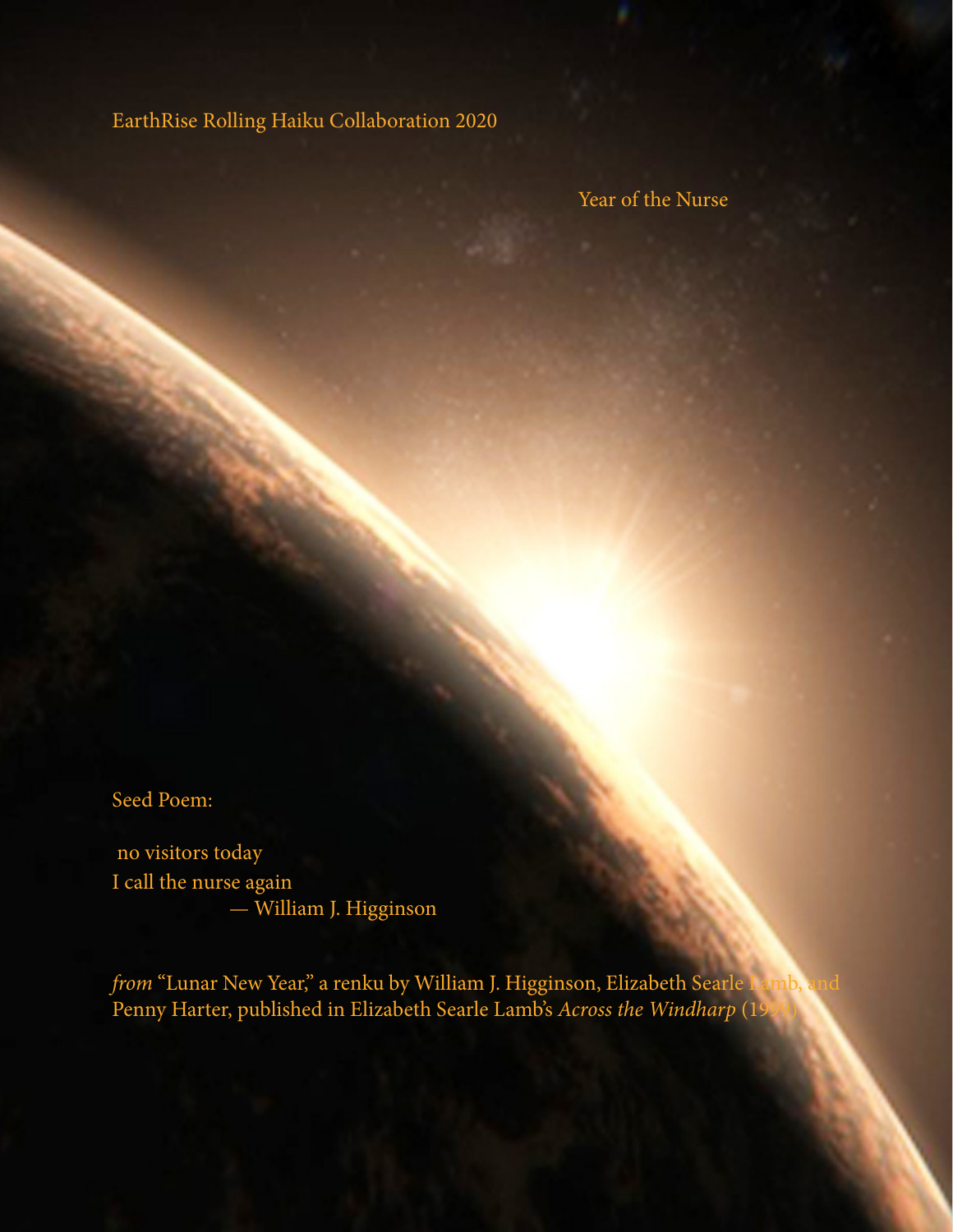Poems appear in order posted. Poems in response to poems other than the seed poem appear below and to the right of the inspiring poem.

her eyes and soft voice I see Florence nightingale Radhamani Sarma

soilsíonn dia san uile ní sa víreas féin

in all things god's radiance in the virus itself Gabriel Rosentock

theatre assistant always ready to mop a patient's brow Robert Kingston

nurse station a round of applause for the virus survivor Robert Kingston

morning fog Dad tells the nurse he had a good night Barbara Tate

Sunrise blinds the night nurse Tom Trowbridge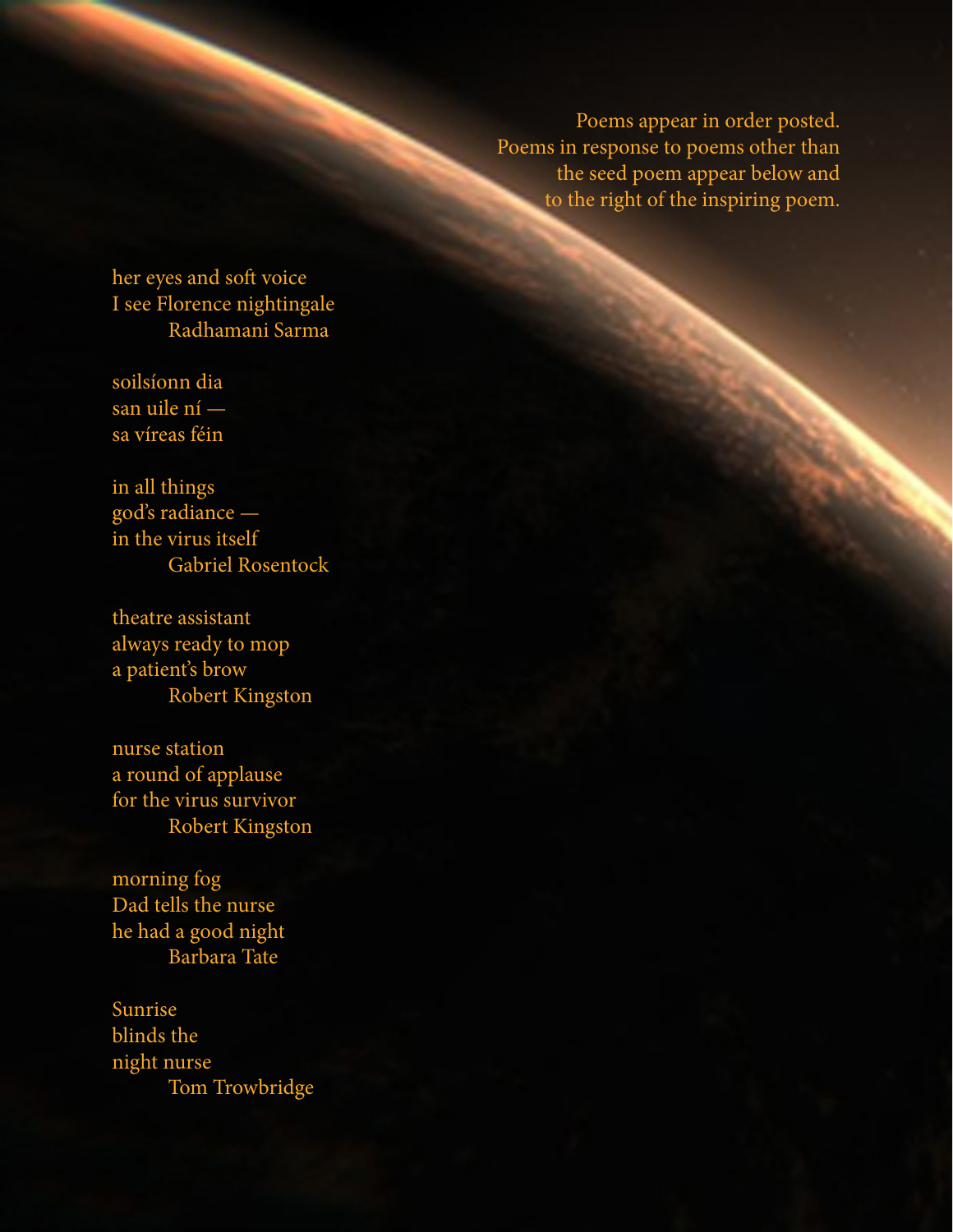my niece declares she's found her calling first 16 hour shift Bona M. Santon

nurses station patients in wheelchairs leaning to one side Amy Losak

countless babies delivered by lantern light country midwife Edna Beers

cherry blossom the tired look of a nurse Nikolay Grankin

first snow i call a nurse to look at it Nikolay Grankin

nasal pre med the staff nurse punctures the moon Robert Kingston

dawn i heard granny's song from the nurse Nikolay Grankin

registrar a blue mask hides deep dimples Erin Castaldi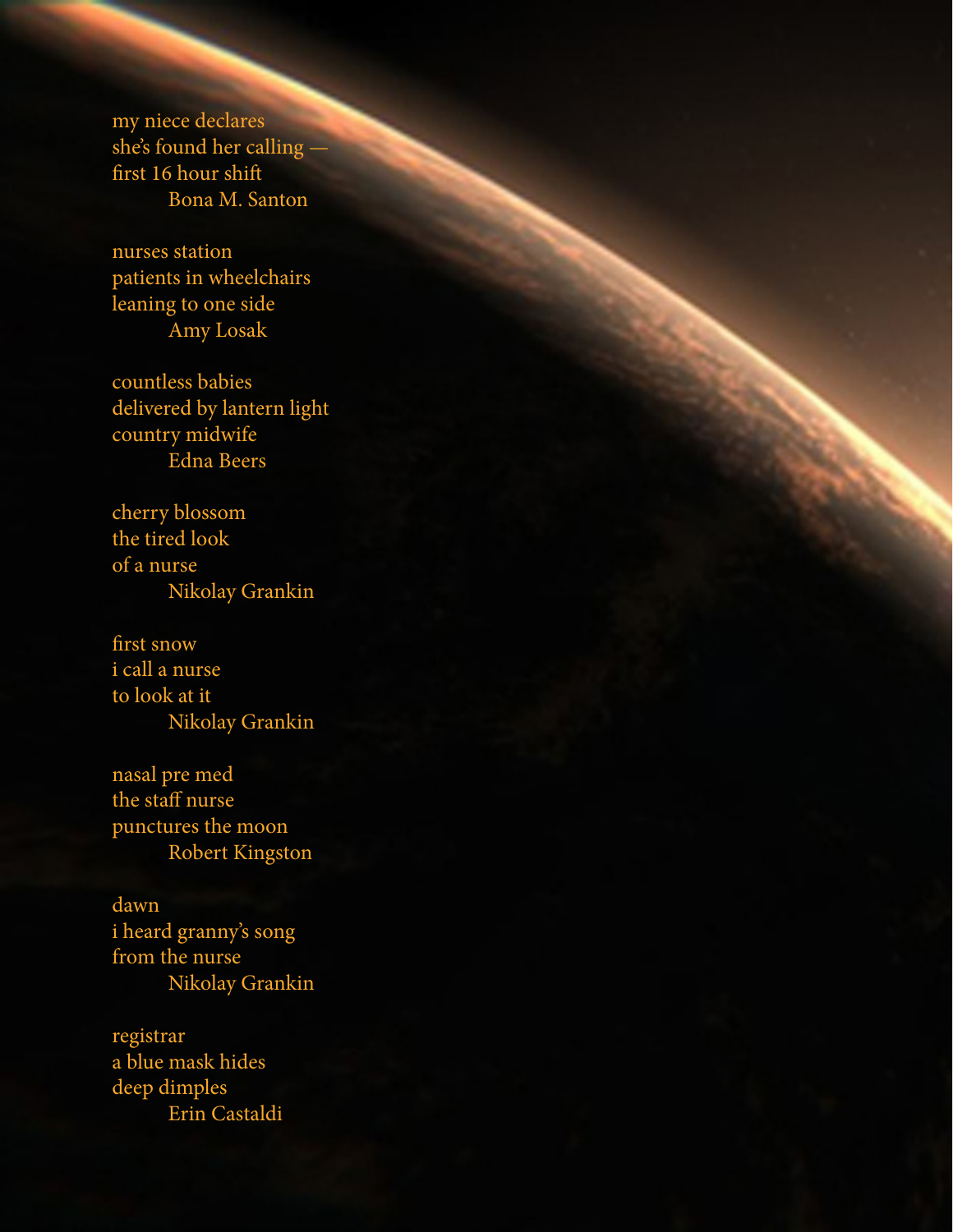shooting star the night nurse names my newborn 'hope' Agus Laulana Sunjaya

her needle piercing straight sunbeam of smileon my face Radhamani Saarma

newborn's first cry soft delicate touch of nurse's hand Radhamani Sarma

> retired nurse each night she fluffs the cat bed Louise Viera

Eleven is an Even Number: The Covid Chronicles

different windows the movement of the sun around confinement

house arrest the plague runner enters our breath

friendly cat its owners become the front line

street applause we recognise our heroes are nurses under fire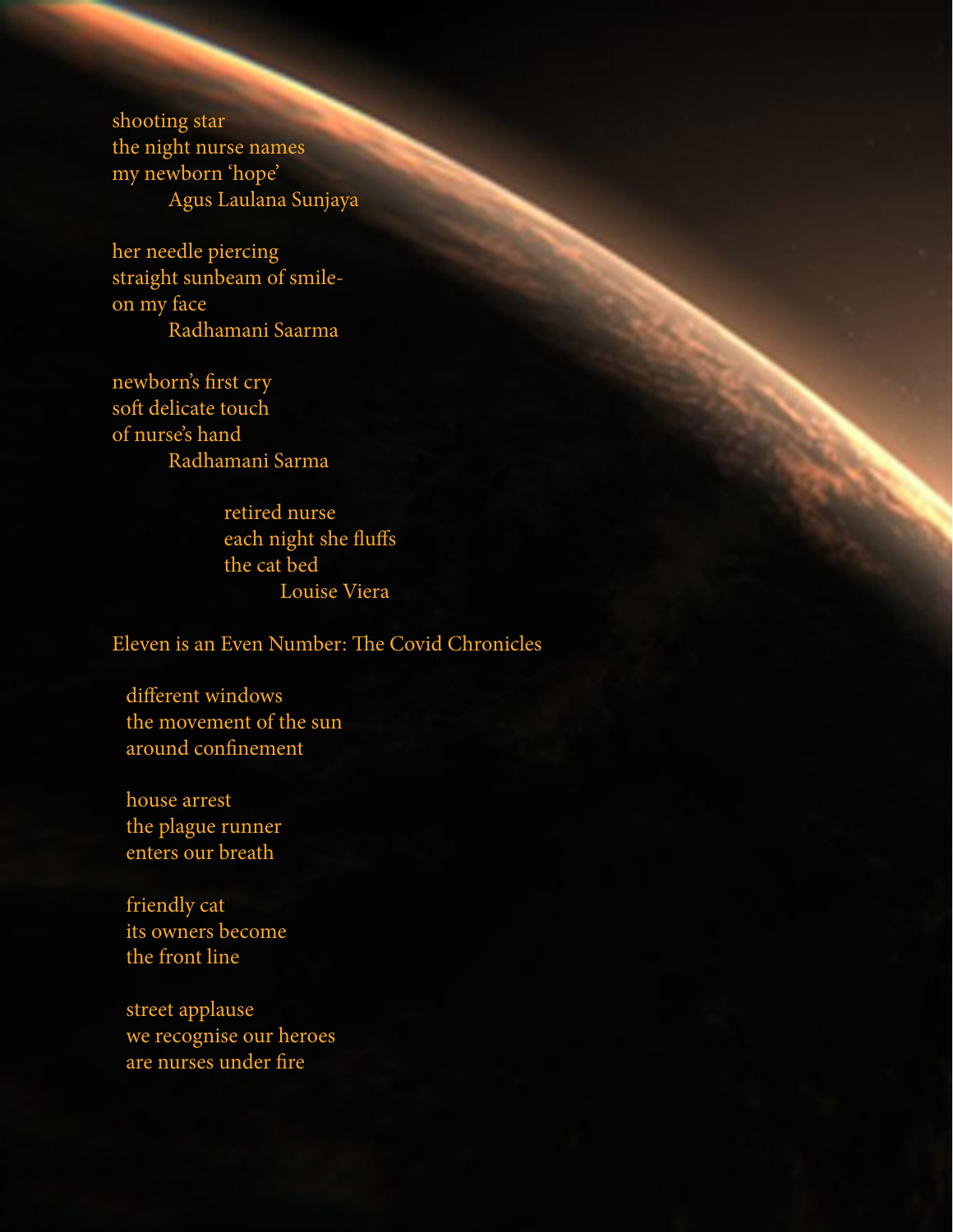birthday cards in their protective casing the evening shudders

blinkered sun two metres translated in wrong numbers

nightzoning streetlights pick out the sputum

Easter Quarantine the daylight sparkles across yet another nail

Easter Sunday I fill another hollow with antiseptic

Easter Internment moonlight carries a warning across my backyard

new day rising— I spread the butter and talk to my egg

Alan Summers, weird laburnum

in ICU rooms health care workers give their all know that we see you Clysta Seney

seeing their faces as she tries to sleep in a hotel bed Debbie Scheving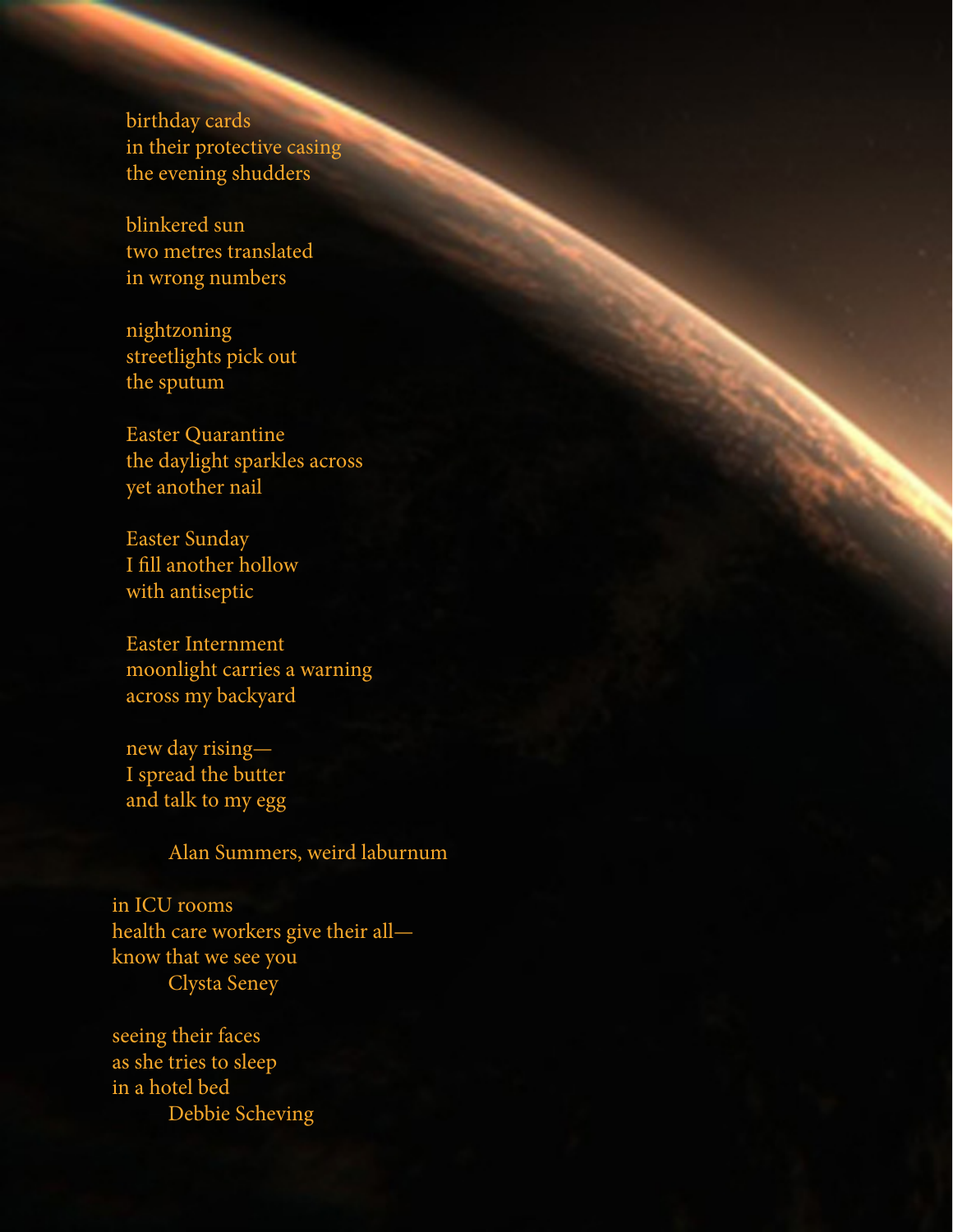sex of newborn first from the mouth of nurse Radhamani Sarma

breaking my reflection irises in the window Rich Schilling

beginning a shift.. he leaves the scent of clorox Nancy Brady

someone's someone working without a mask M. R. Defibaugh

COVID-19 chaos the nurse activates her CALM face Corine Timmer

spring dutiesnursing newcomers with love day after day Luisa Santoro

where angels dare a ward full of nurses without PPE Robert Kingston

somewhere between wakefulness and sleep the nurse's smile Vandana Parashar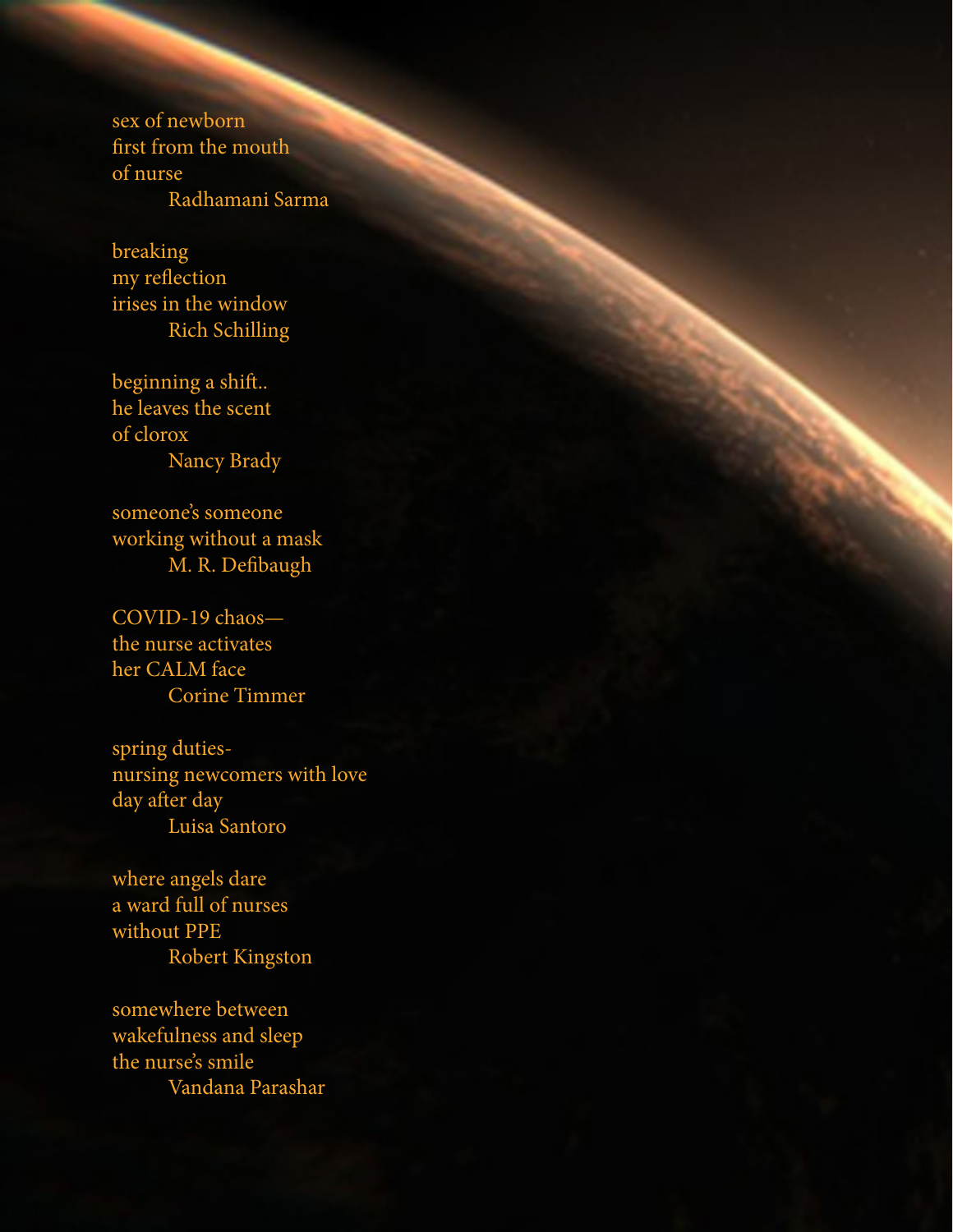one in every other family and thankful for them

pacing themselves without any sleep health professionals

dawn acknowledging the shift change MIchael Henry Lee

night duty she puts someone else's baby to sleep Vandana Parashar

low mood the mental health nurse told no-one Tim Gardiner

applause at last mother was a nurse for forty years Tm Gardiner

> some are born to inspire others … Florence Nightingale Natalia Kuznetsova

attending to me on my sick bed she became my wife Adjei Agyei-Baah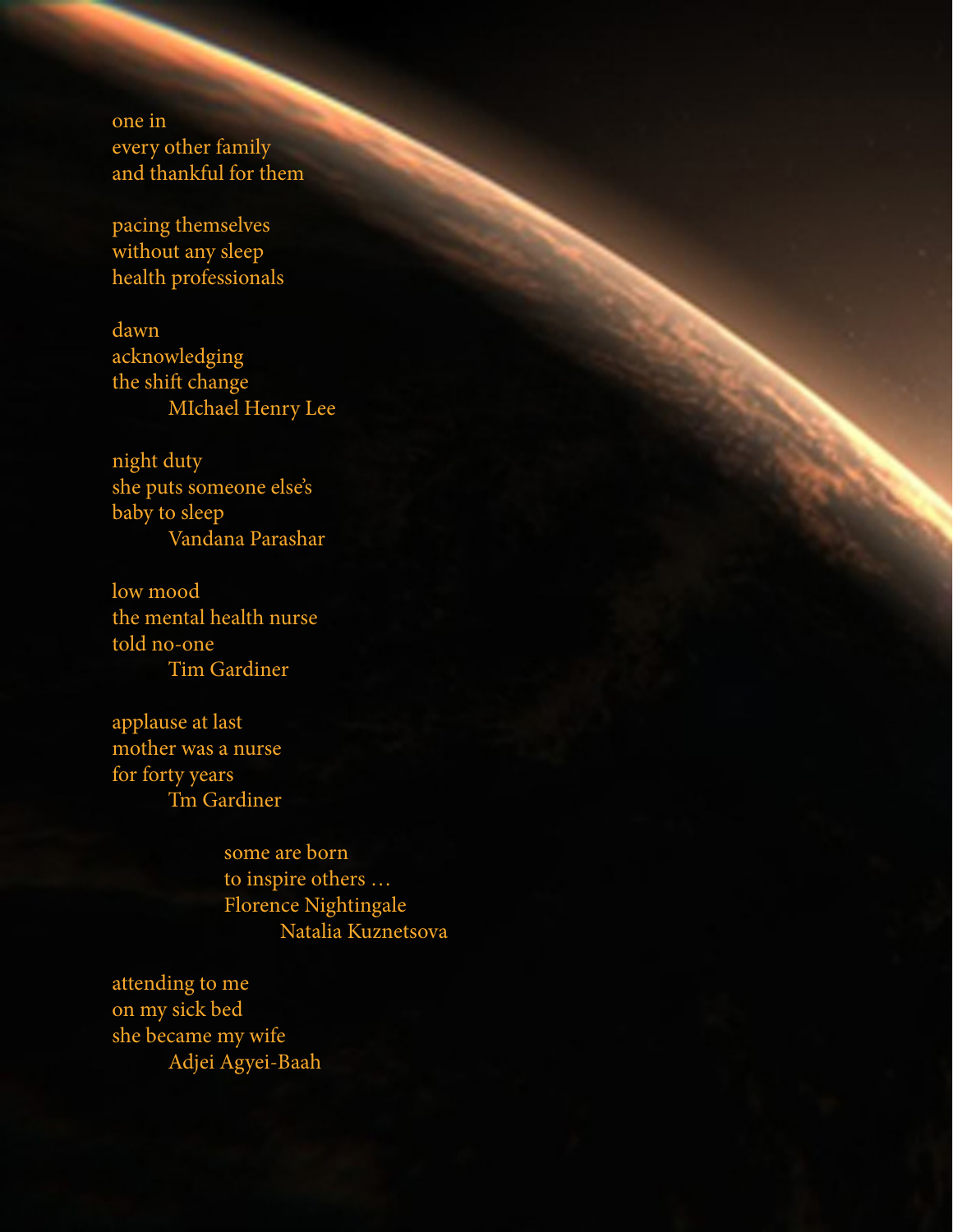what are the odds a joke with the nurse that I might die

note: I had a procedure that had 1 in 200 chance that I could die, so I asked if I was number 199. Nurses have a terrific sense of humour!

Alan Summers

the elderly appreciate her smile and her warm touch Kanjini Devi

closing the front door she takes off her mask waning moon Anna Maris

a retired nurse – the new day erases all the memories of her Tomislav Maretić

spring rain the chemo nurse calls me Bill Bill Kenney

dawn light a nurse's shadow crosses the threshold Joanna Ashwell

the elderly bask in the glow of her warm smile Kanjini Devi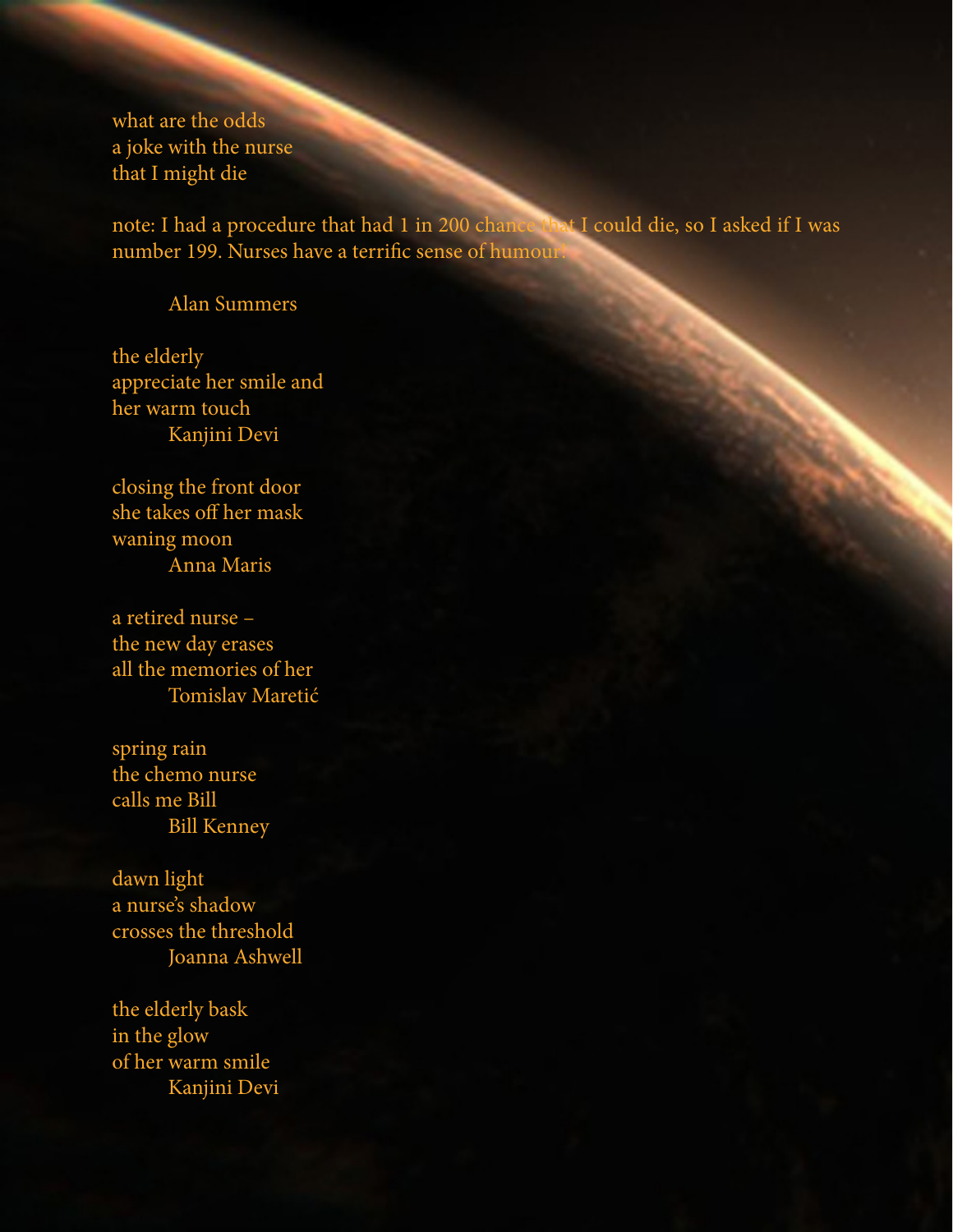nurses discuss their favorite restaurants the smell of latex John S Green

her gentleness as if he was a paper maple shedding bark Ernesto P. Santiago

hospital doors the comings and goings of a winters day

post op the warmth in the nurse's hand

post op a warm smile from the ward cleaner Robert Kingston

optimal care the nurse's shaving smooth as glass

distress among nurses full moon Ernesto P. Santiago

yellow fever… seeking the dark nurse of immunity Patrick Sweeney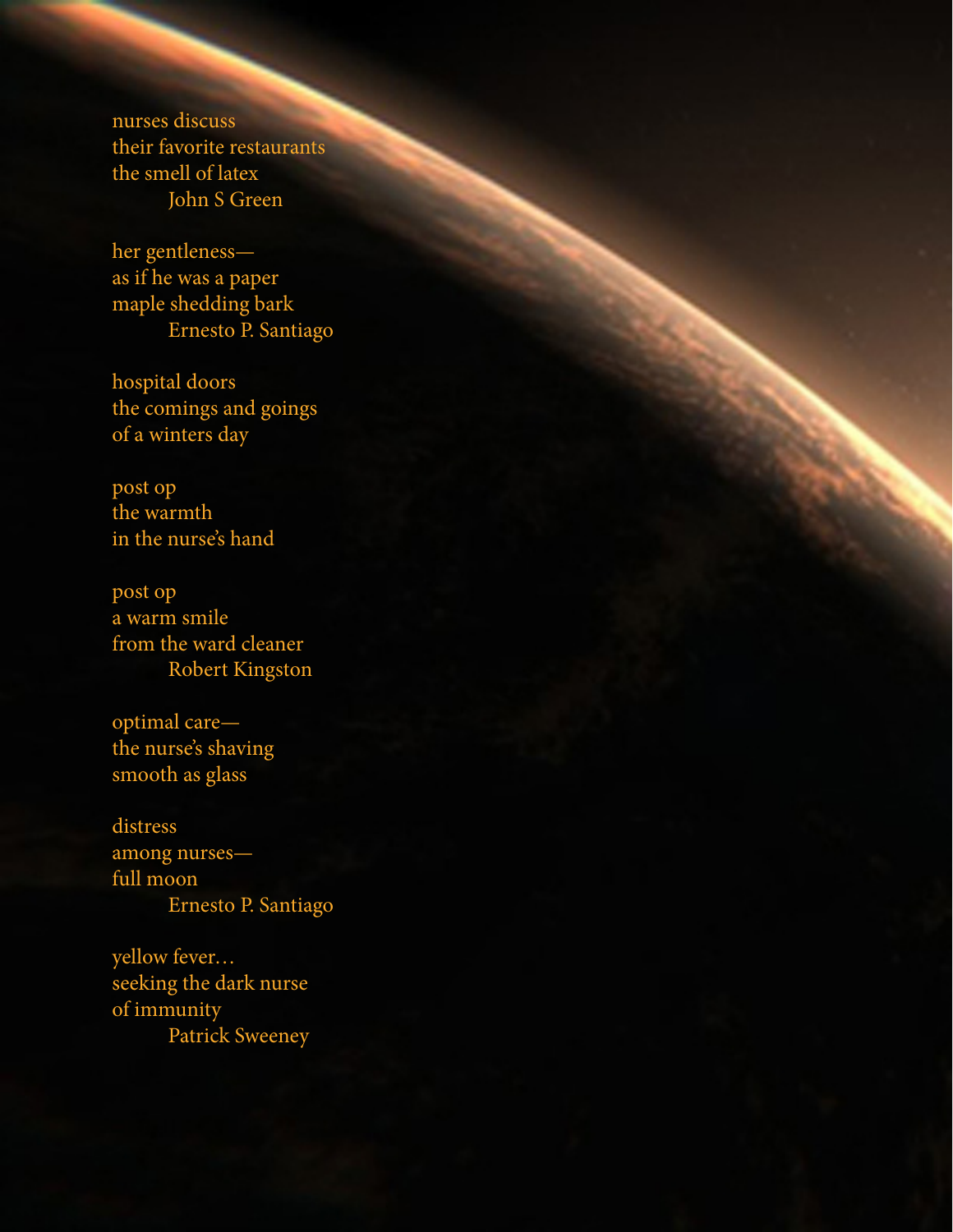long hours short on sleep another body

each recovery ephemeral Joy as many die

bruised face giving kind eyes Jason Freeman

discharge day half empty at the nurse station a box of milk tray

admissions day how time changes the nurses uniform

remembering when slap and tickle was part of a nurses day

first shift the rattle of bed pans in the sluice roomkind eyes Robert Kingston

shift change a full complement of staff dissipates

unit nurse losing count of how many times I say ouch Robert Kingston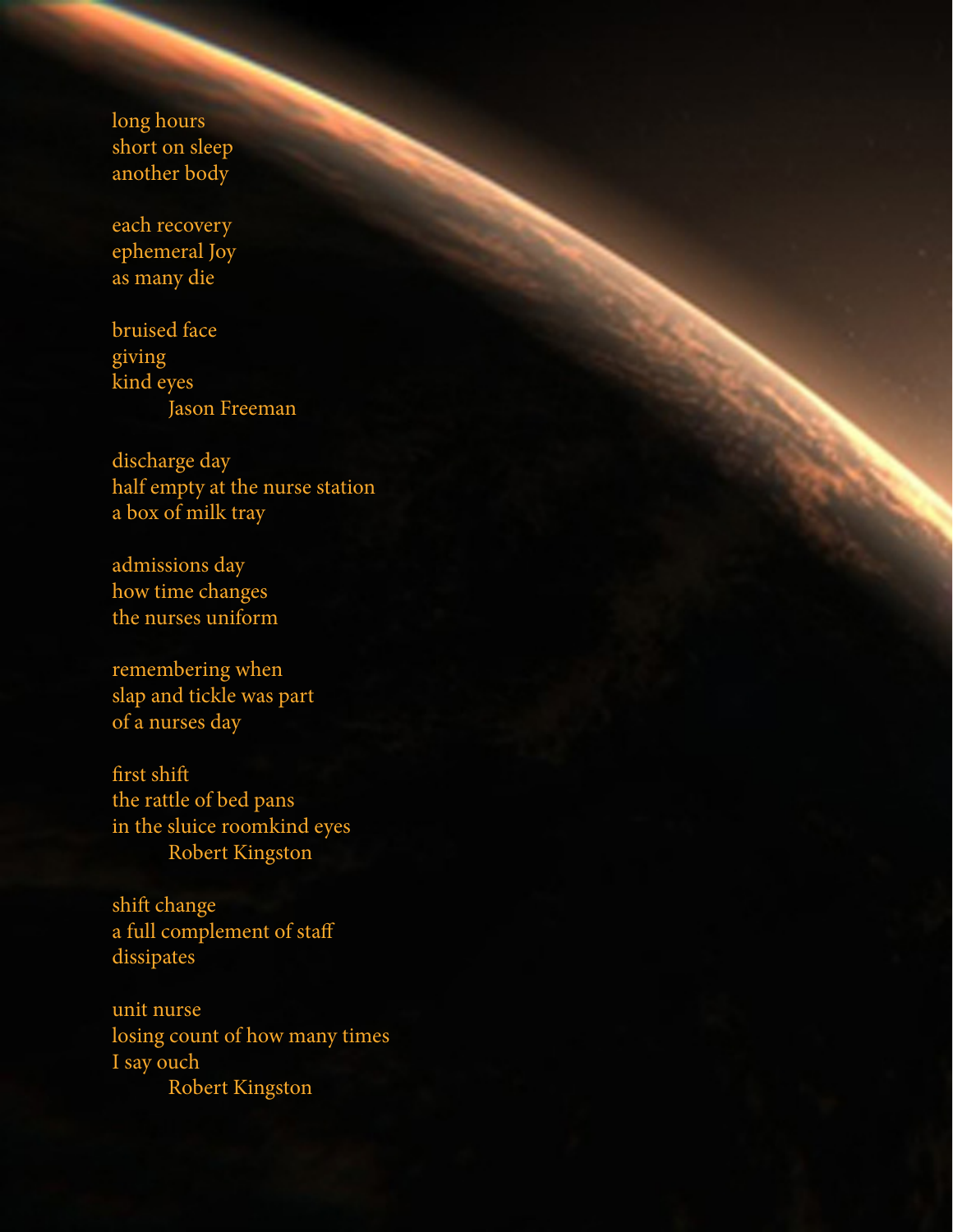gently cleaning her crevi rolling her body as if still breathing

venting in the lunch room air blue with humanity

I hold her hand that squeezes mine with a smile

taught never to run it alarms the other residents

handover from the harried to the fresh and clean Nancy Liddle

leaving the nurse his fortune childless tycoon patsy turner

nurse grandmother we say mammary glands instead of boobies Kristen Lindquist

torrential downpour her twelve hour shift goes on and on Barbara Kaufmann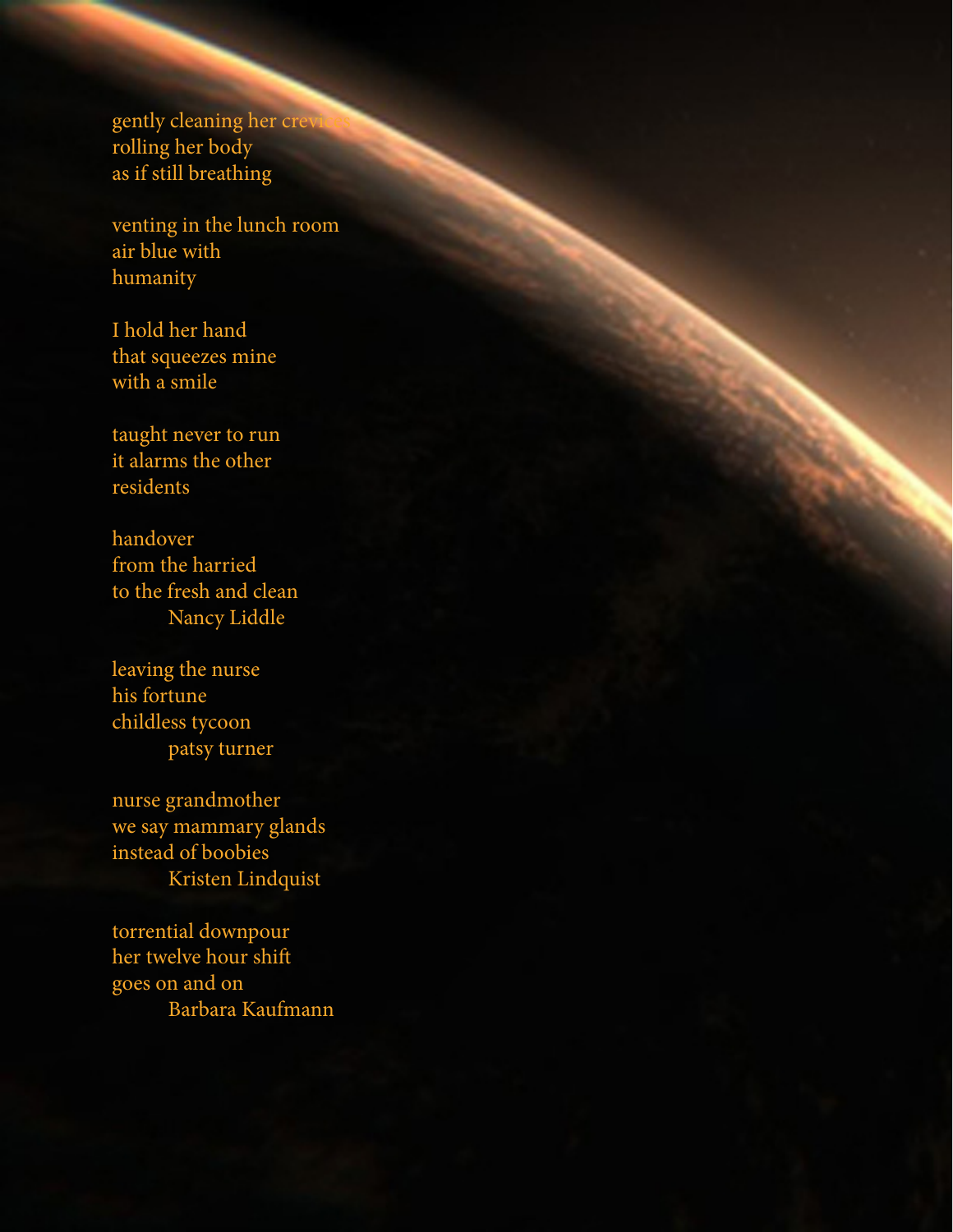morning chill the warm voice of the nurse

the nurse enters with a bright smile lavender blooms Billy Antonio

lifting patients until she became one windblown tree Katrina Lehmann

on to the fire without a hose today's nurses

mid-evening the nurse's re-stapled mask leaves an opened cut

sharing a vent the nurse and his covid-19 patient wendy c, bialek

nurse's day off serging new face masks from fat quarters wendy c. bialek

> winter freeze the nurse tucks me in Bruce H. Feingold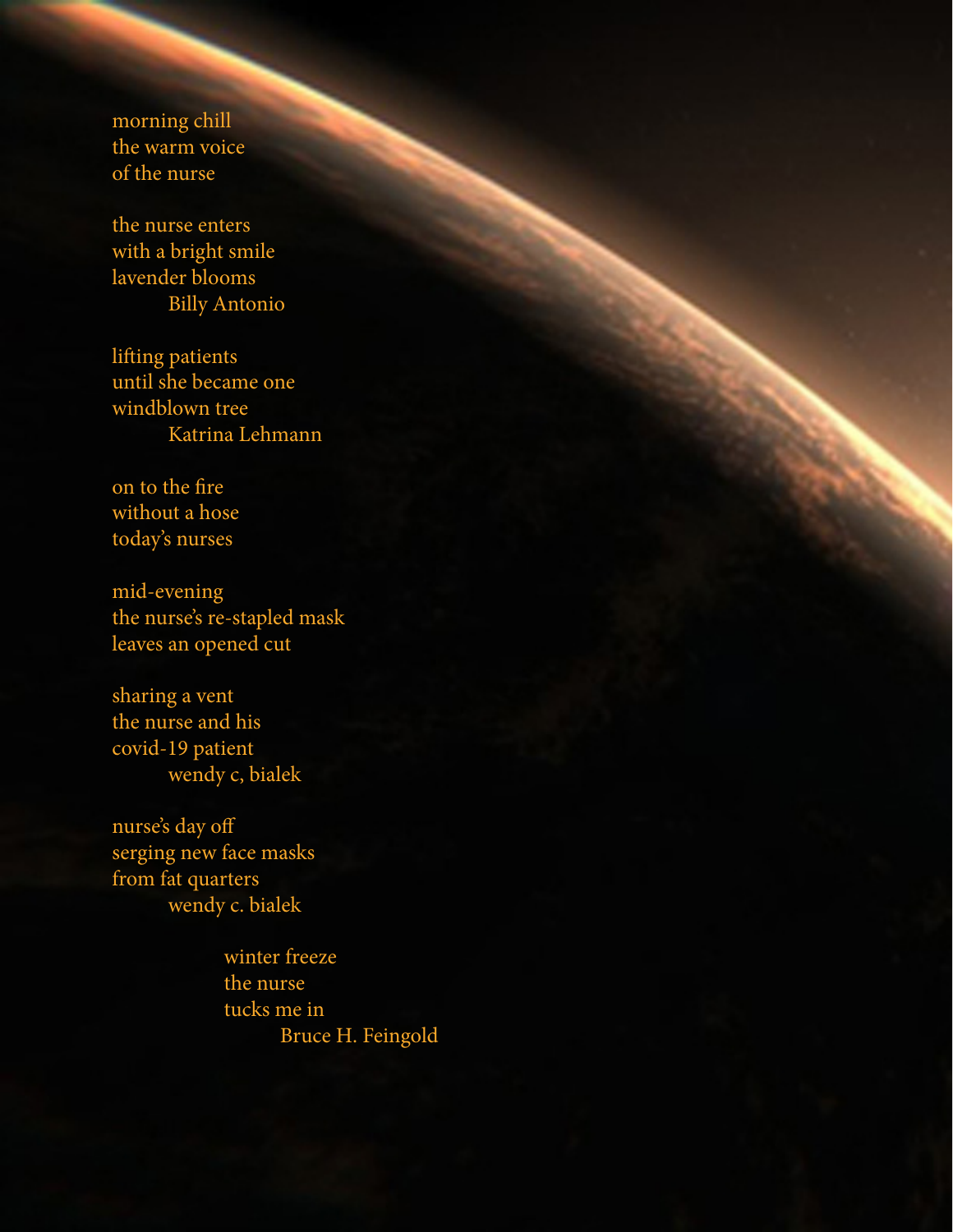she saves them all in her dreams – wild violets robyn brooks

endoscopyin a cauldron of eyes he swallows his pride

blood test a new shade of pale in the braggarts face Robert Kingston

midnight shift– a nurse pauses to spread blanket over a patient

daisy smile– a nurse's stethoscope listening to a child's heartbeat

a visit from my nurse blotting the blue of hay fever

consultation– a nurse's sweet voice healing my doubts Neelam Dadhwal

nurses' strike doctors' dilemma ends how Radhamani Sarma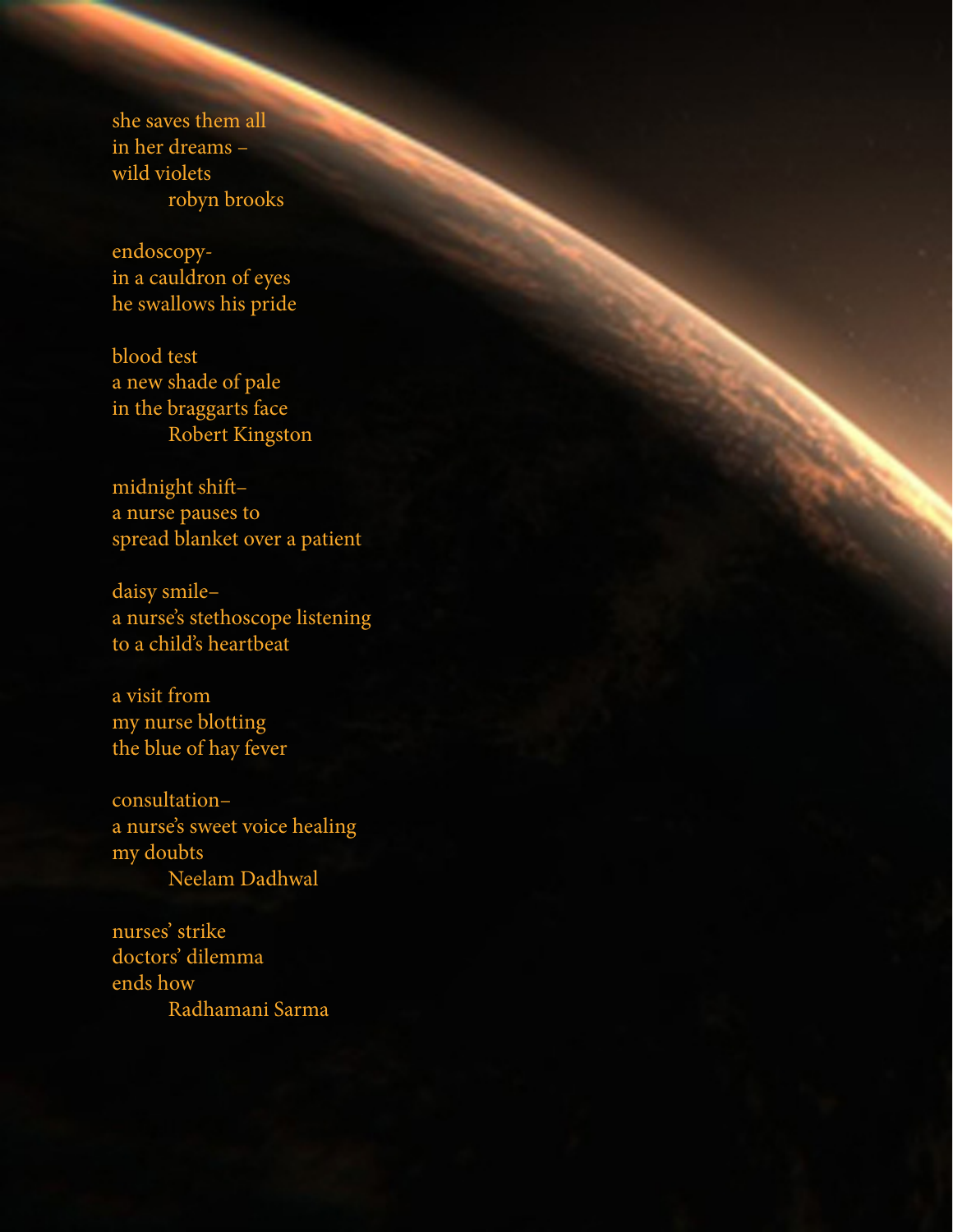nursing home nurses are family and funeral directors wendy c. bialek

midnight shift– a nurse pauses to spread blanket over a patient

daisy smile– a nurse's stethoscope listening to a child's heartbeat

a visit from my nurse blotting the blue of hay fever

consultation– a nurse's sweet voice healing my doubts Neelam Dadhwal

unable to distance how nurses become part of the curve

even when it's off the nurse's mask still feels on

in the midst of covid-19 nurses become funeral directors wendy c. bialek

fingers of god my emergency nurse has monk's ears Marietta McGregor, publ. Blithe Spirit, August 2018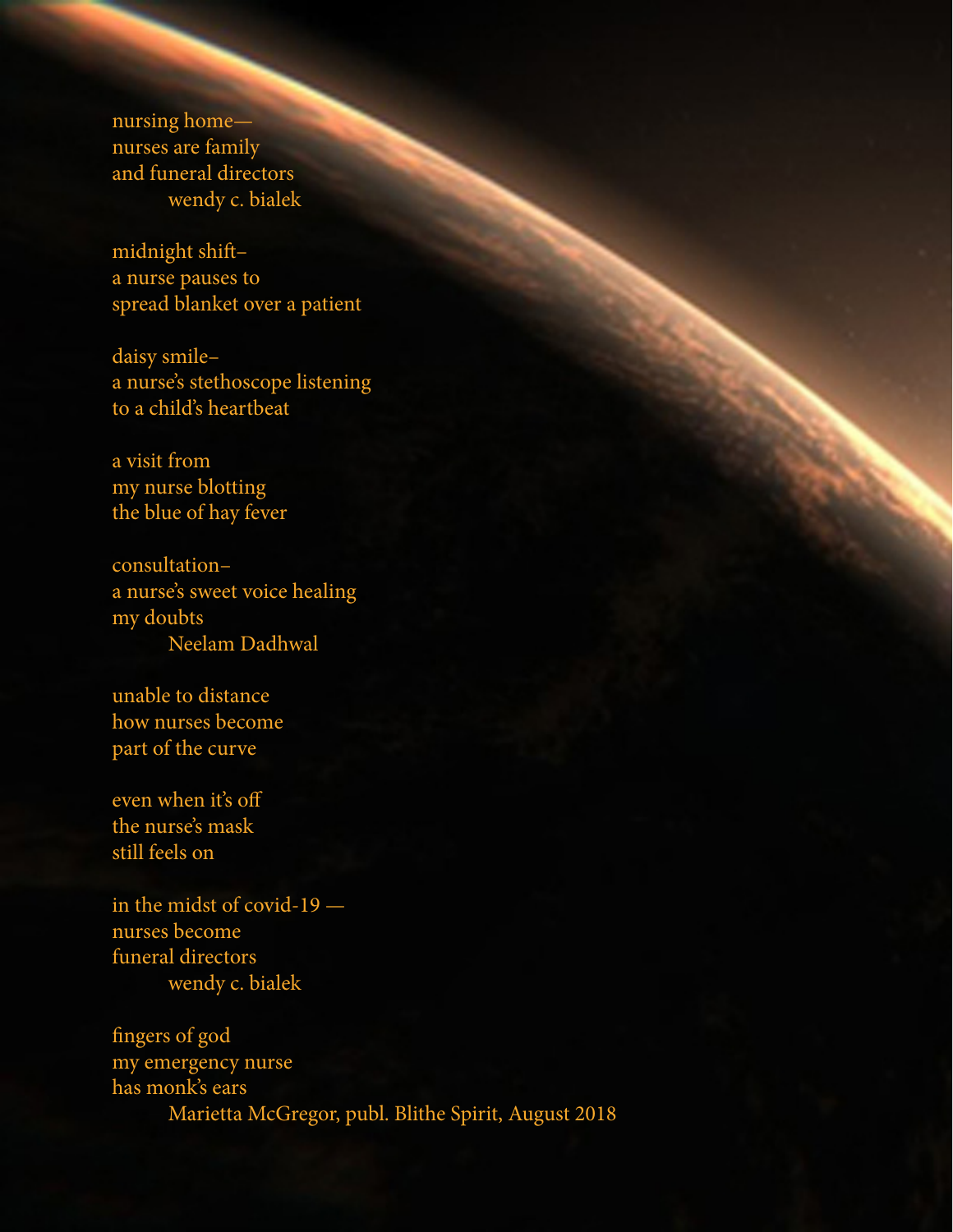jaundice moon the nurse's comforting words my first night

PPE shortages handwashing with gloves on

bruised tissue "you've hands of an angel," she says as I inject Claire Vogel-Camargo

shooting star the palliative care nurse fetches pethidine Marietta McGregor, publ. Cattails Senryu Section, September 2015

park ave….. strong nurses bring patients to refrigerator trucks wendy c. bialek

another hospital named for a nurse who washed her hands Marietta McGregor

During the Crimean War, Florence Nightingale was instrumental in introducing basic hygiene practices in hospitals. She is honoured today. https://theconversation.com/florence-nightingale-a-pioneer-of-hand-washing-andhygiene-for-health-134270 Prince Charles opens the Nightingale Hospital in London. https://www.bbc.com/news/uk-52150598

after pandemic who will treat the nurses' ptsd wendy c. bialek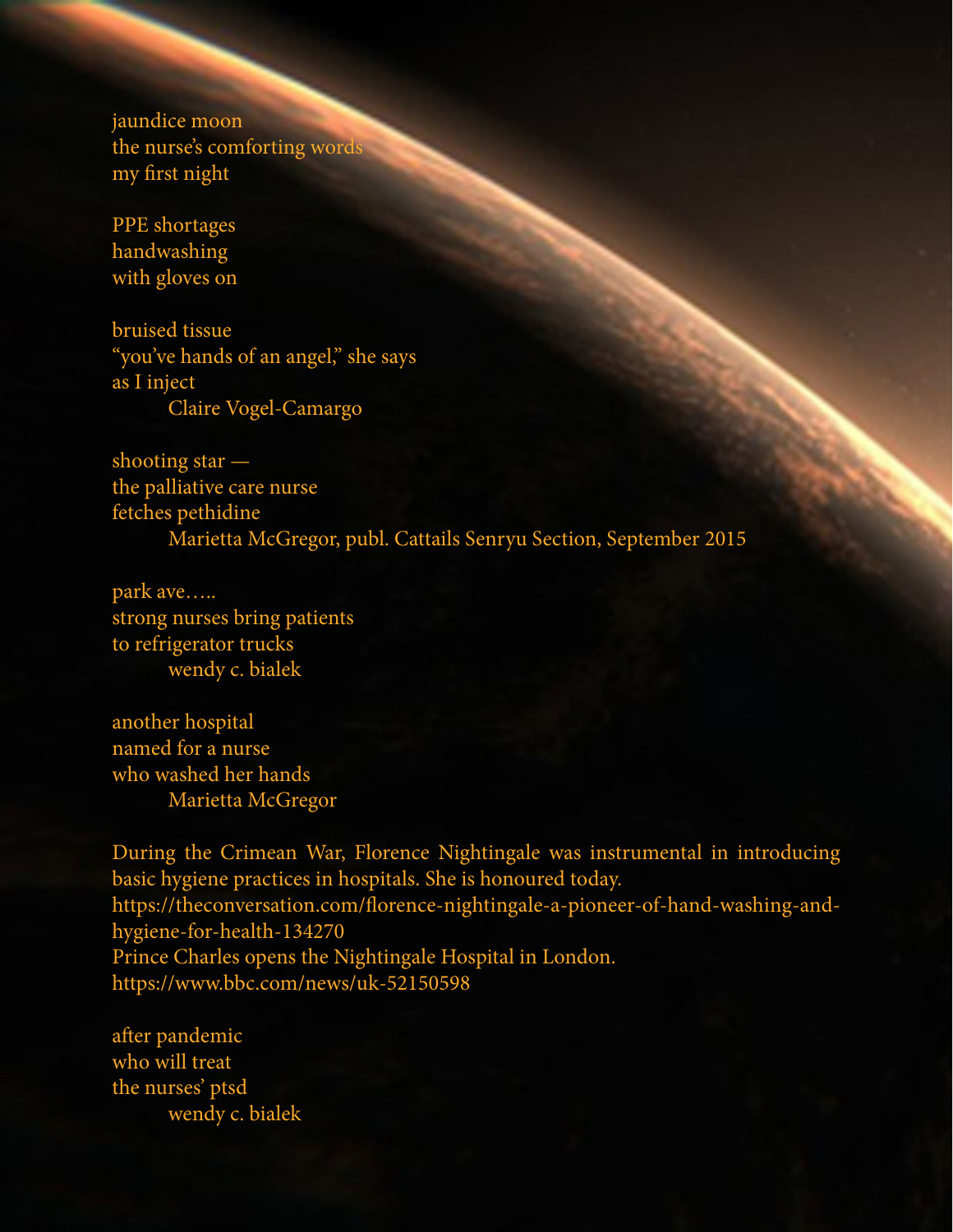twilight owls watch over malignant pigs

through tall buildings clapping for angels in human form

a Stetson for the secretary spouting PPE lies

clapping for Our NHS rounds on green ears

cowboys have fun but Indians they make better doctors

when the chips are down it takes a nurse to will you round again Robert Kingston

when the chips are down ball gowns are no substitute for scrubs

hospital corridor how these walls talk in the hours of darkness

proning … my first thought? poppies as far as eye Robert Kingston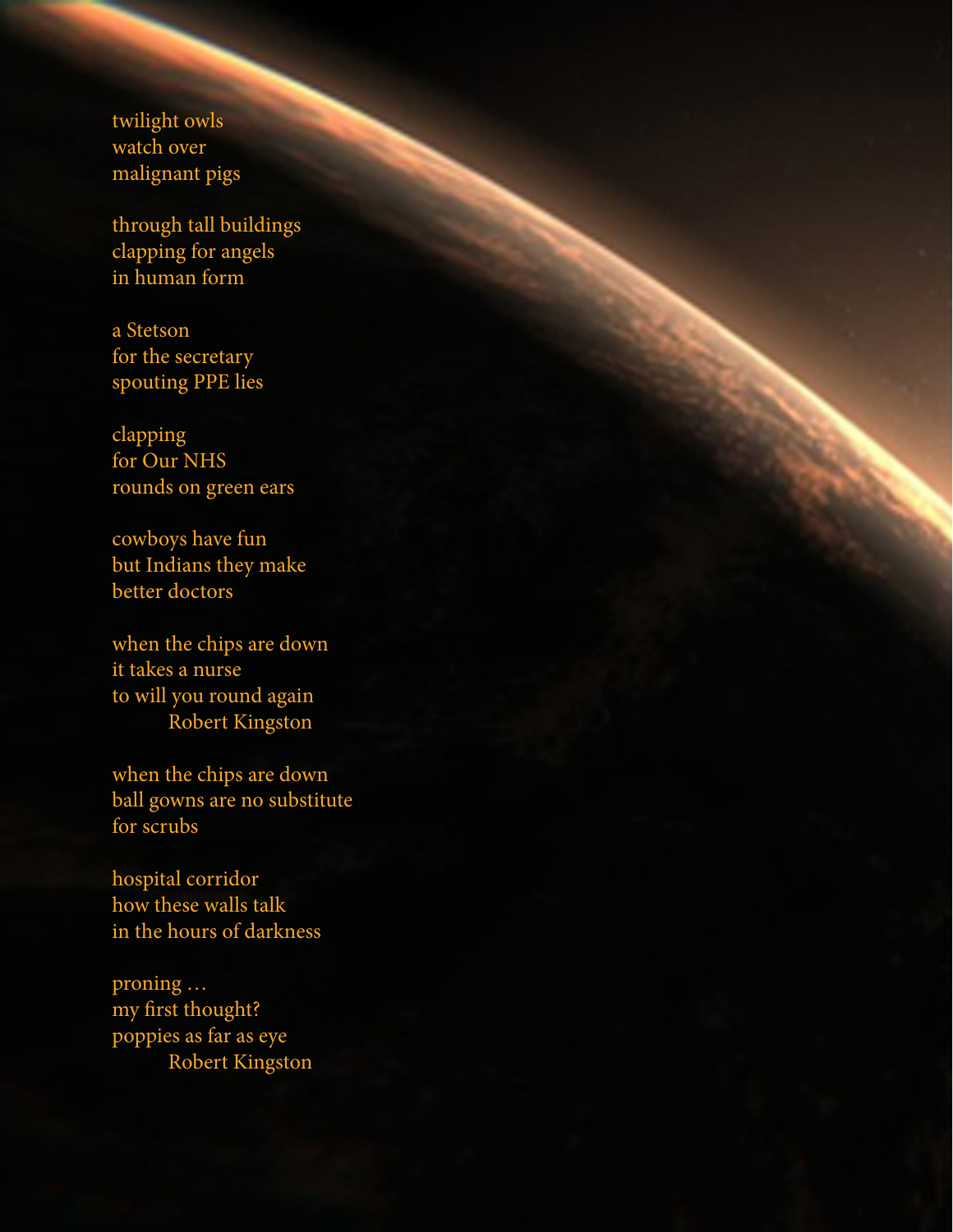excruciating pain the midnight nurse soothes me in a voice like mom's

as in surrender my limp hand in hers nurse at dawn takes my pulse

crisp in white the nurse breezes in a bad dream ends

covering a yawn nurse coaxes me to sit up facing the sun Alegria Imperial

a nightingale singing through the night shift

between shifts the student nurse snatches some sleep

always a nurse: my Pilates instructor volunteers Mark Gilbert

nurse the sorrow behind the mask Marilyn Ashbaugh

somewhere between wakefulness and sleep the nurse's smile Bandana Parashar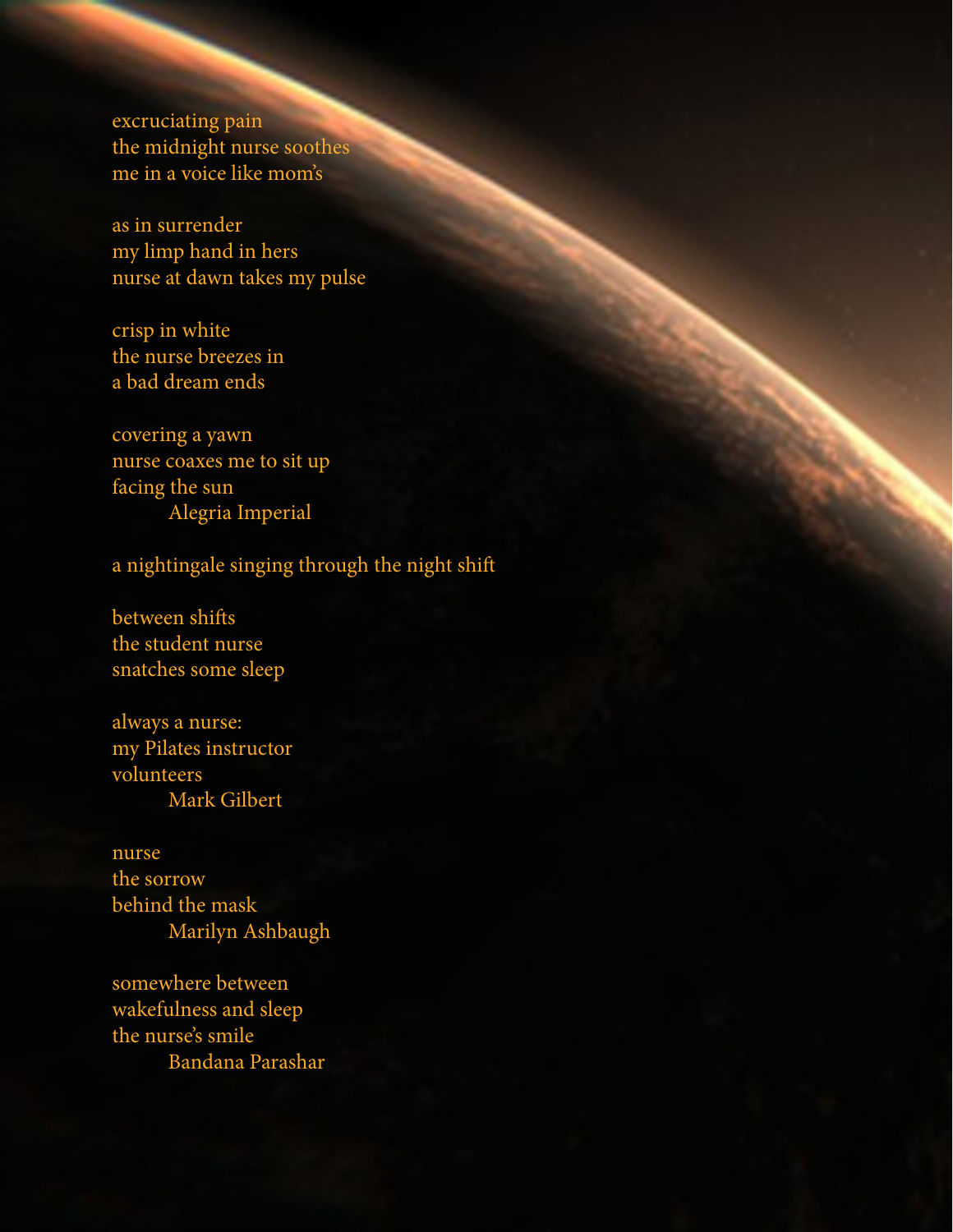her touch of the curtain the morning light streams in

just a second of passing out, the hands of a nurse Adjei Agyei- Baah

end of night shift she draws the curtains to the sun-light peaks Sonam Chhoki

blossom viewing aglow on a nurse station screen saver Michael Henry Lee

coming to the nurse's smile and a cup of tea

children's ward he moonwalks the medication trolley Sonam Chhoki

hospital car park where her red Honda used to be gleam of hoar frost Sonam Chhoki

ICU nurse the chapped lips under the mask Anna Maria Domburg-Sancristoforo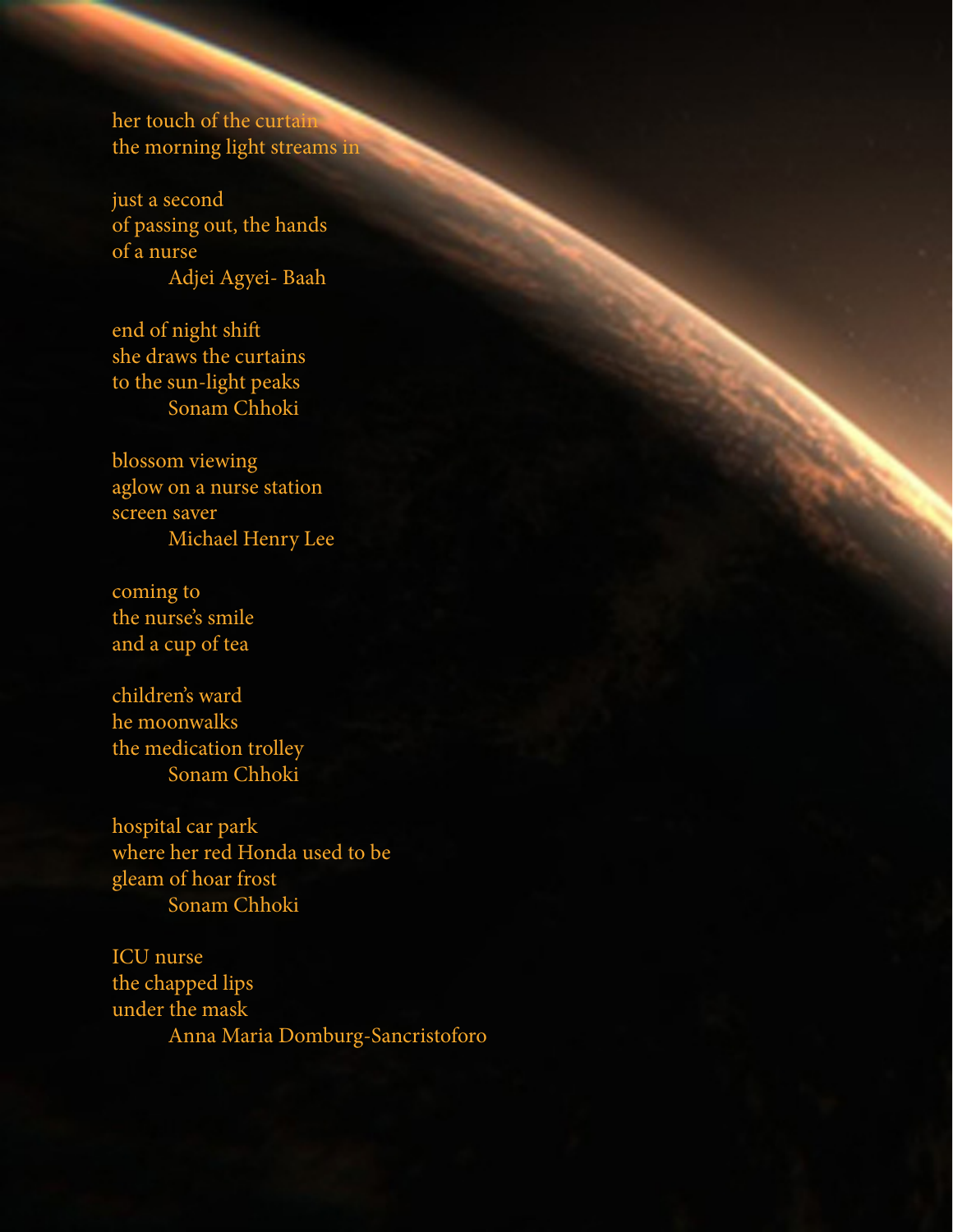**ICU** the same nurse welcomes me back to life

gloomy day the nurses headscarves in clowns Vessislava Savova

end of night shift  $\sim$ all nurses send a selfie to their loved ones…

he cries for prayers  $\sim$ he sleeps for 24 hours after 5 weeks' shift…

The 95 year' old lady howls at the caring nurse  $\sim$ no visits allowed Brinda

cloud break moon behind the mask the nurse's kind eyes john hawkhead

reflections in glass ghosts of us still in the world Patricia Hawkhead

pouring rain the nurse slows the IV drip Billy Antonio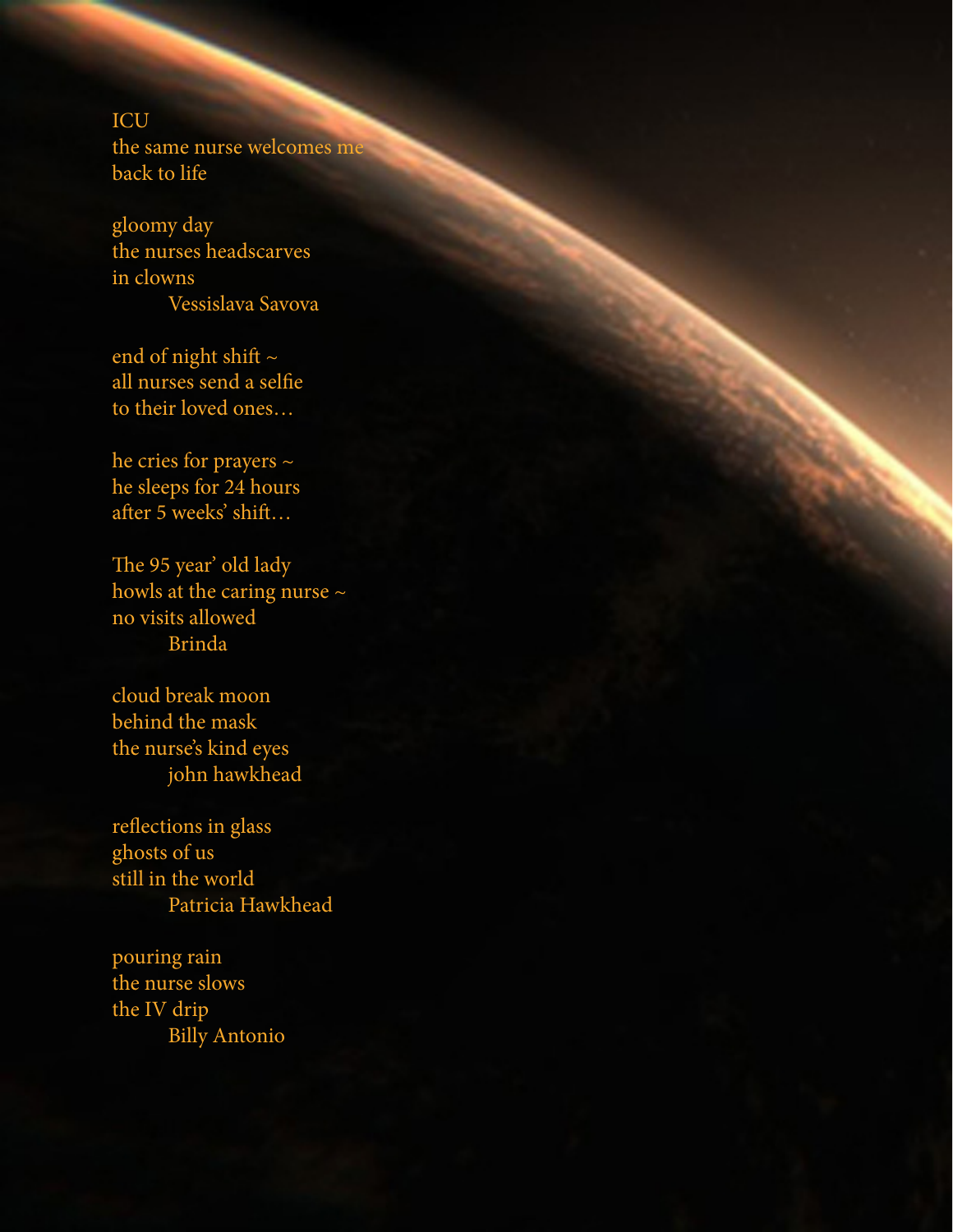isolation ward the nurse's gloved hand in a dying palm Marta Chocilowska

Those who mop floors as those who mop brows fulfil an essential role.

No evidence of compassion in politics. Manufactured words. Oonah V Joslin

through rising window many– more than dreams birds in her eyes Mónica Margaride

the scuba divers with masks and oxygen tanks swim with the nurse sharks

butterfly tattoo on the nurse's hand wings open and close Sari Grandstaff

labor and delivery the nurse voices my pain Tia Haynes

school nurse's office student with low-grade fever waits for test results Sari Grandstaff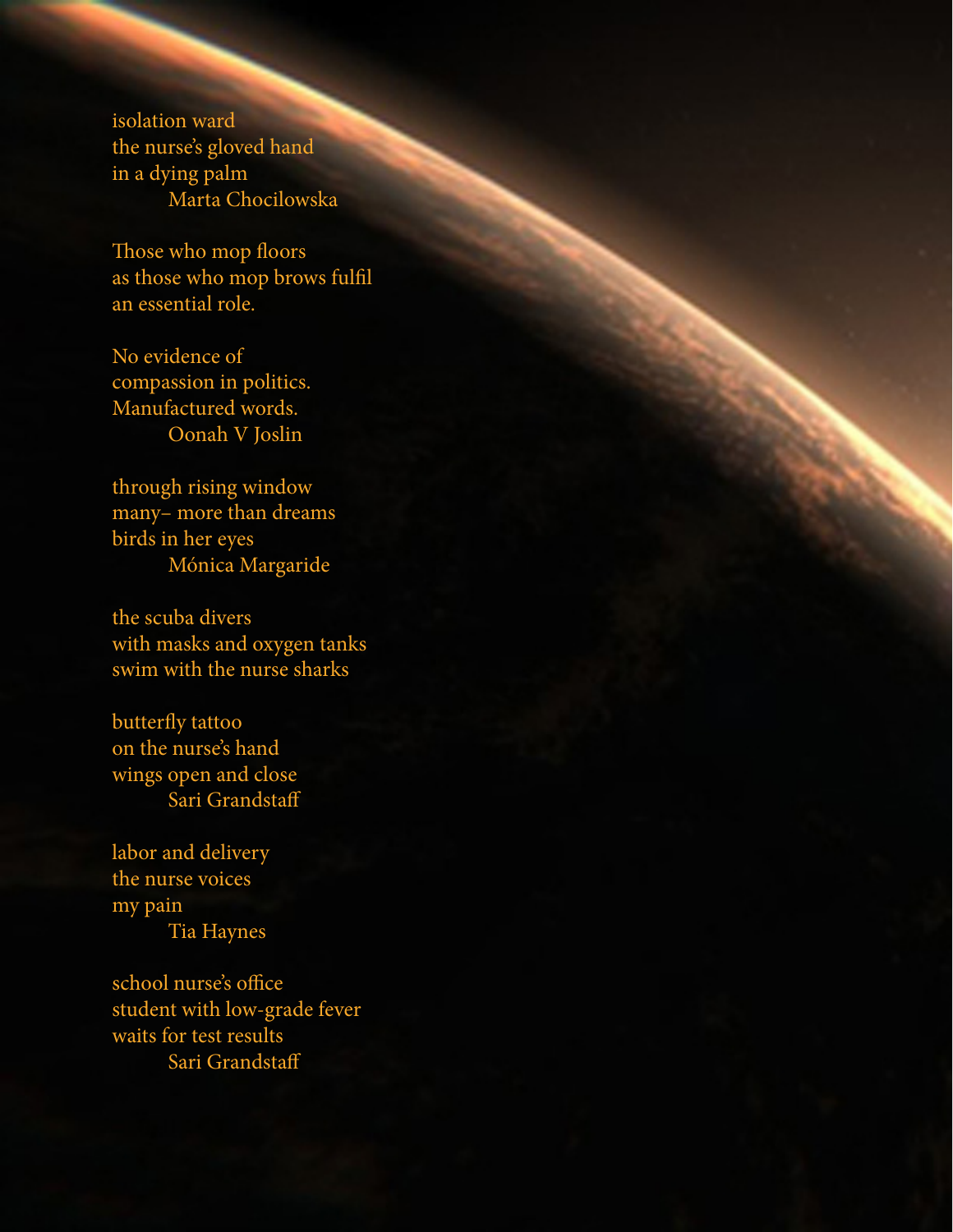hospital garden a nurse picks up a tiny forget me not Eufemia Griffo

> summer meadow the nurse's blue eyes behind her mask Marion Clarke

> > for the nurse who has lost her smell origami rose Sonam Chhoki

night nurse gently she wakes me up with pills in her hand Madhuri Pillai

> her touch on my child's forehead as gentle as mine Marion Clarke

took me years to stop saying my brother-in-law is a male nurse Sari Grandstaff

hospital window a woman sings a lullaby for her child Eufemia Griffo

stretching my legs around the corridor and back … she holds my hand Madhuri Pillai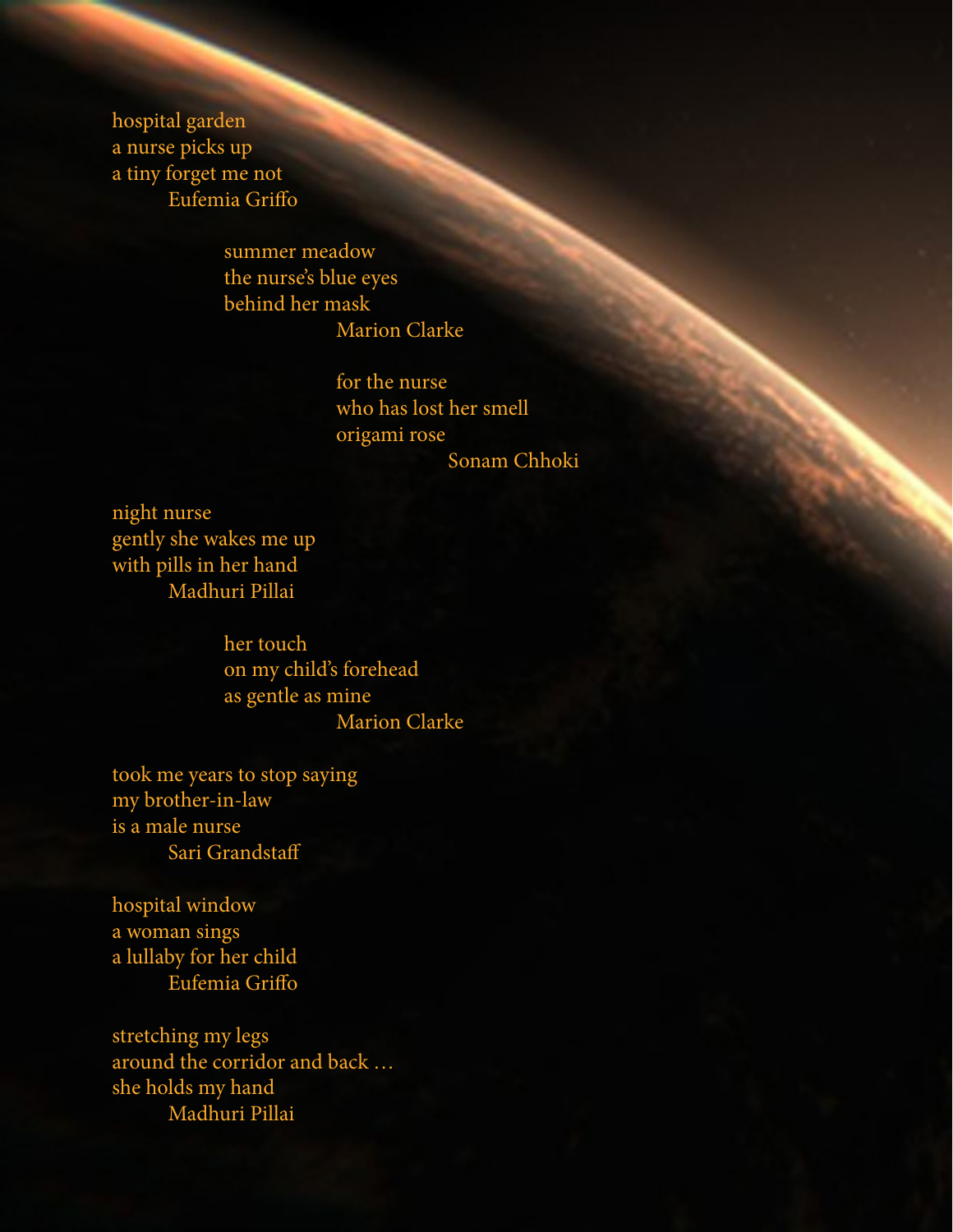Cocooned tight, soft voi Pours the salve of compassion Despite dimming light Lisa Demiralp

Compassionate eyes Convey caring and concern Above facial masks Laura Murphy

the dead of night the nurse rests her cheek on the palm of hand Marta Chocilowska

> disturbed sleep . . . the nurse reliving her mistakes Stella Pierides

 night shift the desk nurse writes herself into the injury book Robert Kingston

New Corona virus new midwife's and new mother's eyes meet, over their masks Mary

clapping for her – the nurse takes the wrong turning Stella Pierides

"Houseparty" four of her patients died during her last shift Frank J. Tassone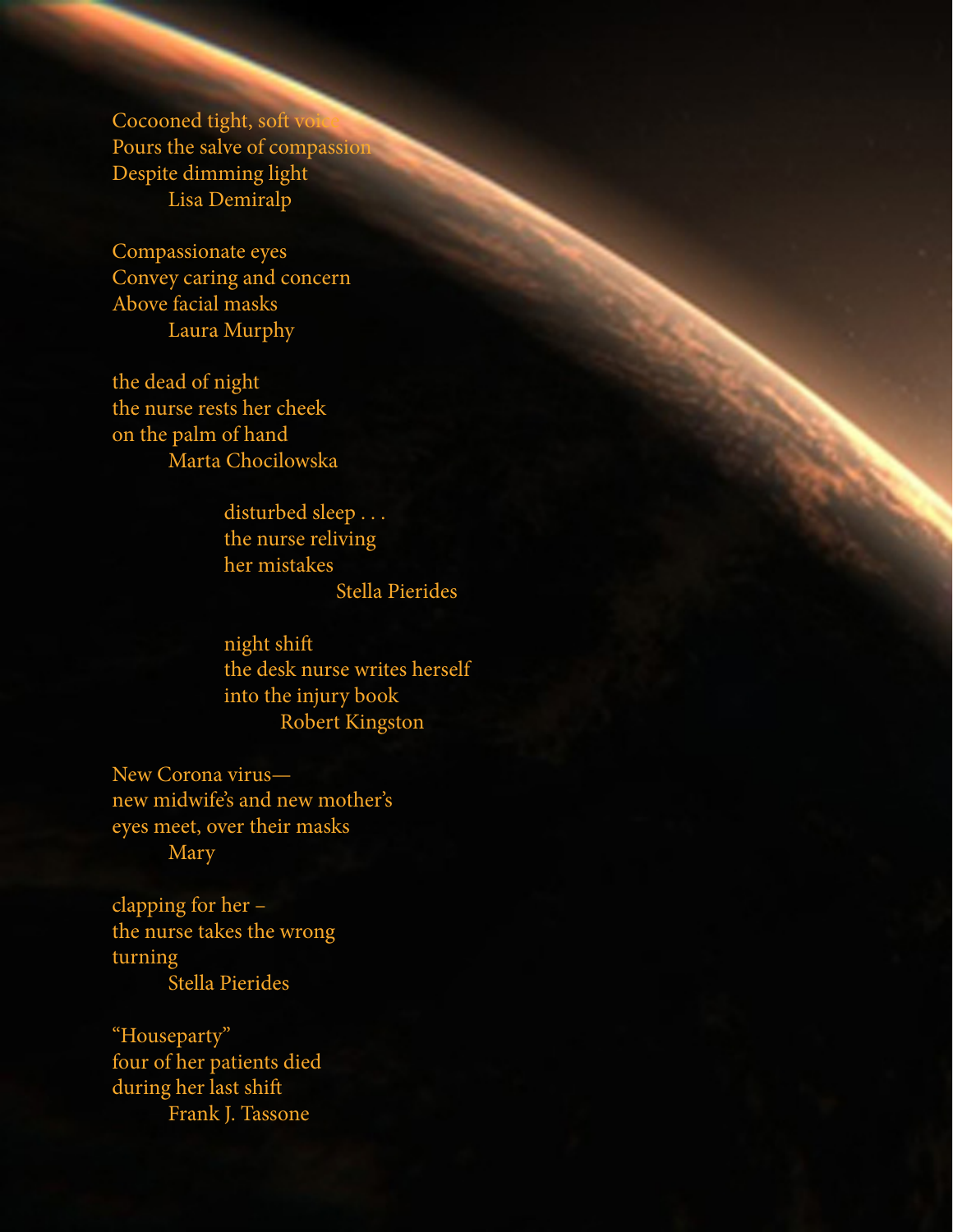SEED POEM -haiku sequence-Motto: where culture begins – a rustic rice – planting song Matsuo BASHO

sowing words to the appropriate whey a book comes to light

sowing rice the young farmer hums an ancient song

sowing corn behind the farmer hungry crows

green wheat field in the purple twilight waving slowly

the blue eyes of the wheat field; two chicories

end of the field – a new lit way for the harvest sanctified

bringing offer under the icon of Virgin Mary a crown of wheat ears

drinking together a cup of sake in the honor of new harvest Vasile Moldovan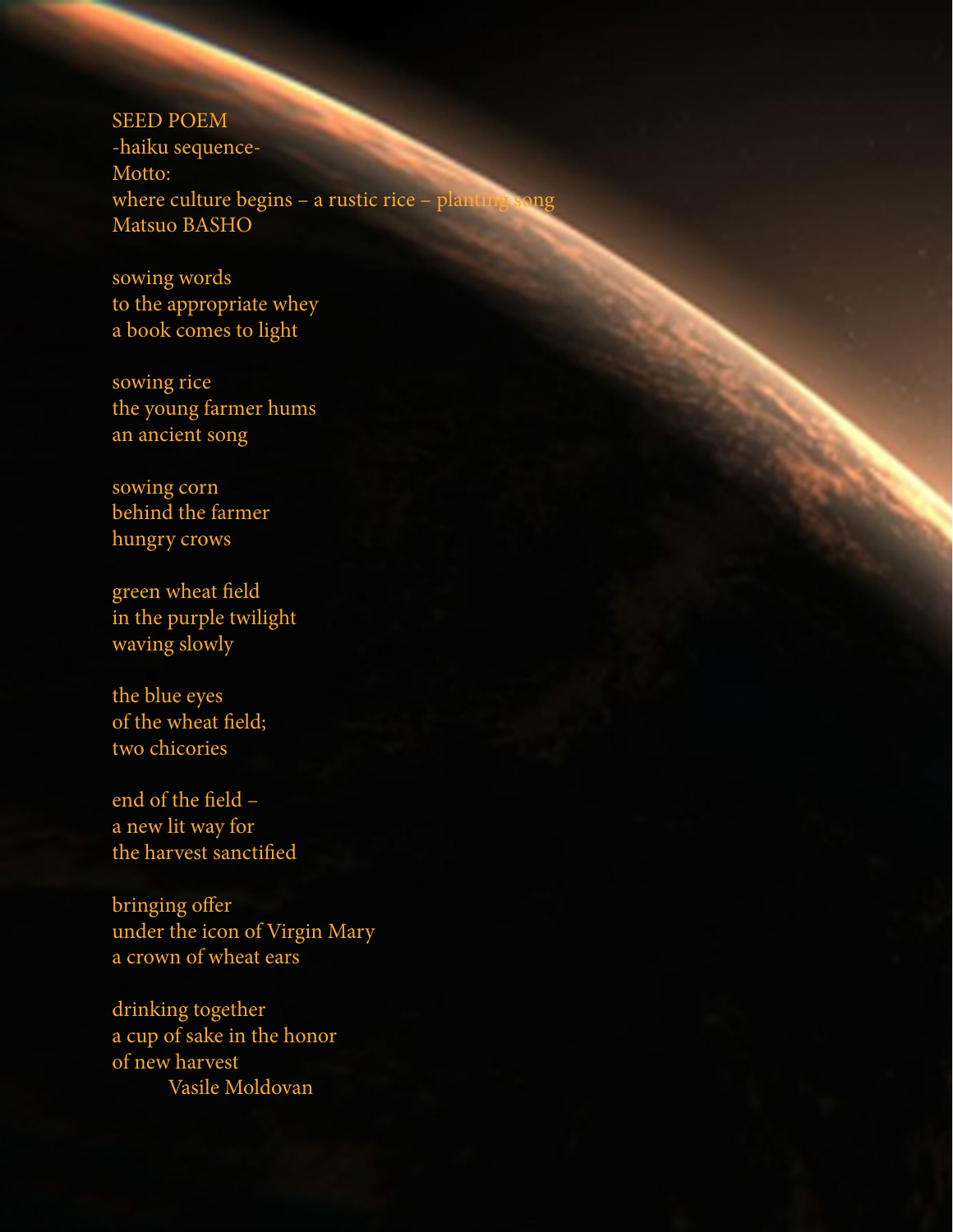another shift our niece recycles another mask Frank J. Tassone

first almond blossoms she rearranges his pillow for a better view Sonam Chhoki

> finishing touches some roses for the patient with no visitors Marion Clarke

 this cold in my bones my mind wanders unknown places Eufemia Griffo

practicing squats for core strength – ambulance nurse Stella Pierides

a nurse walks into a bar... someday Ben Teal

finishing touches some roses for the patient with no visitors Marion Clarke

christmas eve she leaves for her night shift my sister the nurse Vanessa Proctor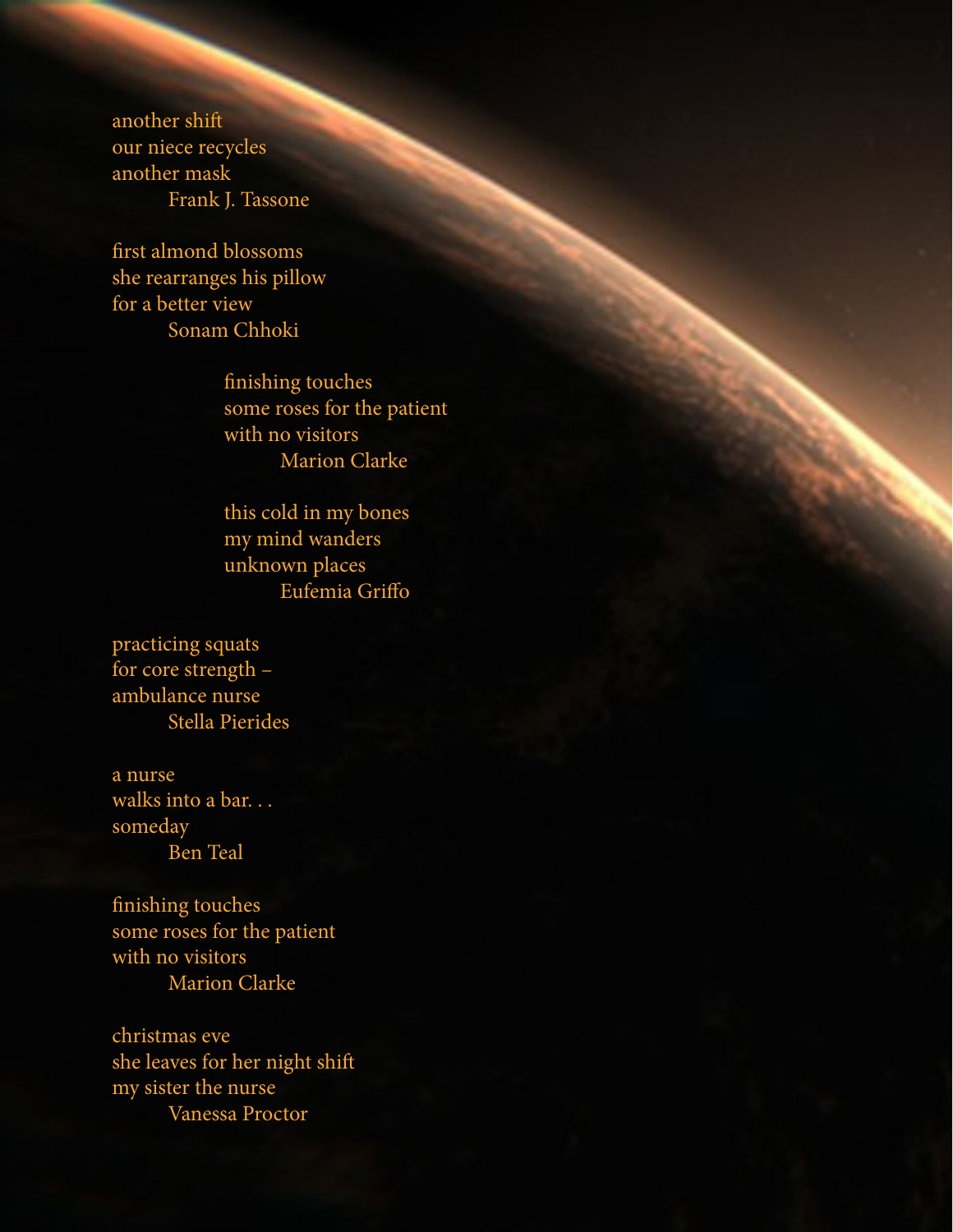faceless women morning and evening on rubber soles

night without silence … the blinding light in the infirmary

tired practically bare hands nurse Margherita Ptericcione

nightingale a heart keeps singing to the darkness Lucia Fontana

> lady of the lamp how her heart weeps from the inside Robert Kingston

 familiar tune how a nurse humming can help Marion Clarke

start of shift she washes her hands of the rising fear Topher Dykes

above the mask only his eyes naked Jill Whalen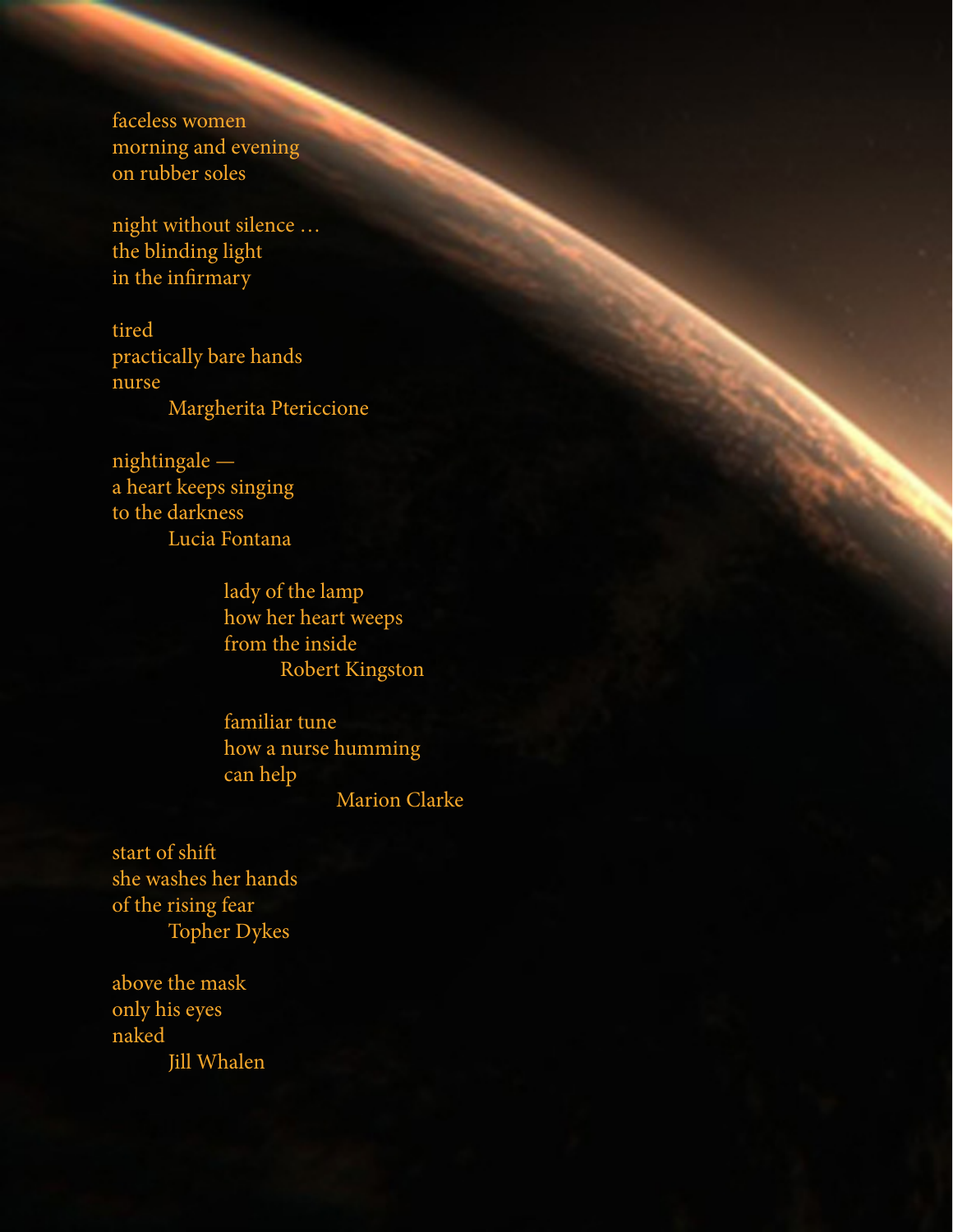infections doubling the nurse reuses her mask Laurie Greer

> end of shift the nurse drives home in tears Marion Clarke

playground swing how his nurse mother's heart beats in two places Robert Kingston

> mom's nursing pin years after she died still in my drawer Marita Gargiulo

> > beehive hair do her retro pin doubles as a nursing pin Robert Kingston

first pregnancy suddenly interested in her stories from midwifery Marion Clarke

> monochrome photo my midwife auntie tells me I was her first Robert Kingston

> > maternity ward the midwife's Irish accent makes me feel at home Marion Clarke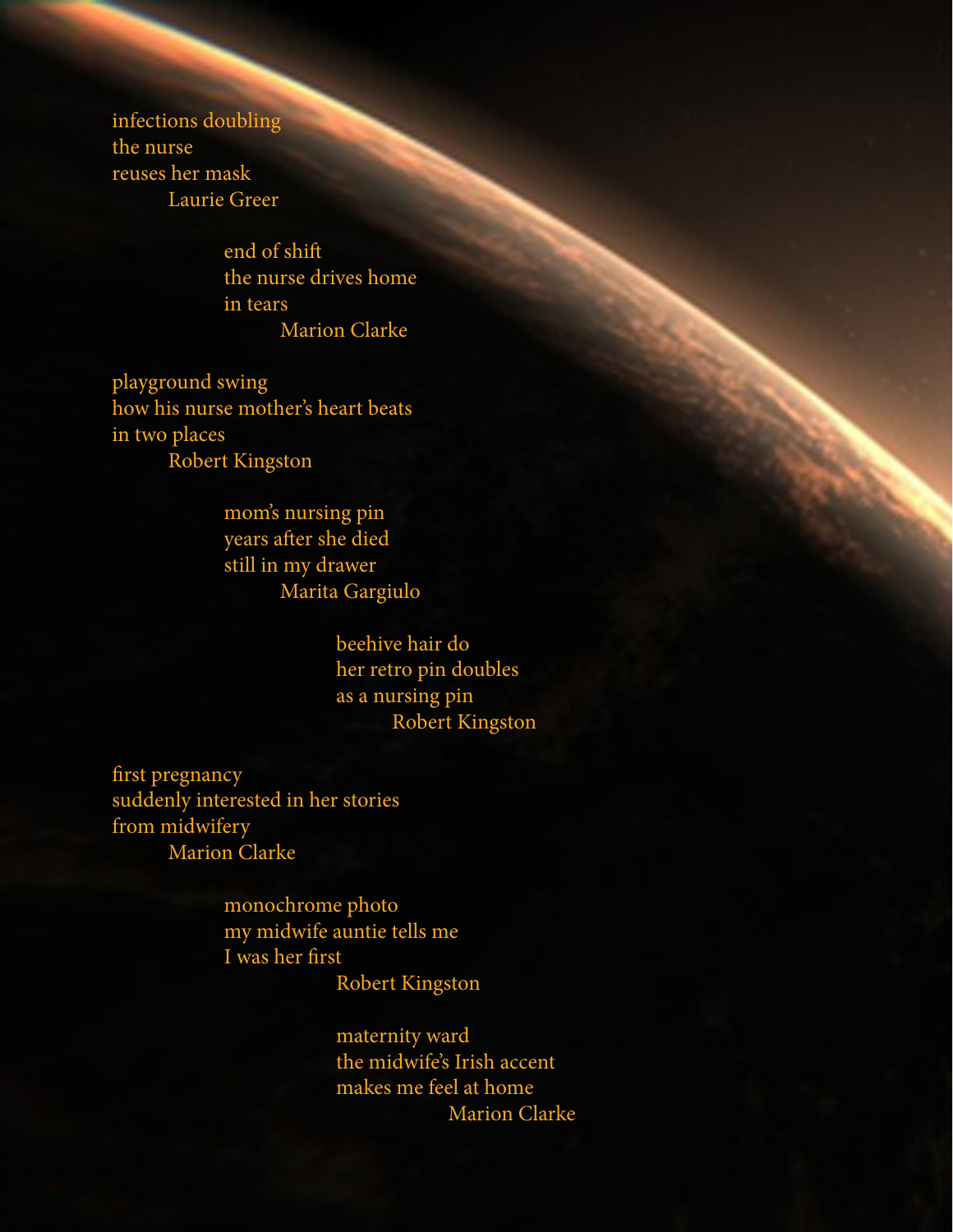first pregnancy all ears for Mum's tales from her midwifery days Marion Clarke

> midnight run my mother on call delivers a baby Bona M. Santos

dying at home the nurse yells with her hands for his photograph Eddy Lee

above my bed blue haze my nurse's eyes S.M. Kozubek

spring snowfall the nurse pulls the crash cart Giovanna Restuccia

PPE the nurse's FB photo posted by her proud mama

all eyes on the young male nurse female geriatric ward Marion Clarke

> end of his shift the new male nurse sighs all around Sonam Chhoki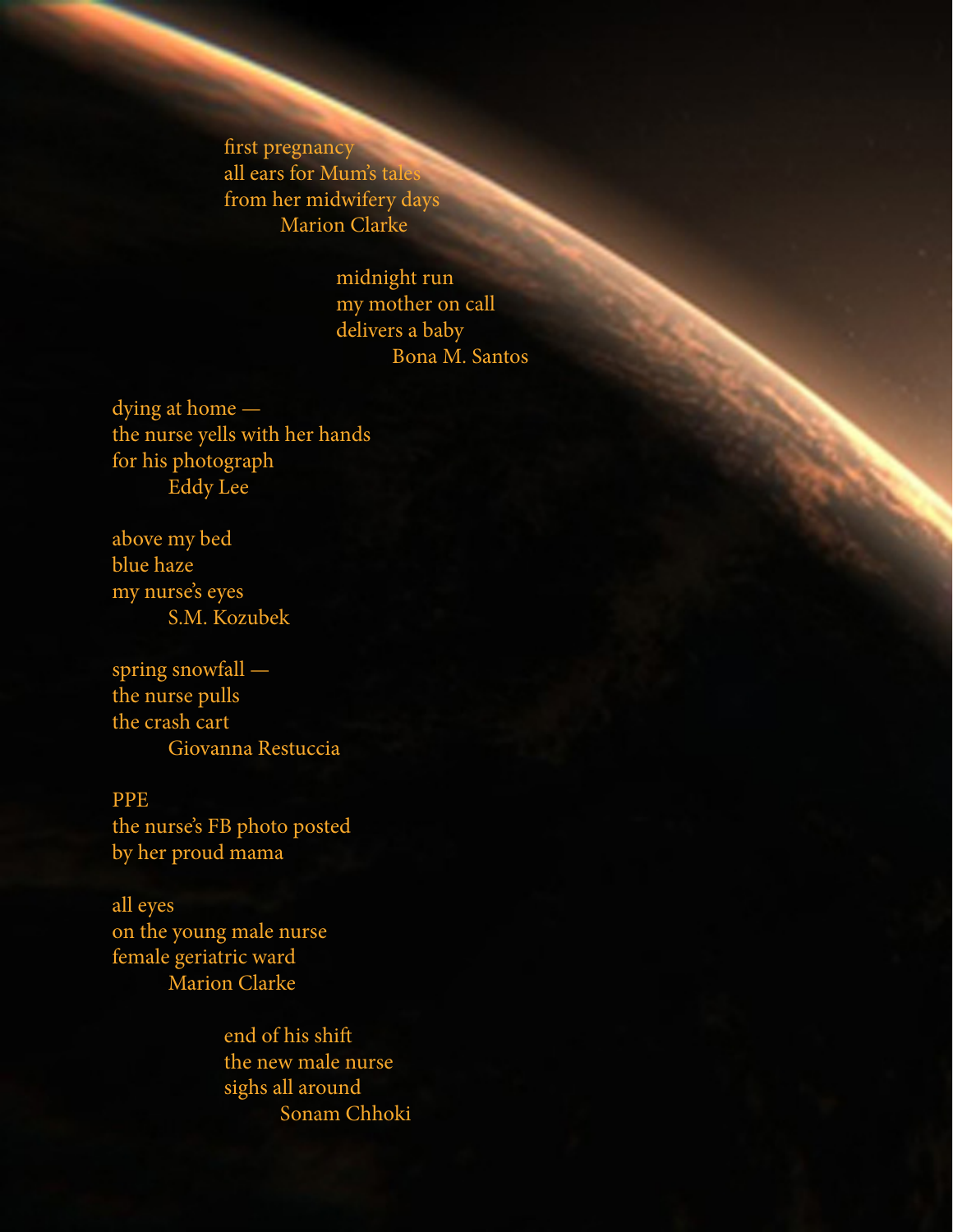ooh, matron words the doctor never said Tim Gardiner

fever dreams on the nurse's face tears

touch of a butterfly wing her cool hand

iron worker he apologizes again for being sick

home at last don't kiss mommy nurse whispers

in scrubs and masks the new caped defenders Peggy Hale Bilbro

another shift over… who takes care of the carers carol jones

simple kindness how the nurse helps her to walk again

adjusting pillows before the night spreads his final round

great aunt Faye the bell in her voice still ringing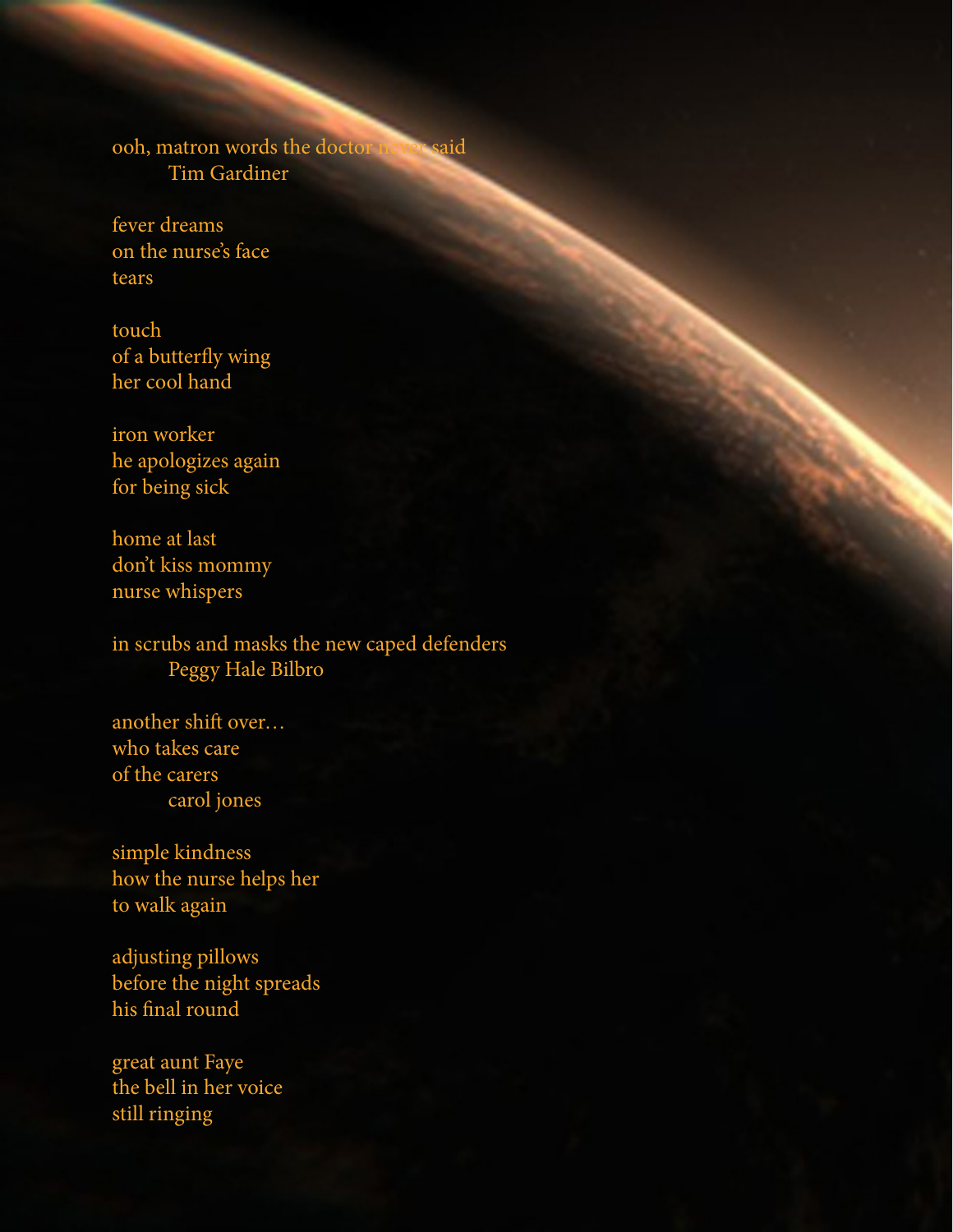flowering tulips retelling the story how she survived

back from the shelter she names her new cat after the nurse

deep gratitude when nothing is expected rainbow windows Xenia Tran

last breath . . . a nurse turns mother toward the light

pandemic the beak she wears on her mask

empty womb . . . a nightingale comforts me through the night Debbie Strange

distant star I wonder about my school friend who studied nursing Marion Clarke

hospital window a trail of dew draws my thoughts Eufemia Griffo, Otata, Sept. 2018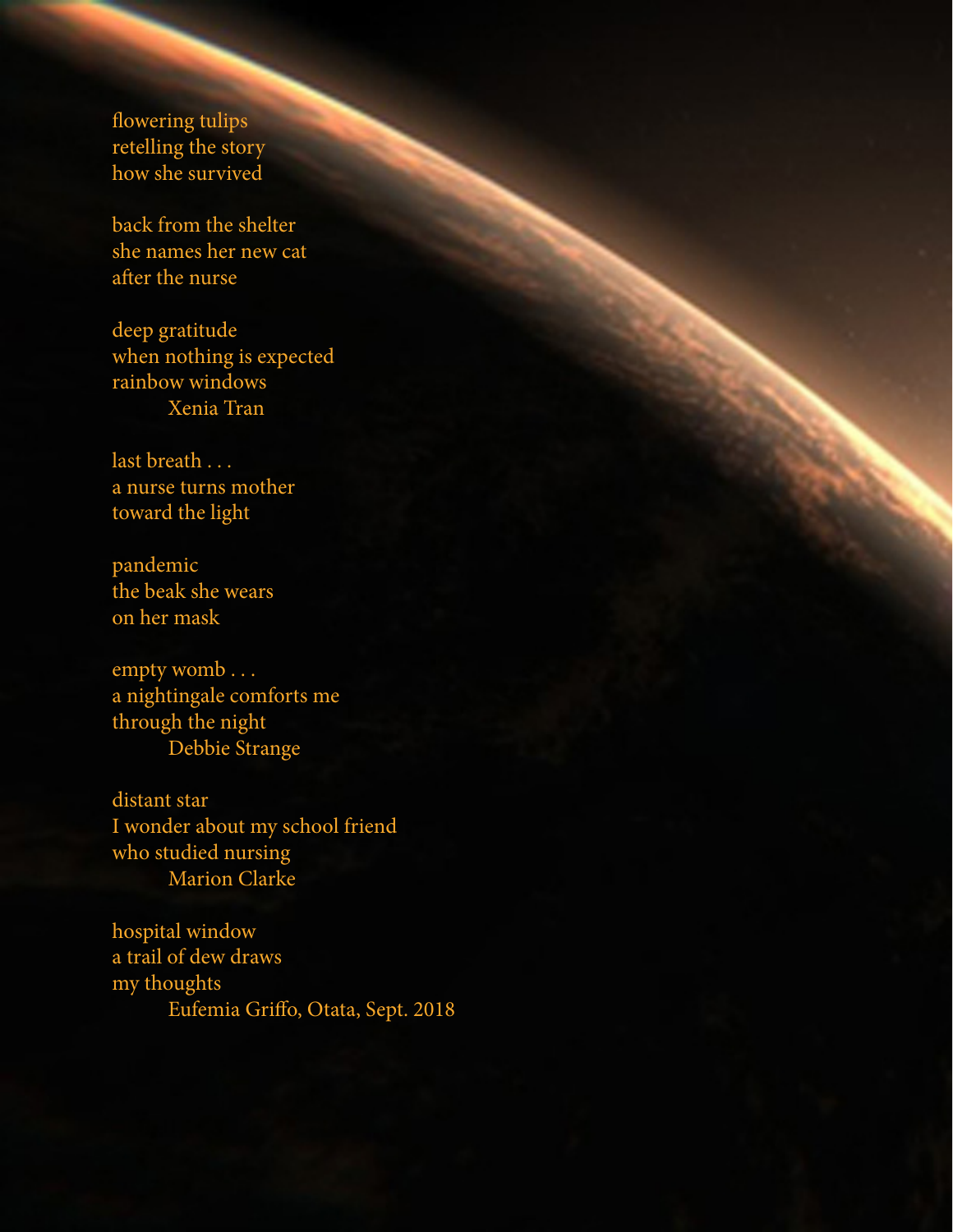nurses nursing nurses kjmunro

rainbow-coloured scrubs for the performance poet cancer nurse Marion Clarke For Cathy

discharged the smile of a nurse takes me home Adjei Agyei-Baah

hospice care he calls the nurse mama Terri Hale French

> covering the body while weeping over her mask Lorraine Padden

20 hour shift the nurse cries from fear & desperation Pamela A. Babusci

care home… her frequent falls his strong muscles Stella Pierides

nursed to her end questions remain who killed the bat? Robert Kingston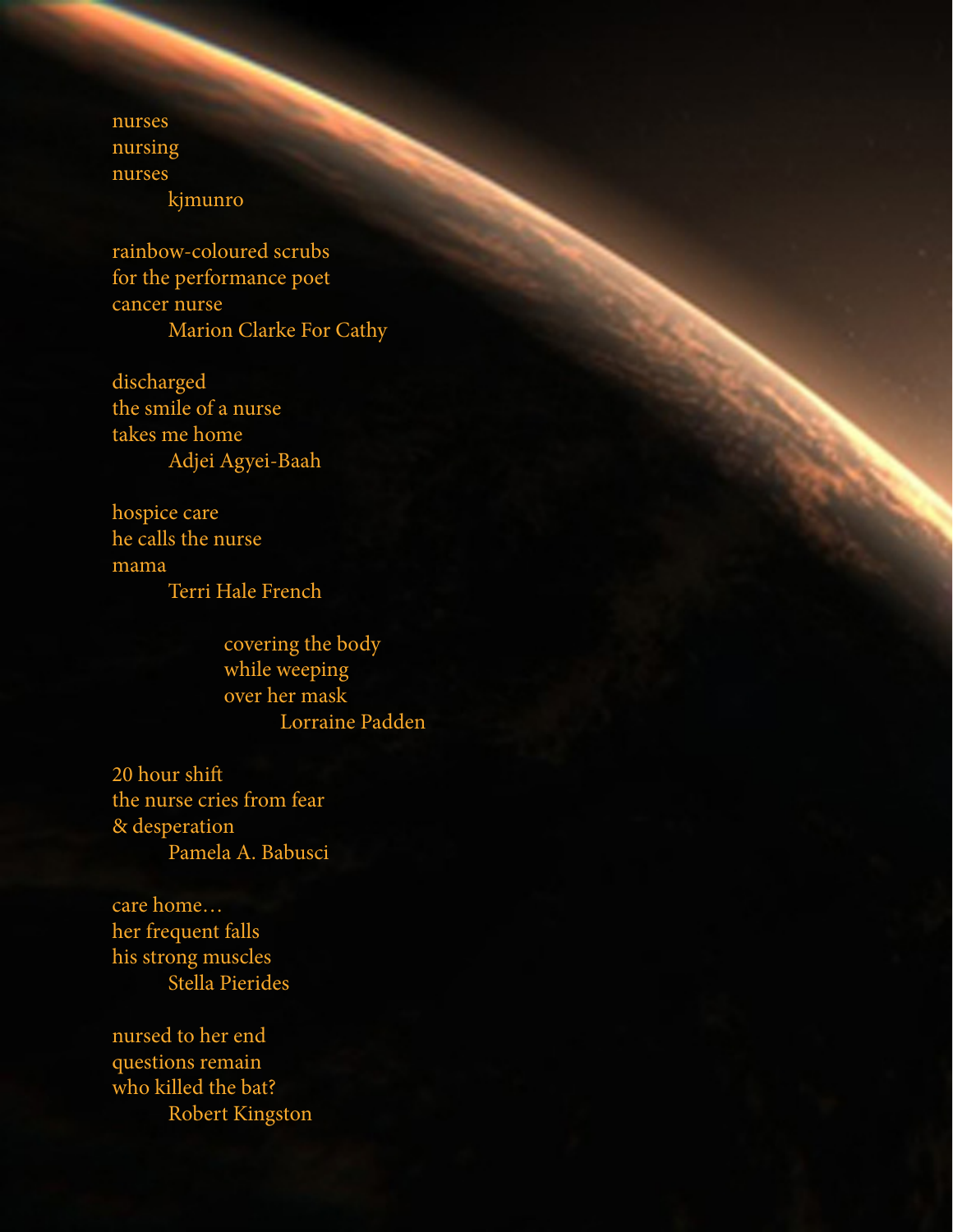nearing the end of a chaotic shift still the love Helen Buckingham

> dawn's sickly light her hand warm her eyes welcome Barbara Boyd Anderson

> > dad's nurse as if he were her dad's Marion Clarke

 the long dark nights the struggle to live you were there Barbara Boyd Anderson

> everyday job death wish such an ask Marion Clarke

perched on the loo while a nurse holds my drip: my inner kid in stitches Helen Buckingham, *Pulse*, 13th September 2019

> catheter leak her ability to console me with a wink Marion Clarke

a girl in nurses' uniform – the smiles Stella Pierides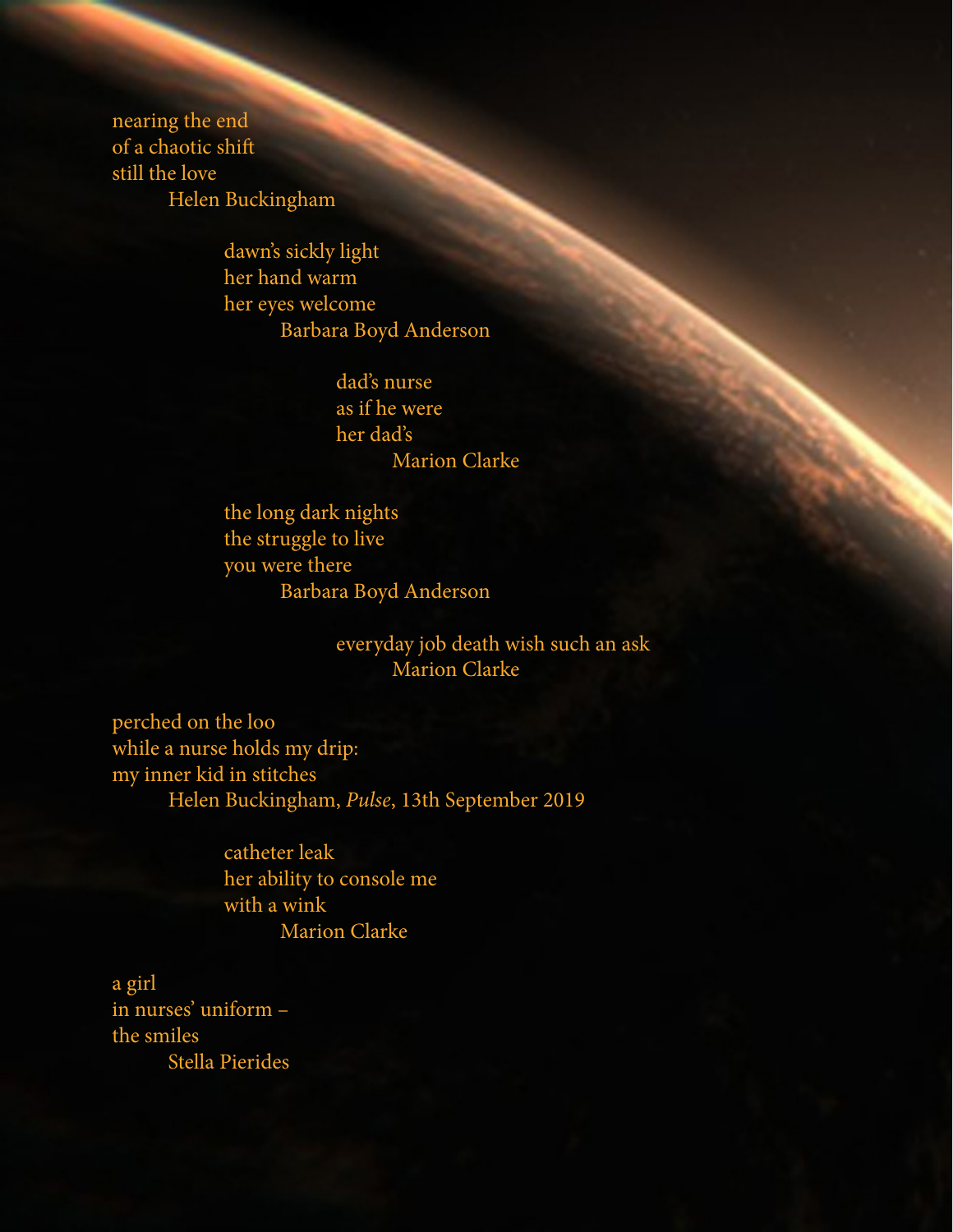neo natal if only one might have been hers Michael Henry Lee

> maternity ward for a little while her child Marion Clarke

front line an angel in a plastic garbage bag Gary Hittmeyer

night watch dad determined never to leave us

hospital video call he tells me I love you in every languages Eufemio Griffo

past midnight after comforting the dying she returns to me Ron C. Moss

Quietly checking On sleeping patients' vitals A gentle, soft touch Laura Murphy

everything feels safe she places a face mask on her nurse doll wendy c. bialek

mask peeled off longed-for morning coffee hours after midnight Marietta McGregor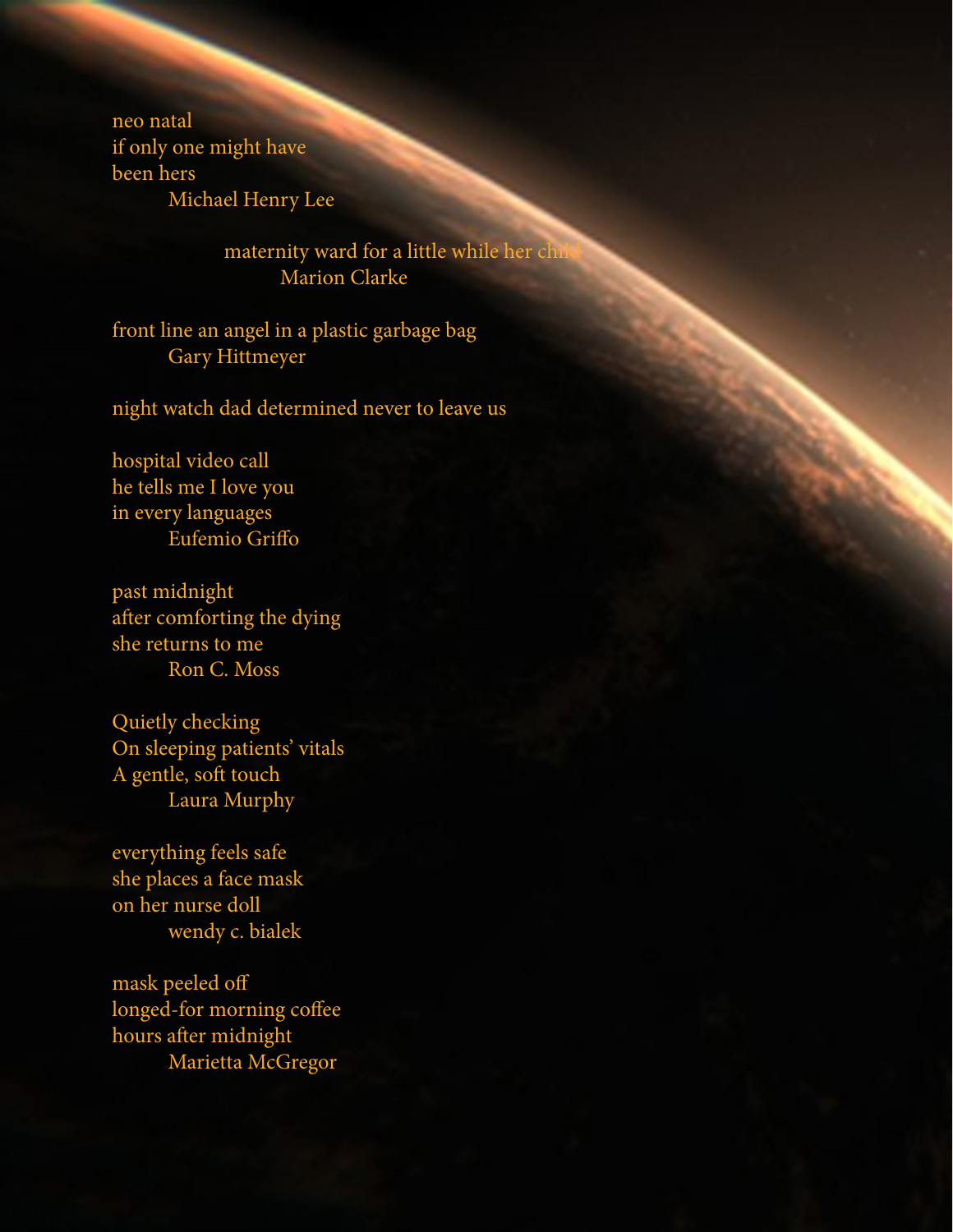holding it in the double duty nurse conserves ppe wendy c. bialek

> little thought for what the nurse carries home . . . Robert Kingston

nurseline she keeps talking with me 'til my nosebleed stops wendy c. bialek

she holds her tears until no one can see her strength under pressure Linda L Ludwig

how the nurse on the phone empowers me my first child's seizure

compassion fatigue no bed deep enough wendy c. bialek

only a nurse describes snowfalls better than a poet Dan Campbell

Balm of Gilead wanting so to heal her raw hands Liz Ann Winkler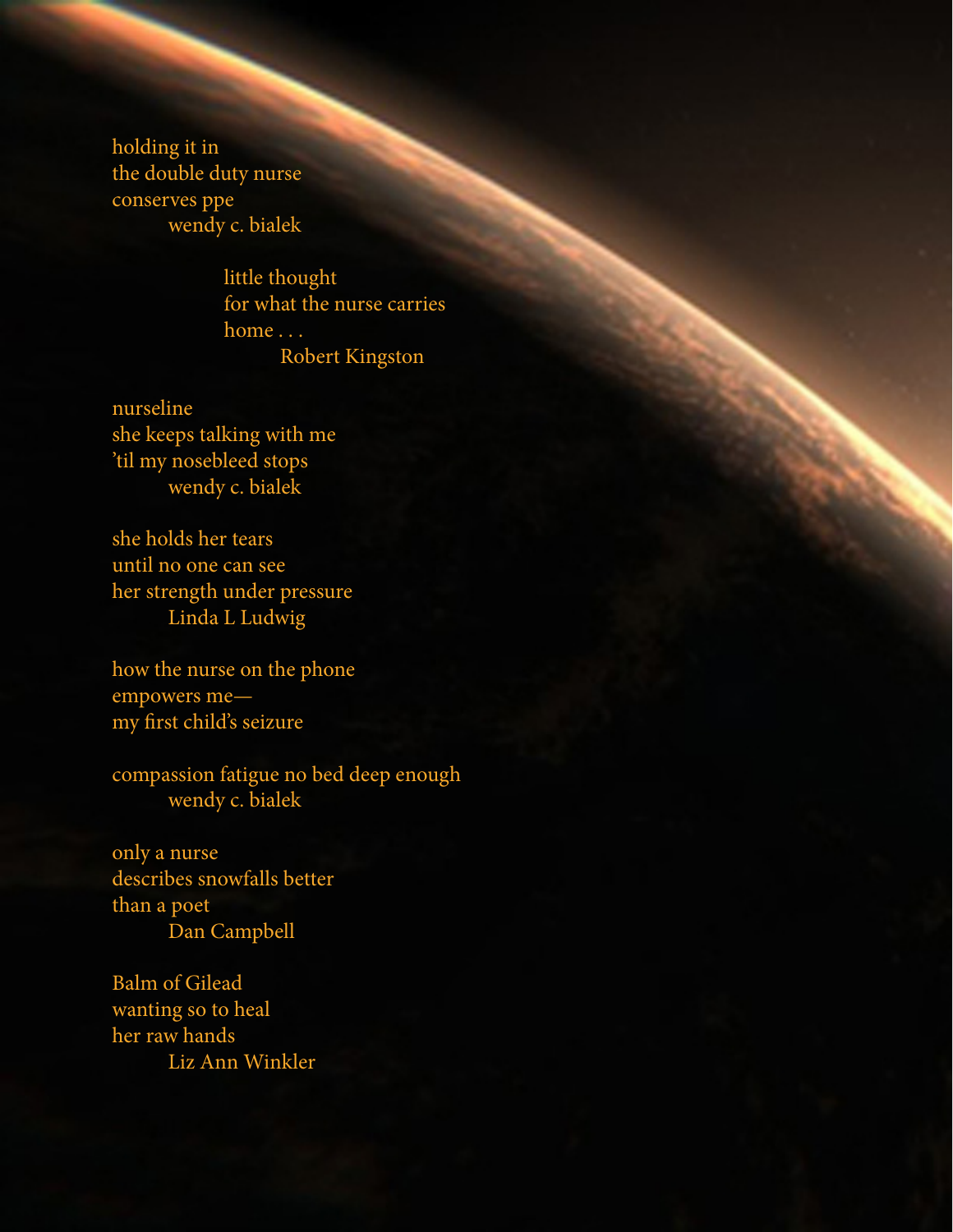night shift her crisp packet carries the ward

corridor painting… the nurse from the ward asks if We'd like tea

grabbing daylight stars she tells us it's normal Robert Kingston

first light night nurses coffee cold in the cups carol jones

> lip service… each nurse knows the power of words Robert Kingston

> > night closes in … knowing what to say and when to carol jones

> > > hospital bedside enough silence to hear a pin drop Robert Kingston

> > > > Thursday 8pm a mass applaud to raise the spirits carol jones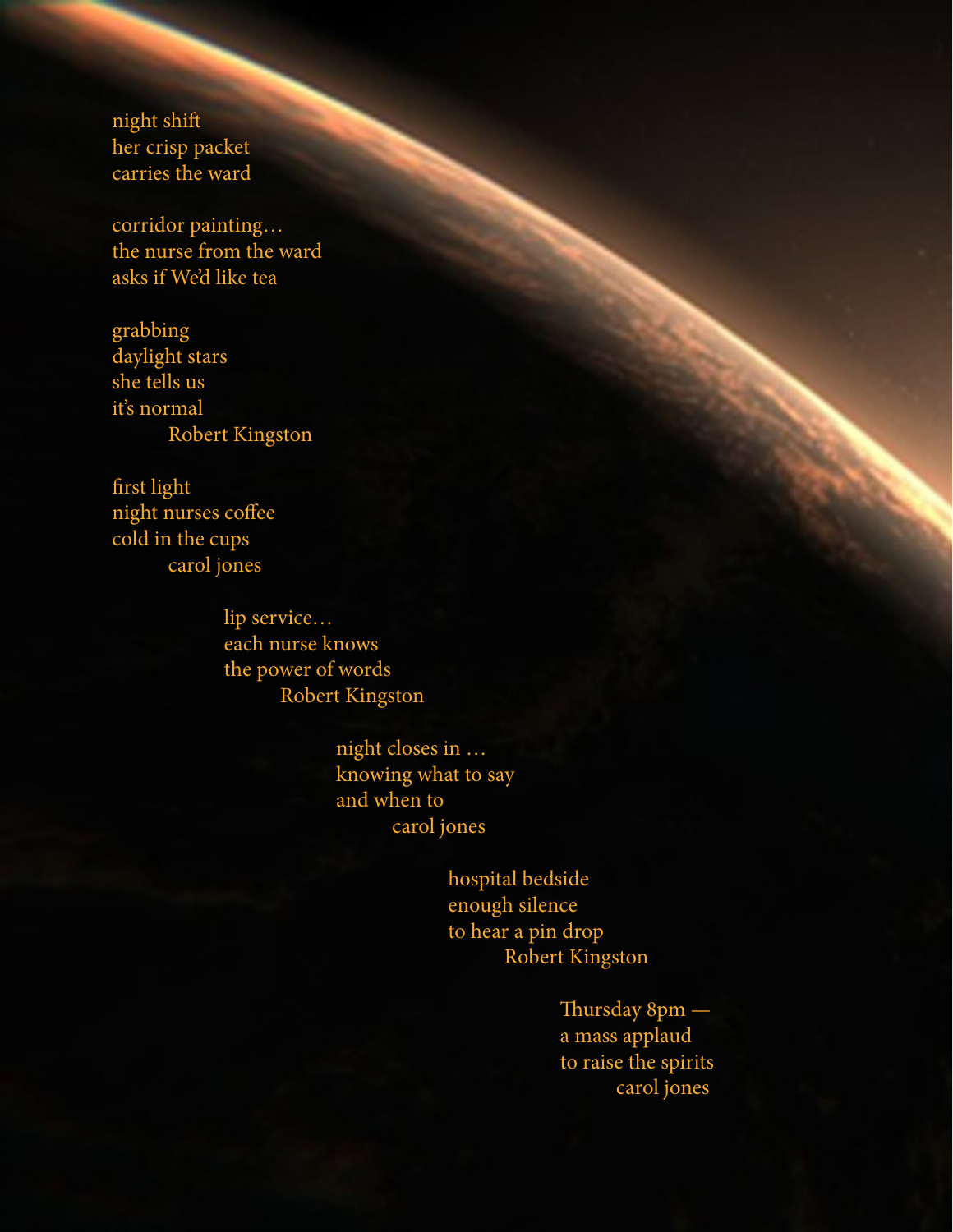Seaman's hospital blacked out windows in the waiting hall Robert Kingston

sequestered in a hotel a tired nurse messages her own feet

it's a kind of magic nurses handling hot pies

end of shift the old nurse leaves her smile with the new nurse Rashmi VeSa

accustomed to her wail- nurse injects sedatives Radhamani sarma

lady of the lamp how her heart weeps from the inside

ringing out the waves a ferry blasts for carers

rings of hope in the ferry's wake for carers Robert Kingston

nurse's lullaby lifting the morning mist cezar-florin ciobîcă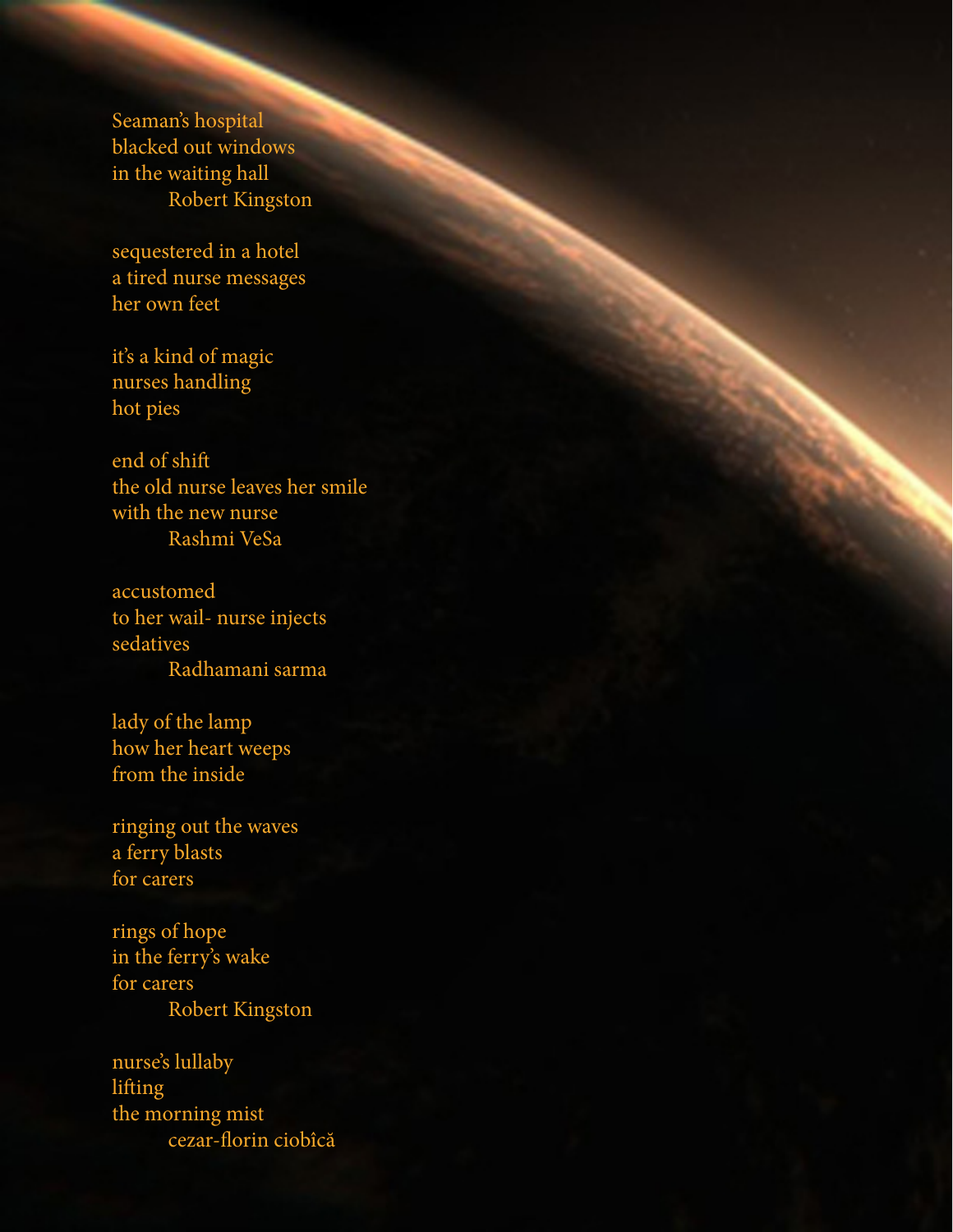urology the nurse asks if I'm married

hospital lounge on the radio nothing else matters Pere Risteski

off duty the blue lights they see in their dreams

home visit nurse extra to her workload unflinching care Ingrid Baluchi

twilight thickens into the cry of a baby shooting stars

i.m. Mary Agyeiwaa Agyapong Alan Summers

NOTE: Mary Agyeiwaa Agyapong is a British nurse who worked and died on the wards despite being nine months pregnant.

Emergency room nurses still remember my Batman underwear Dan Campbell

breaking down on the hospital steps a nurse's intentions Brendon Kent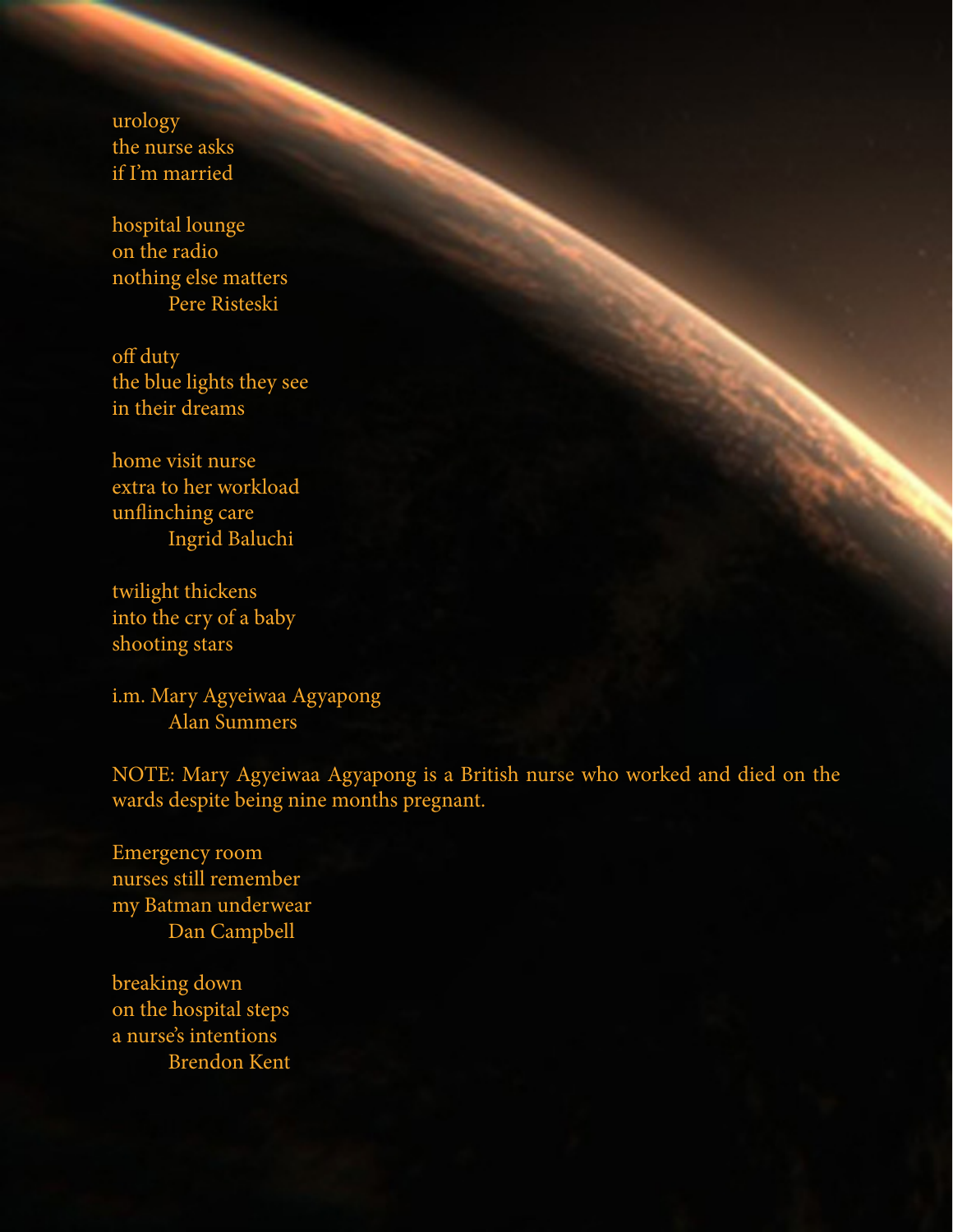the thermometer longer in her mouth the chatty patient Sonam Chhoki

hailstones– her soft glance on my wound

falling leaf– the nurse replaces vase water

milky moon her whiteness over the tired eyes

nursing home greeting with the first smile Pravat Kumar Padhy

behind closed curtains closing her unseeing eyes

long shift longer still the drive home Sonam Chhoki

nurses know an economical fold toilet paper Judith Hishikawa

nurses' scarred faces in intensive care the shape of their mask

wild pansies … the nursing staffs' war-torn faces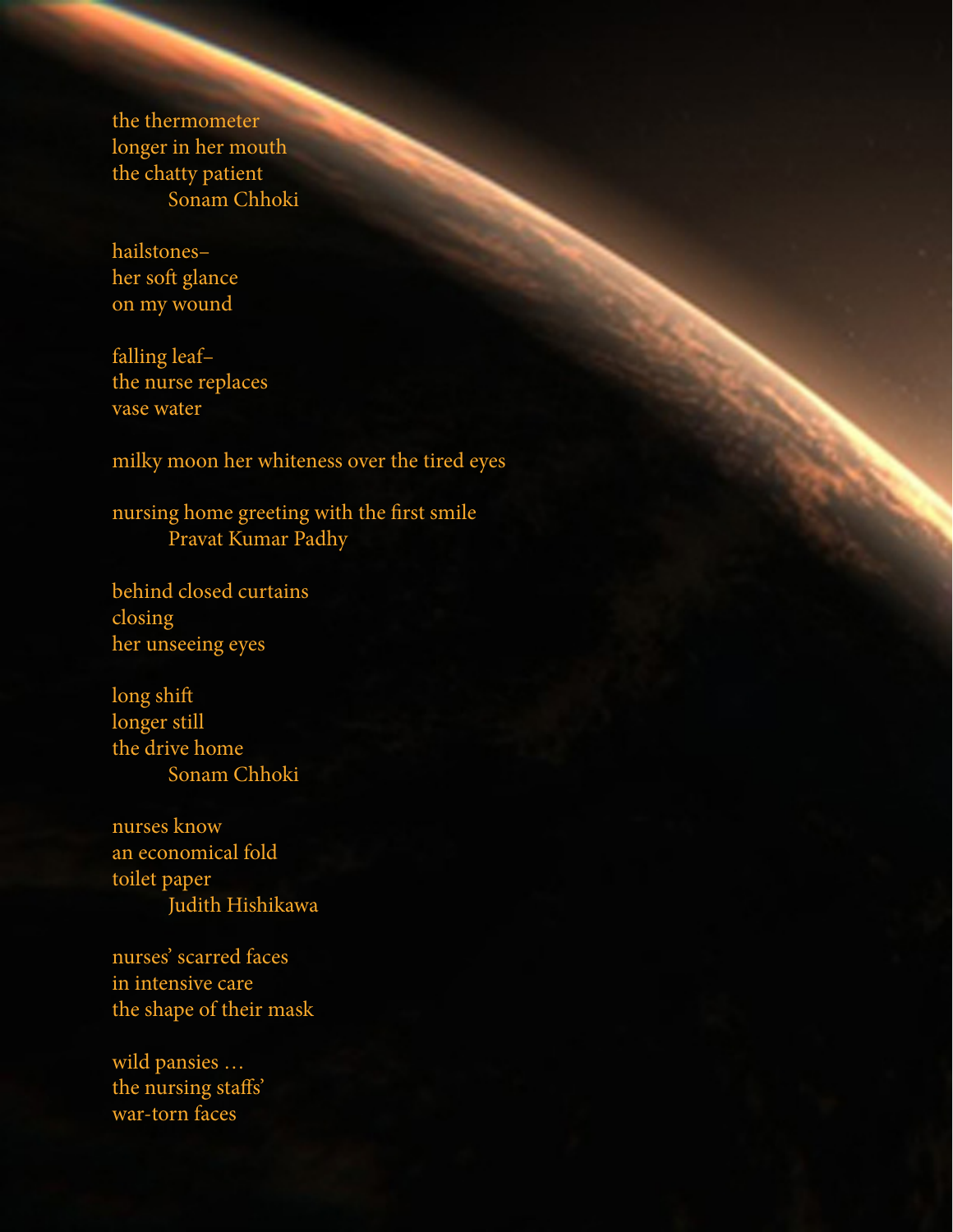worn on the chest of whoever it is the nurse's face

PPE shortage … the nurse with the patient holds her breath Brendon Kent

into the darkness of my hospital room the night nurse Victor Ortiz

waiting for her replacer who never came, nurse starts a second shift Adjei Agyei-Baah

long hours shifts pizza carton boxes piled up in the nurse office

diagnosis the nurse at the door dries my tears Marina Bellini

third miscarriage the nurse's advice: "Be kind to yourself!" Sonam Chhoki

it's a spider night we huddle under stars surveilling us Alan Summers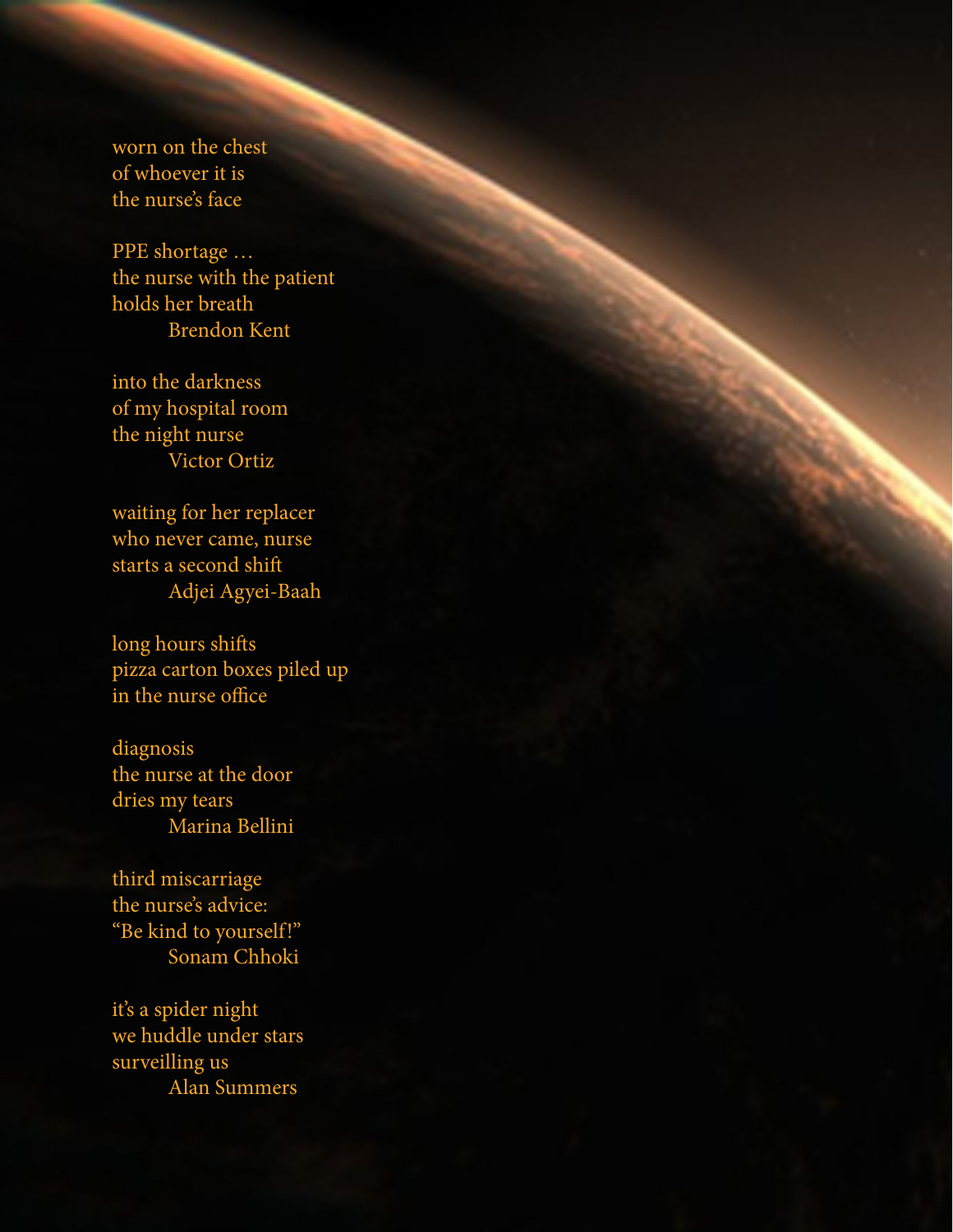discharge summary the nurse's patience goes unmentioned Rashmi VeSa

giving hope – the warmth in the nurses voice Carol Raisfeld

> dawn a nurse lights two candles Bernadette O'Reilly

the first raindrops hit the pond and he pops the question

their faces reflected in the pond's intersecting ripples Laurie Greer

two dollar raise but no PPE expendable Ruth Powell

Red Cross nurse a tourniquet fashioned from the surrender flag Jim Kacian, Heiwa Peace Haiku 1993 Judge's Prize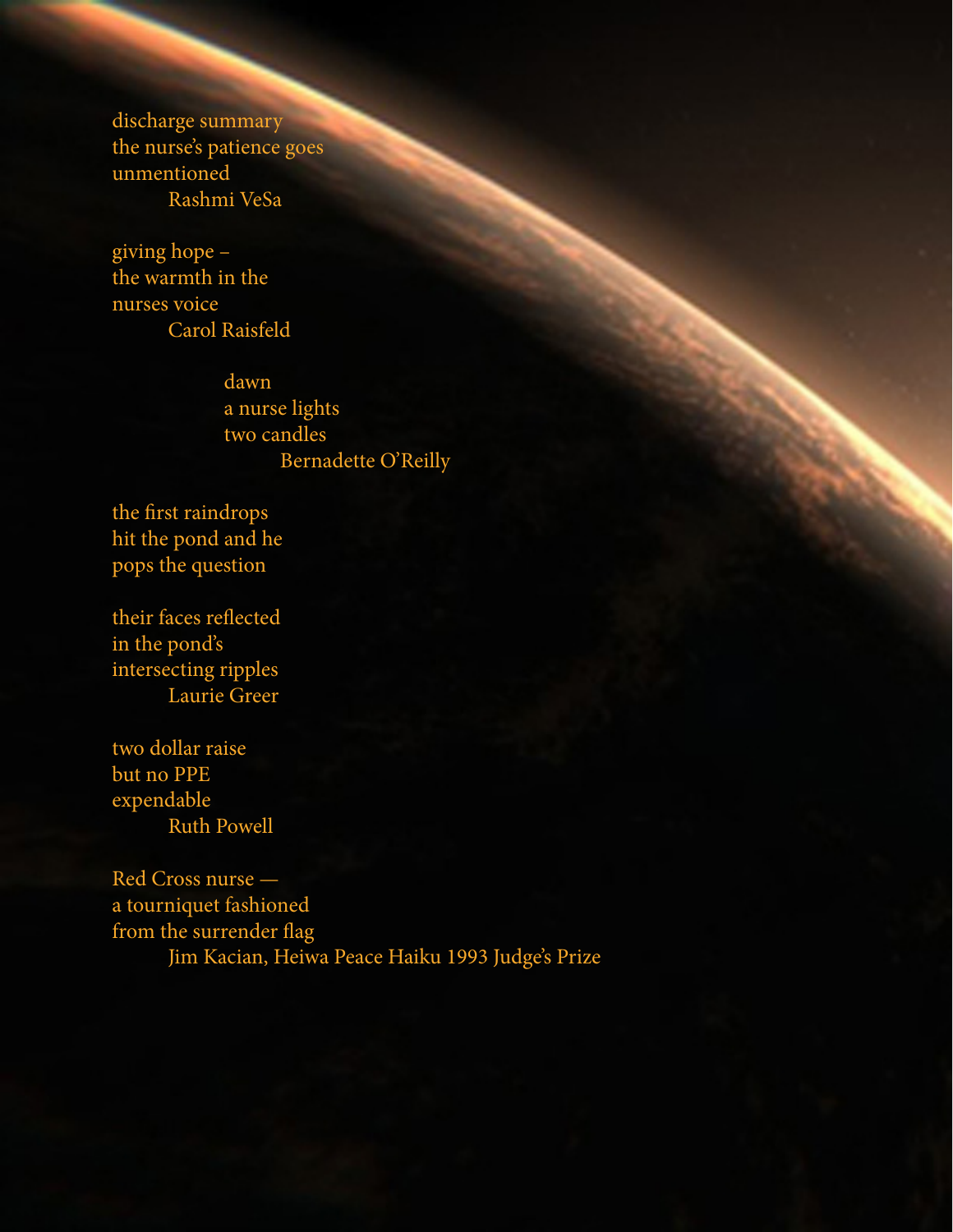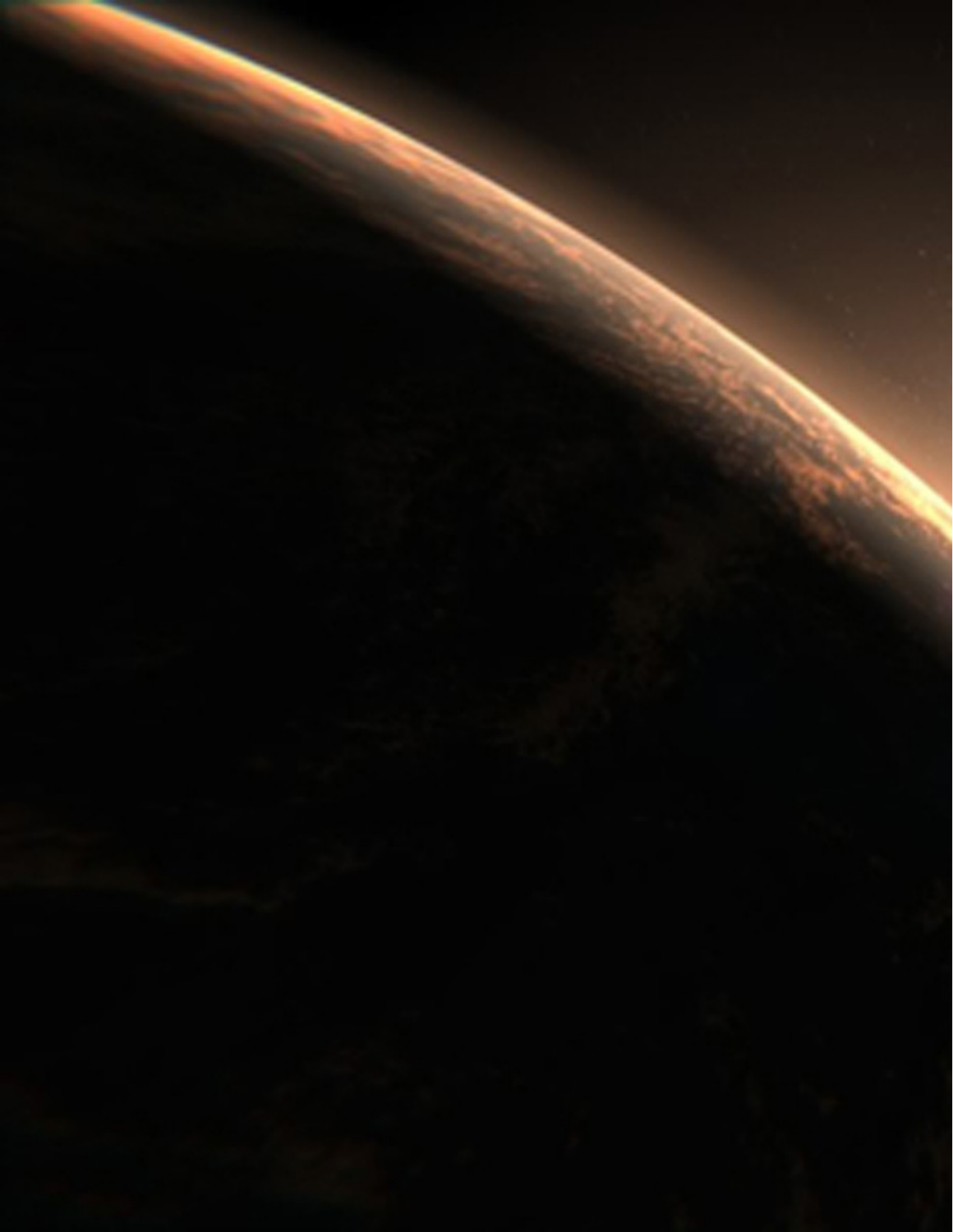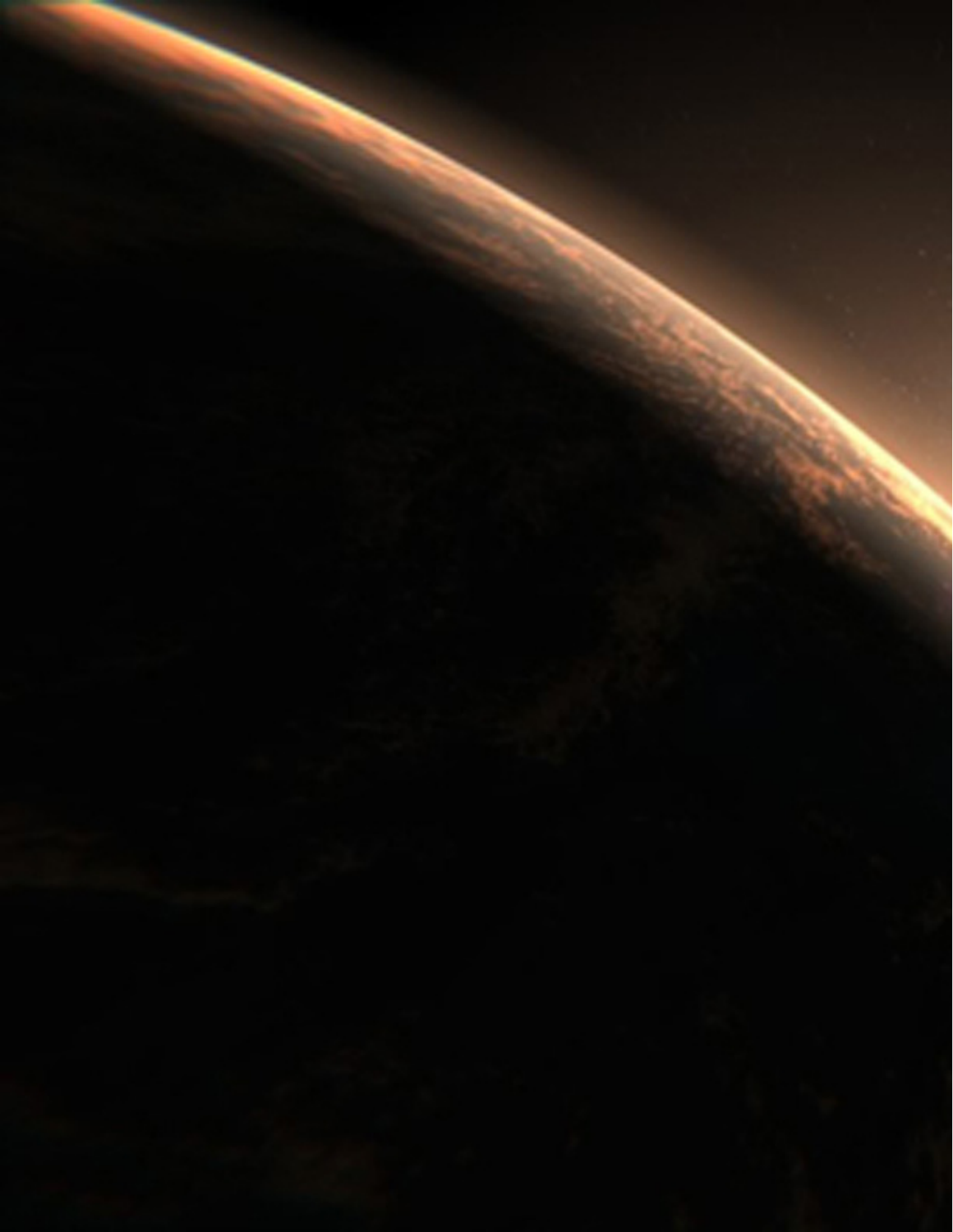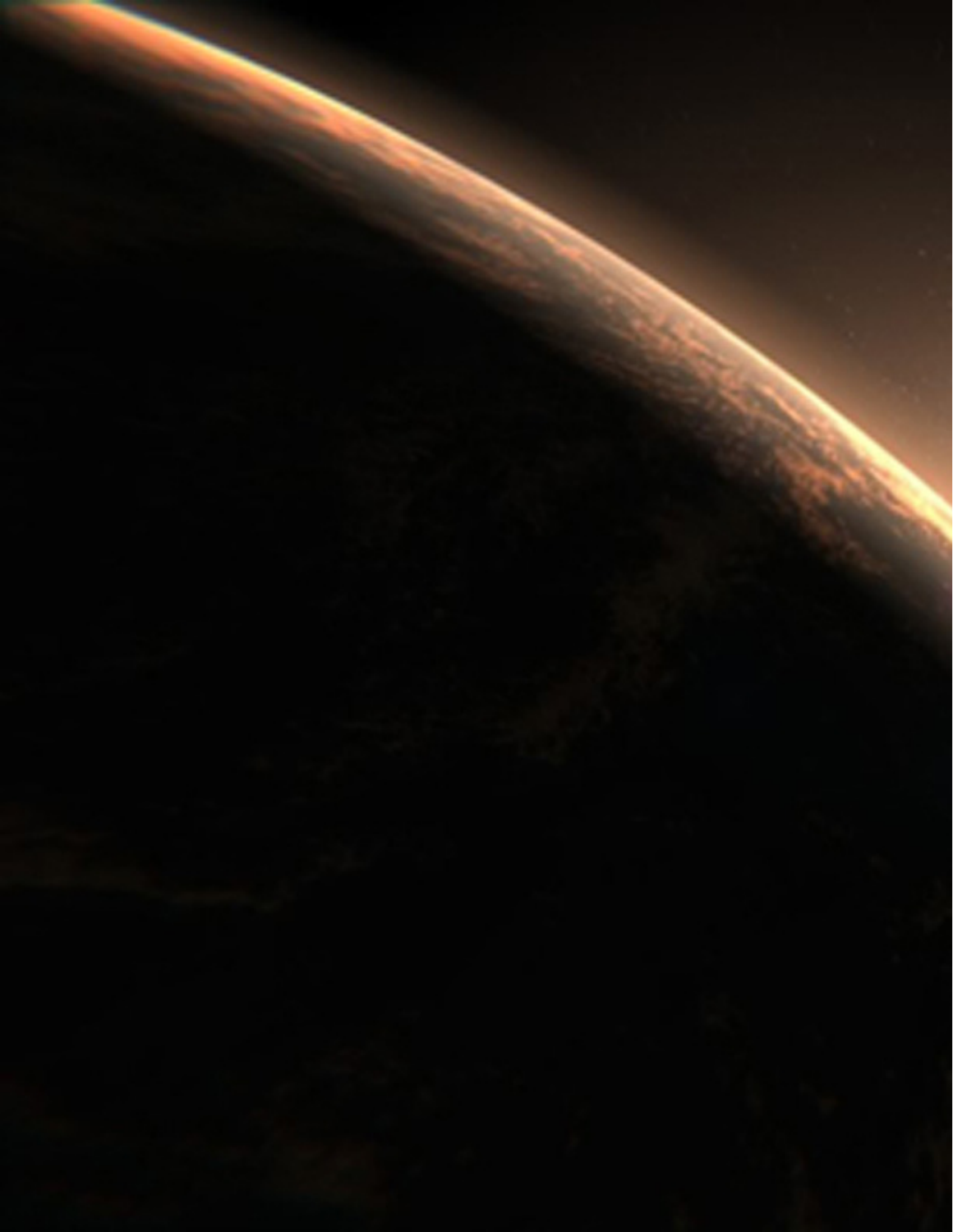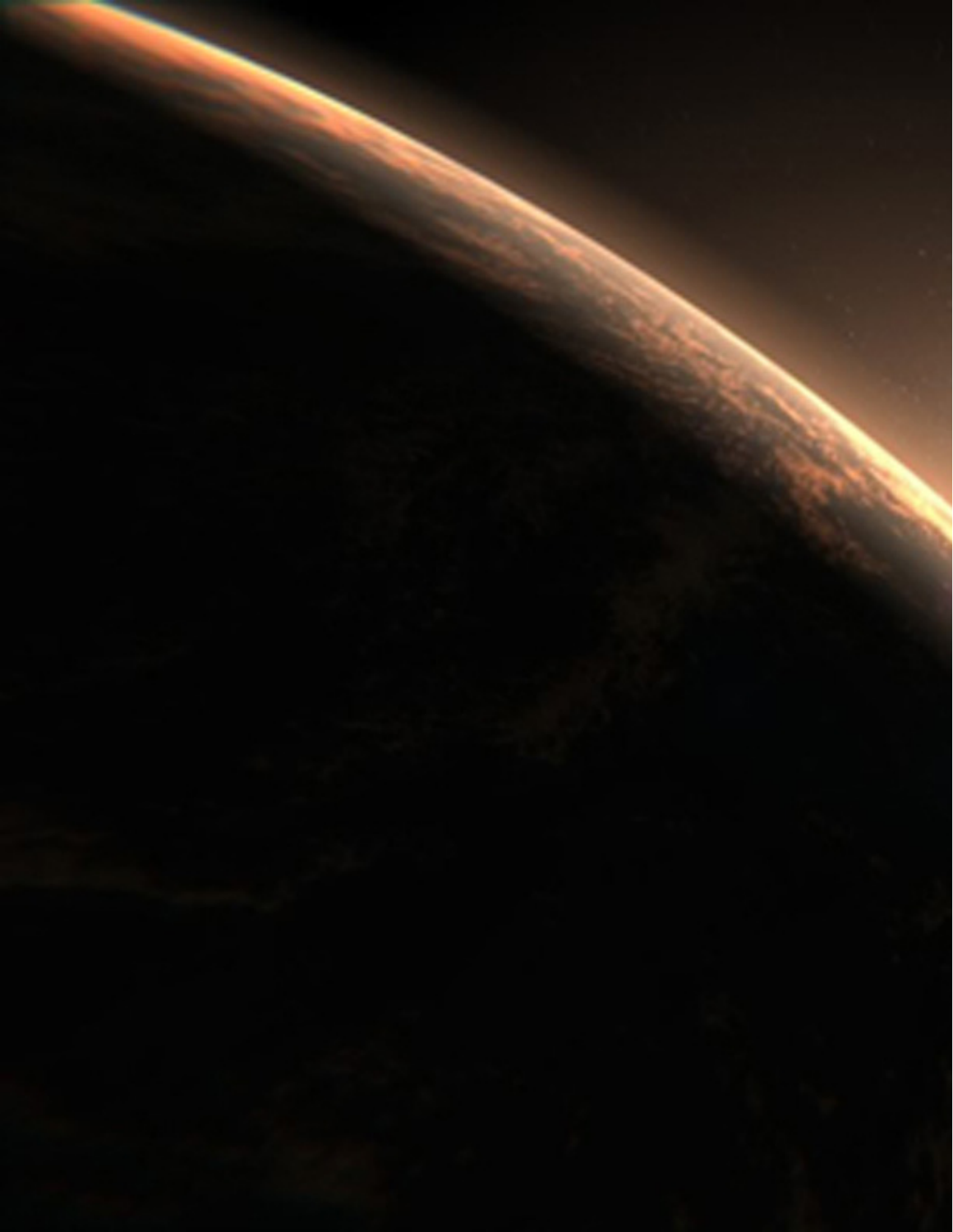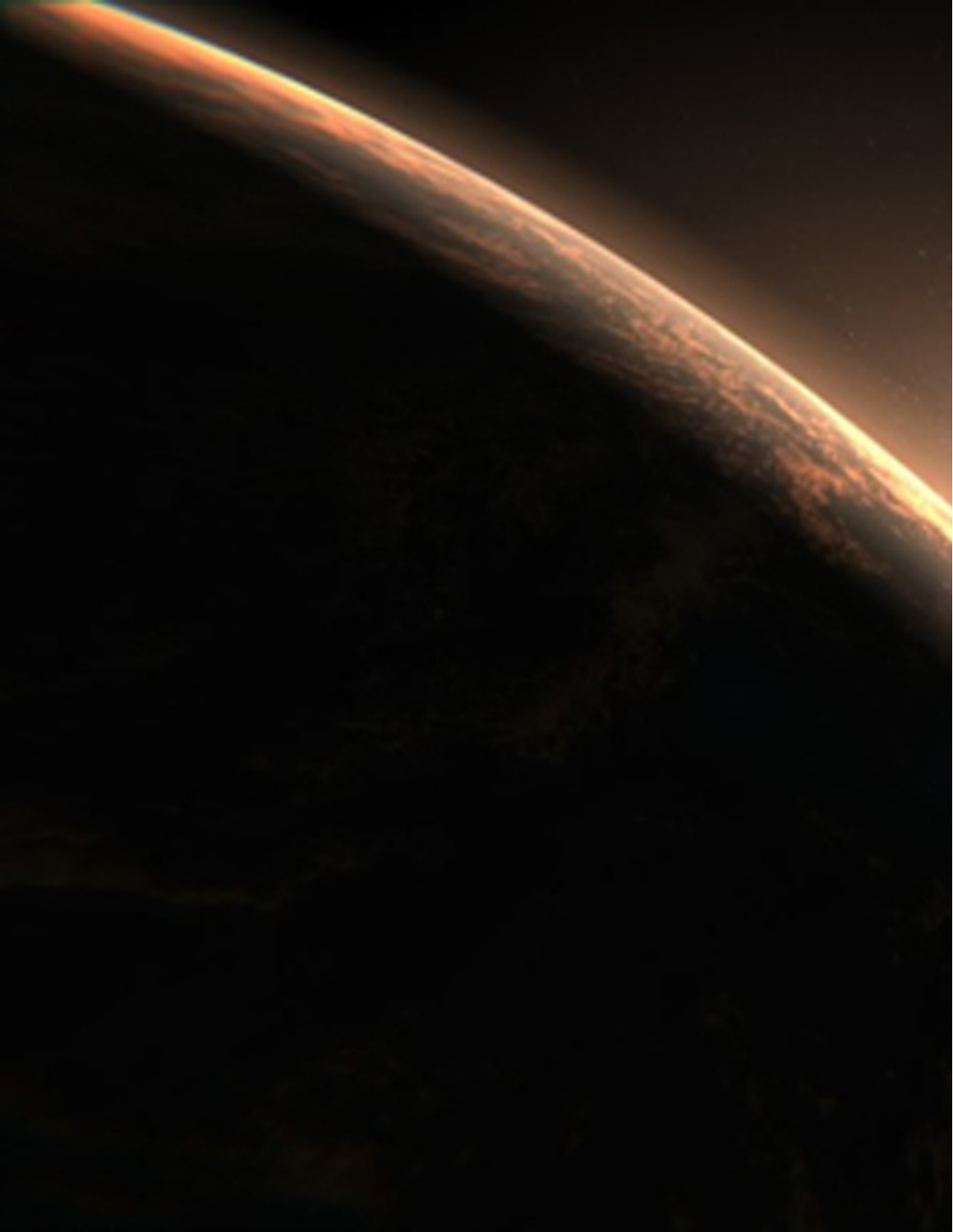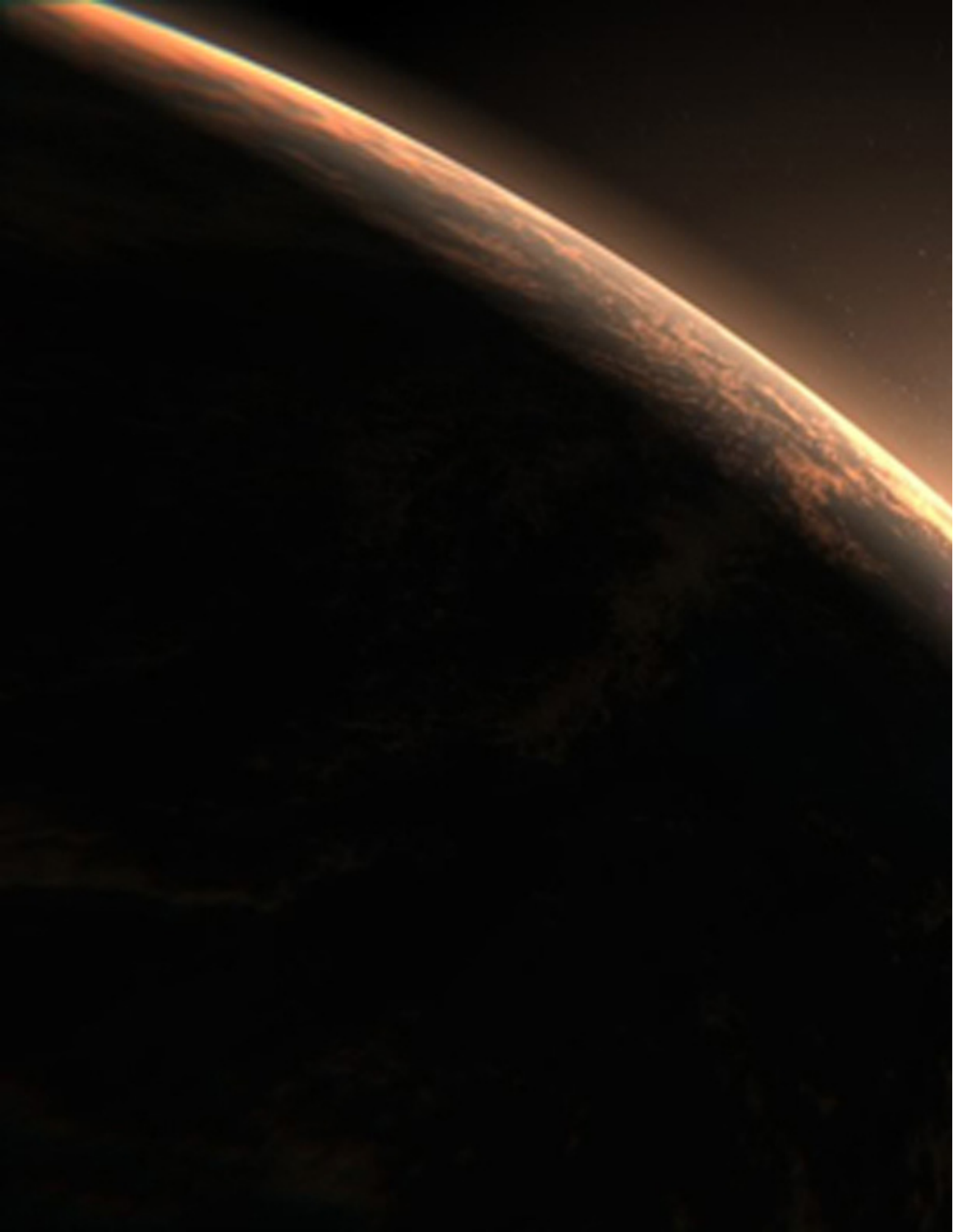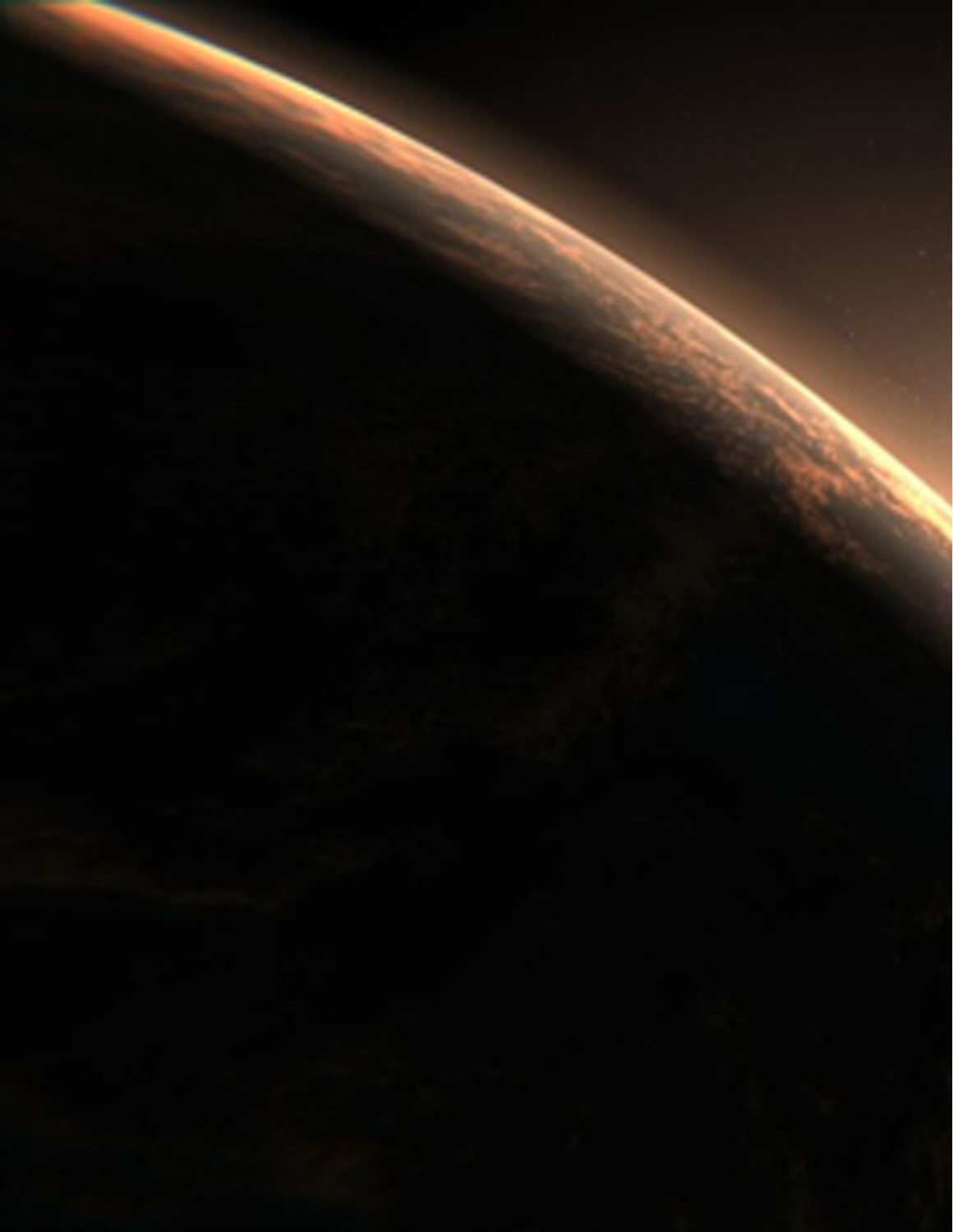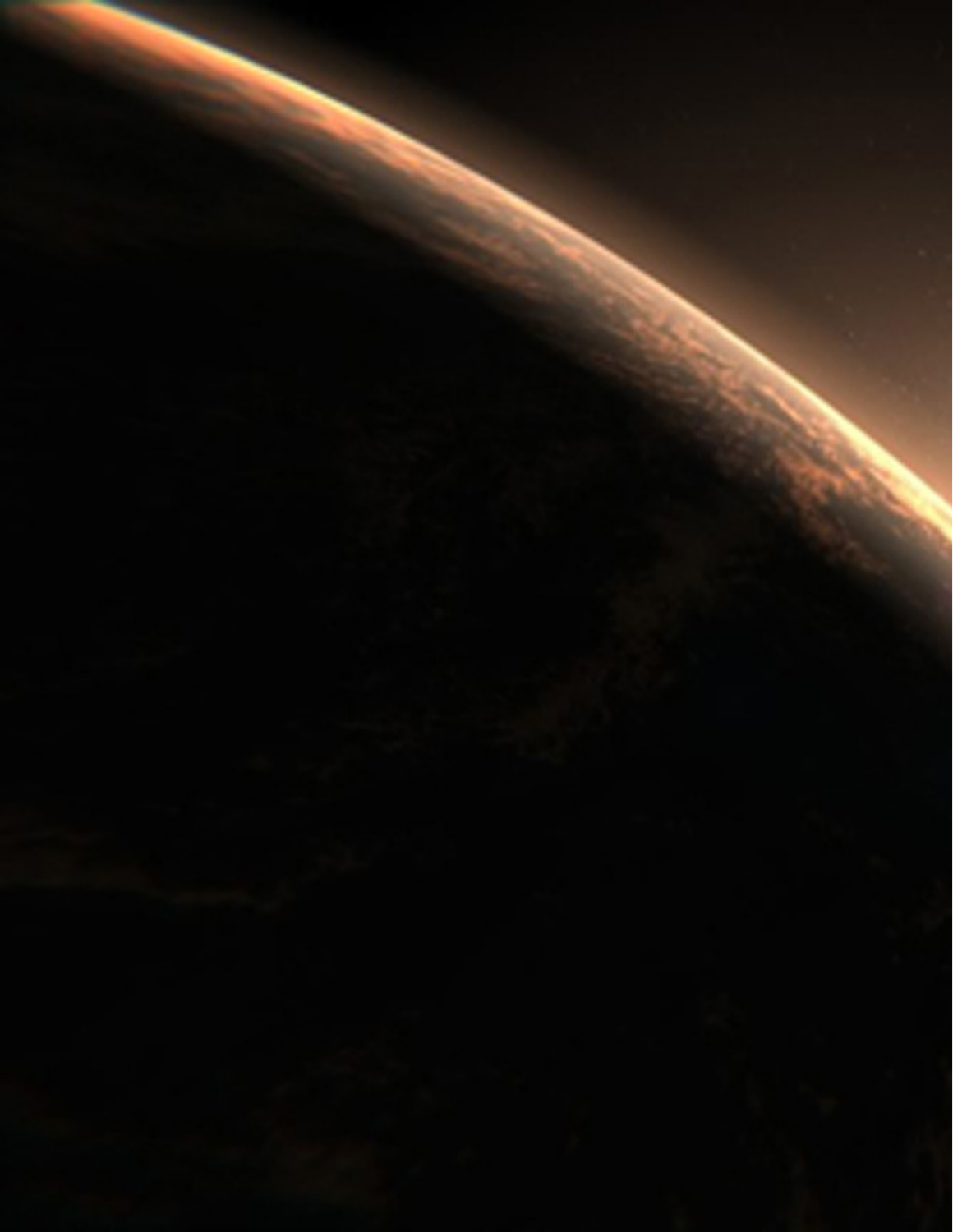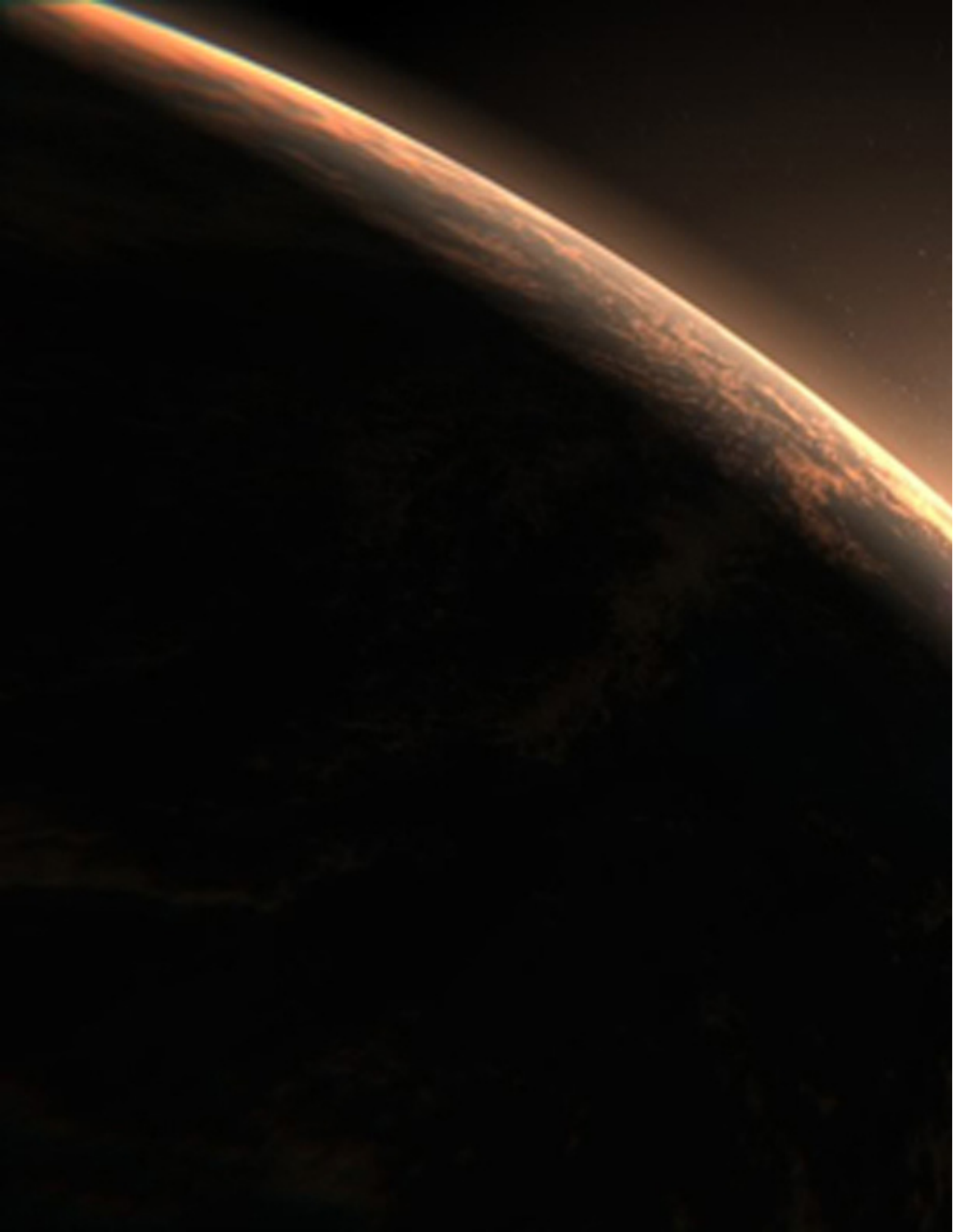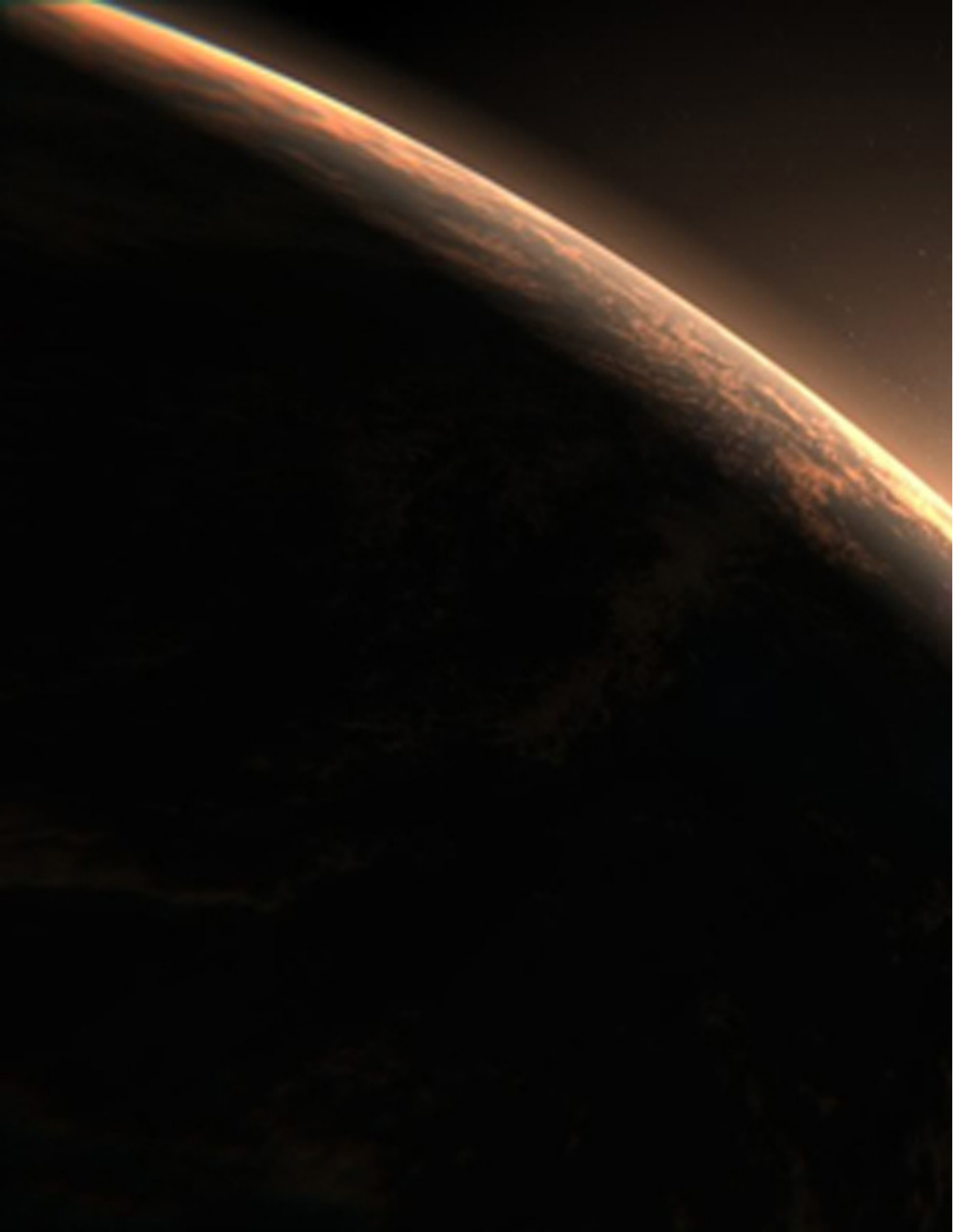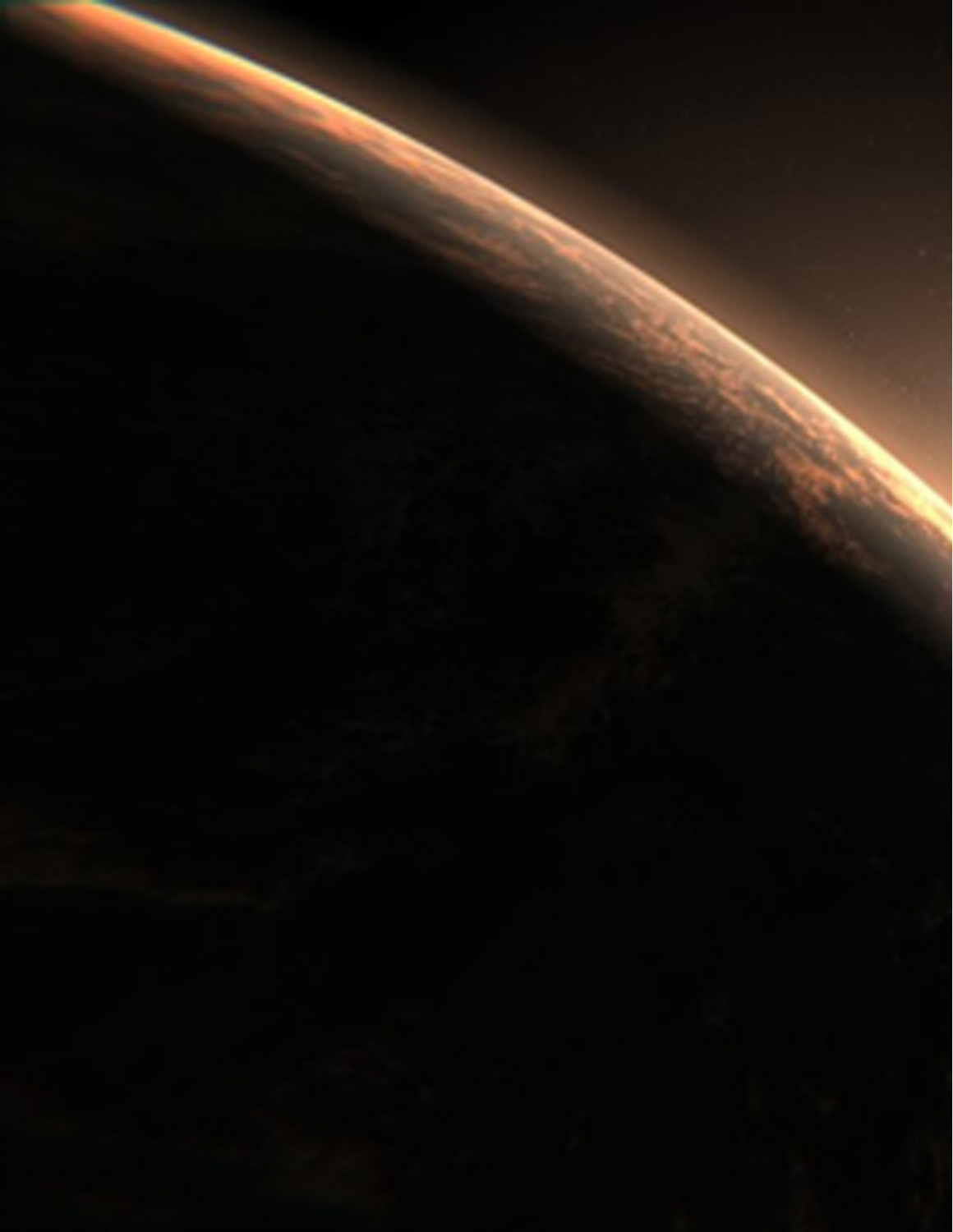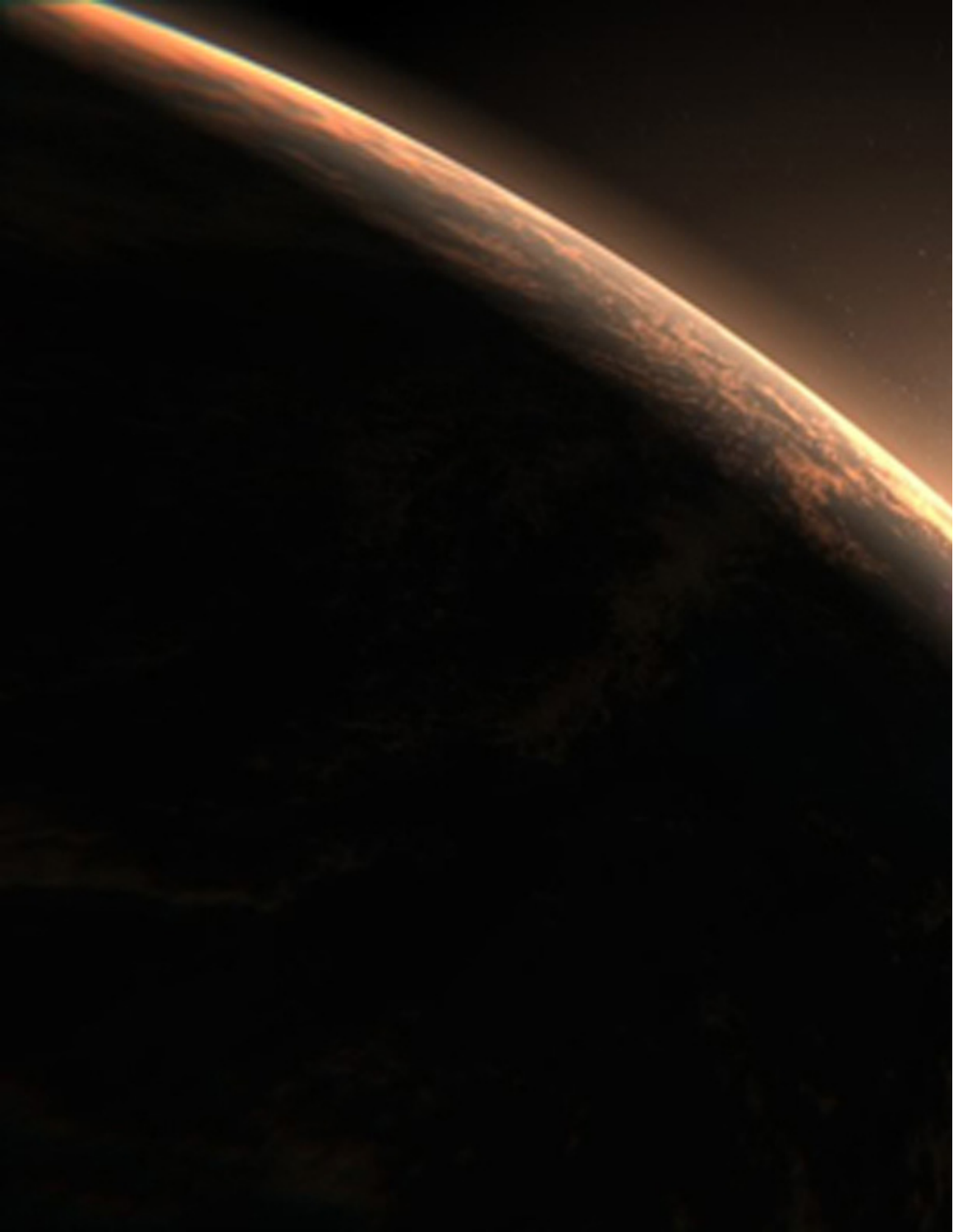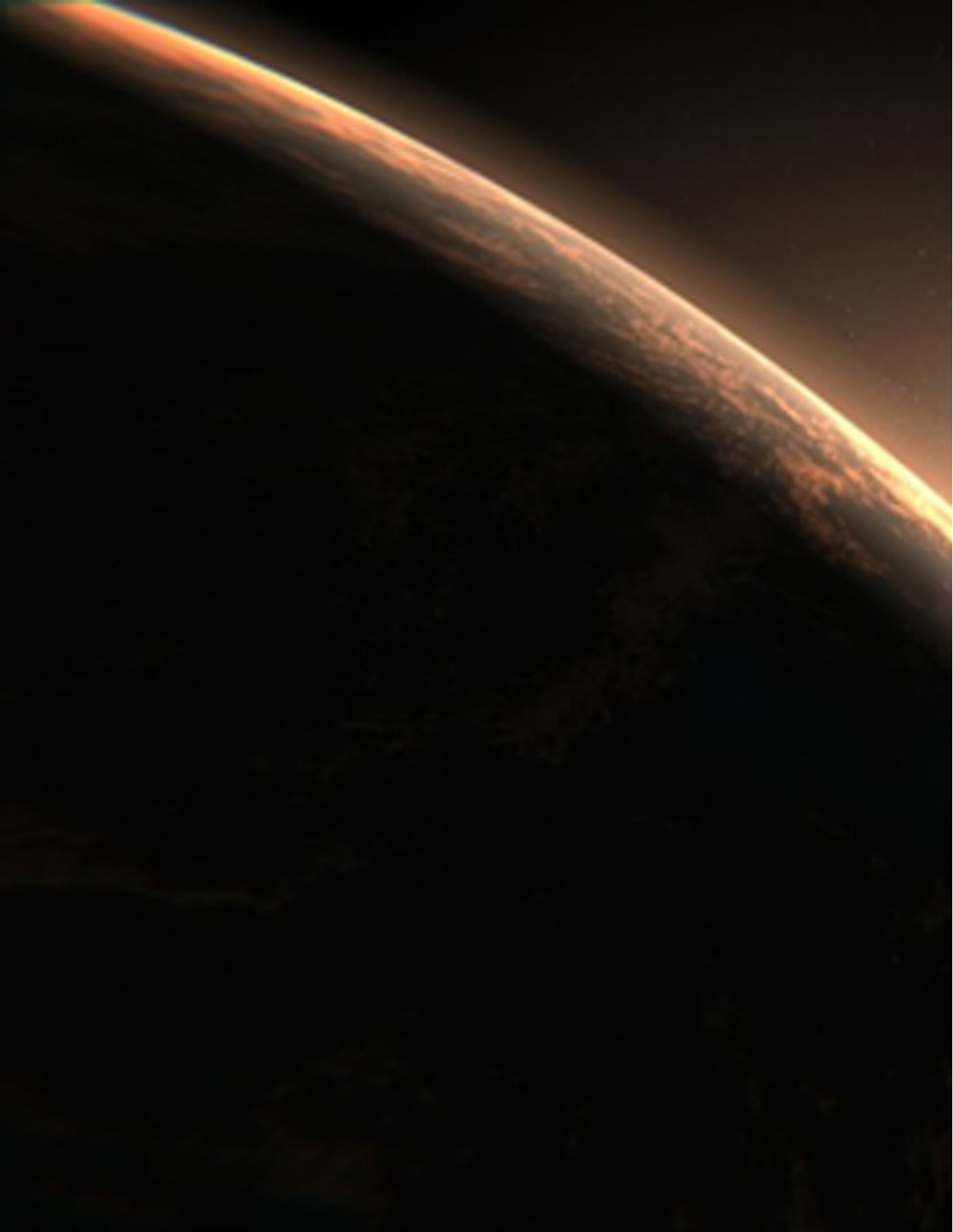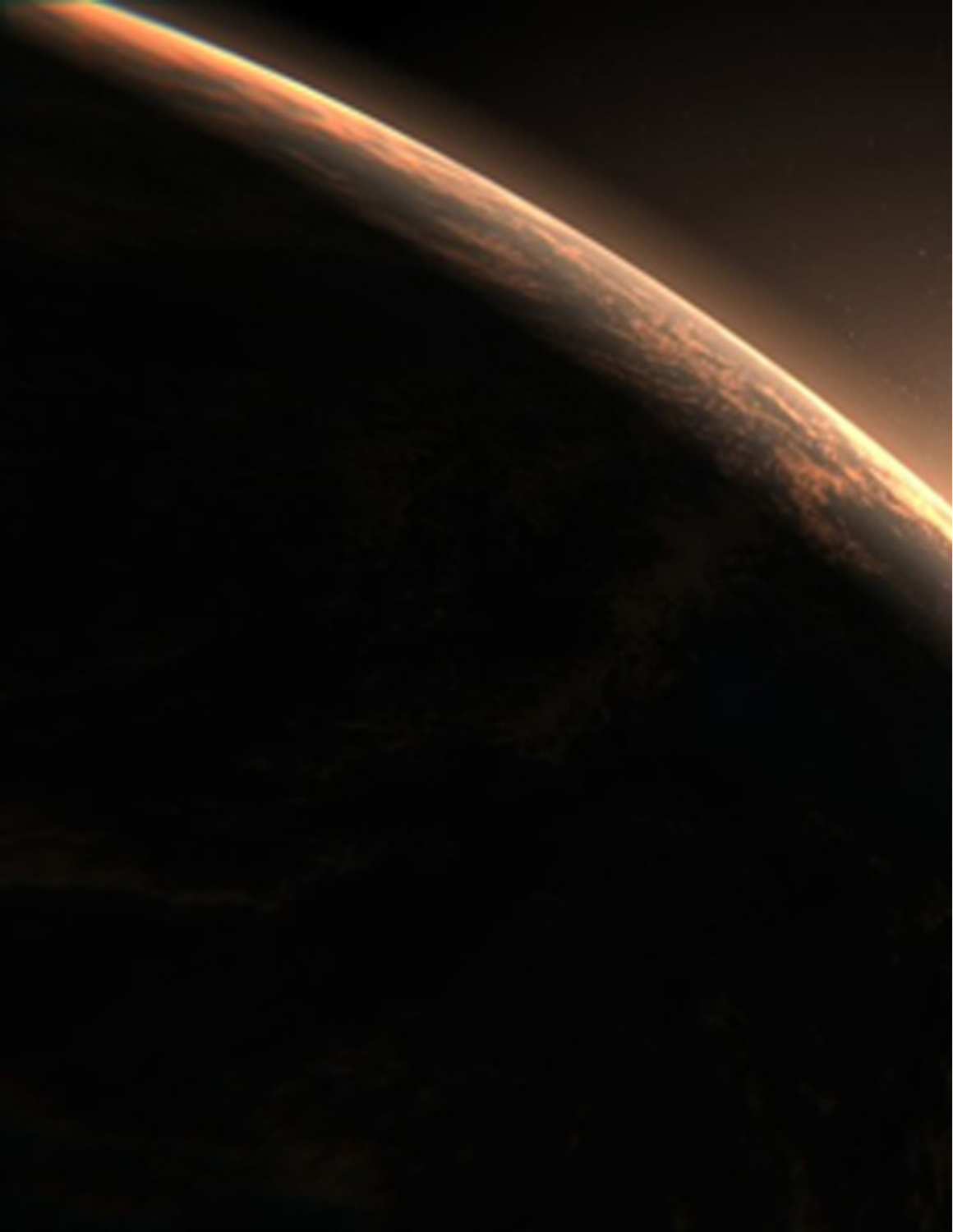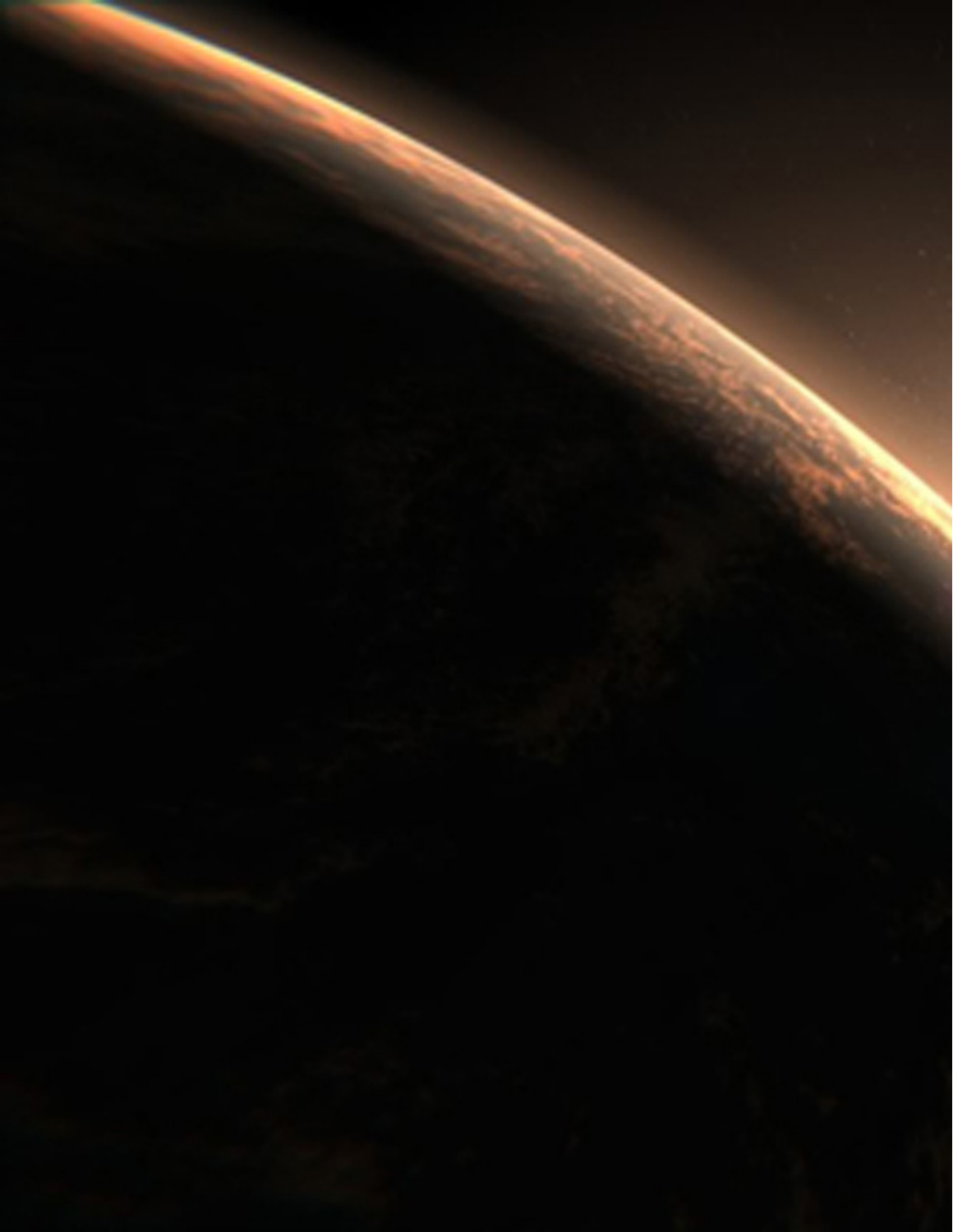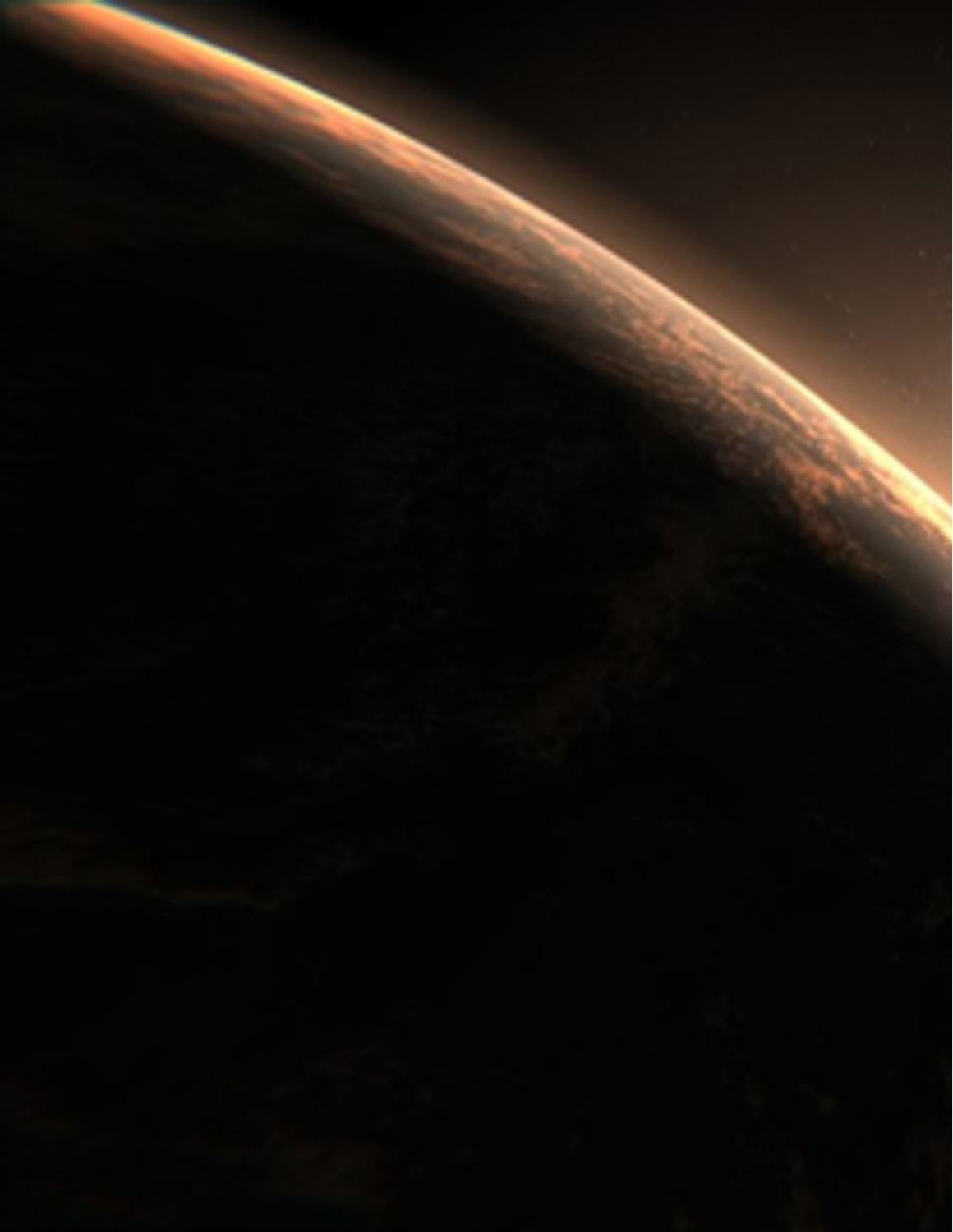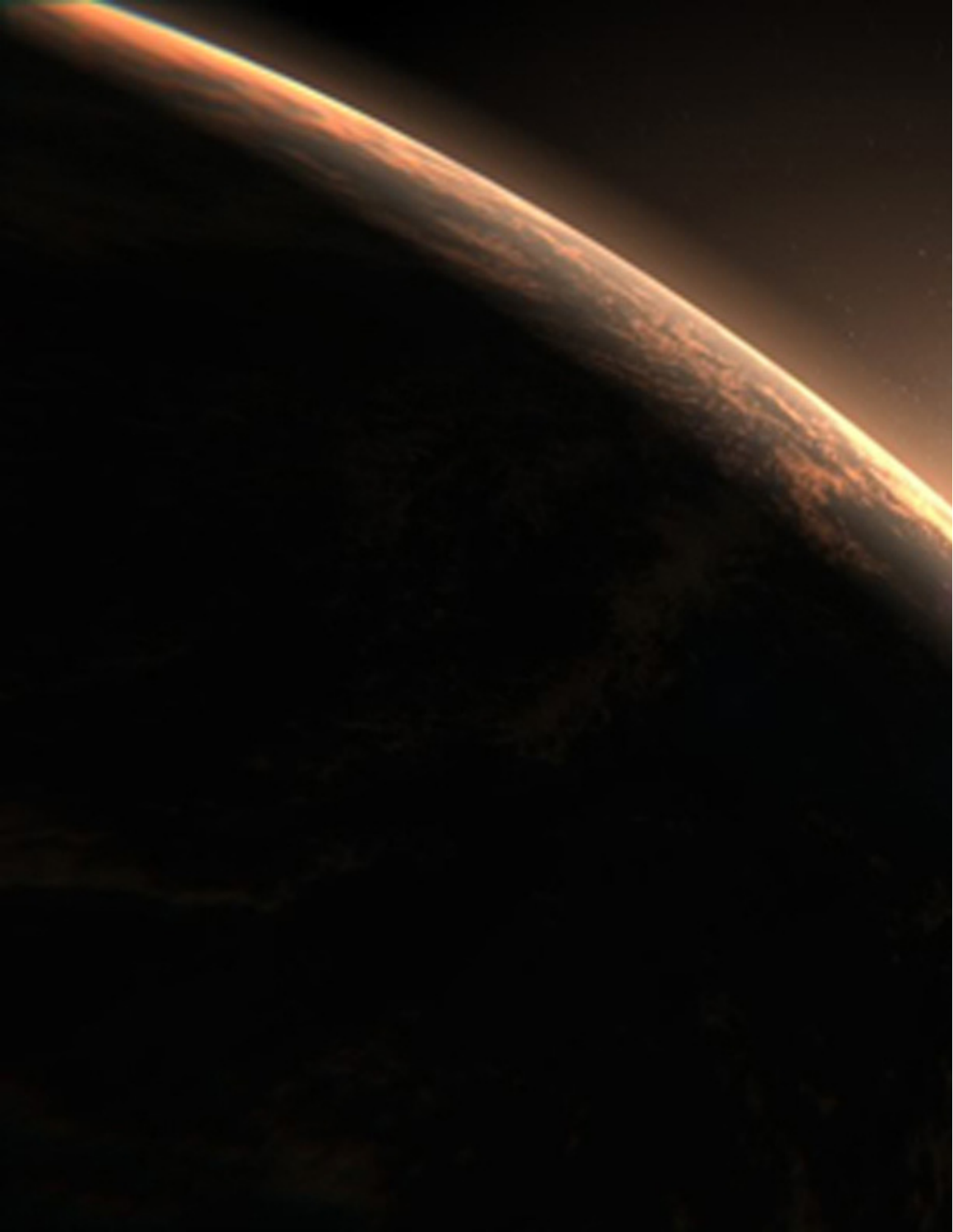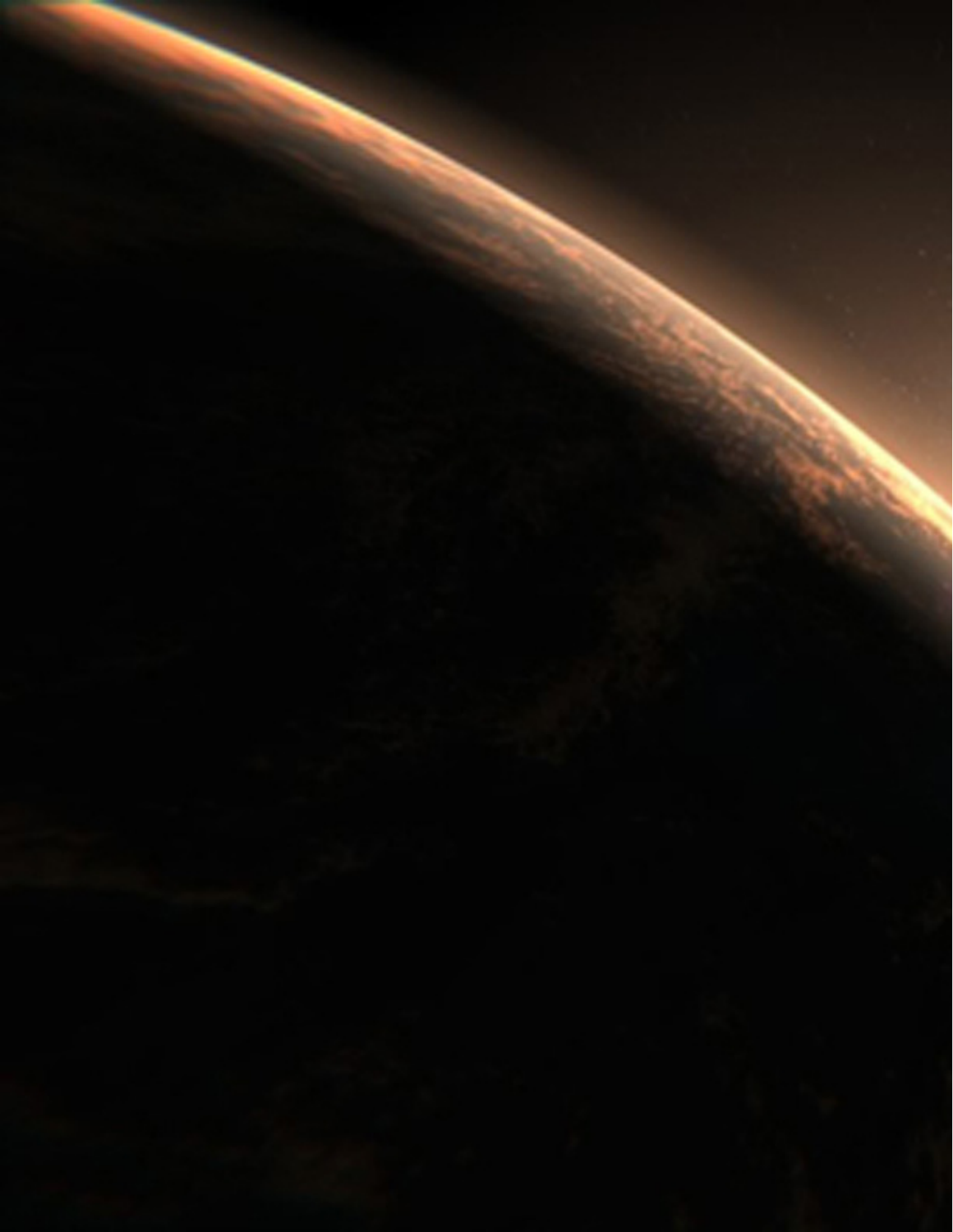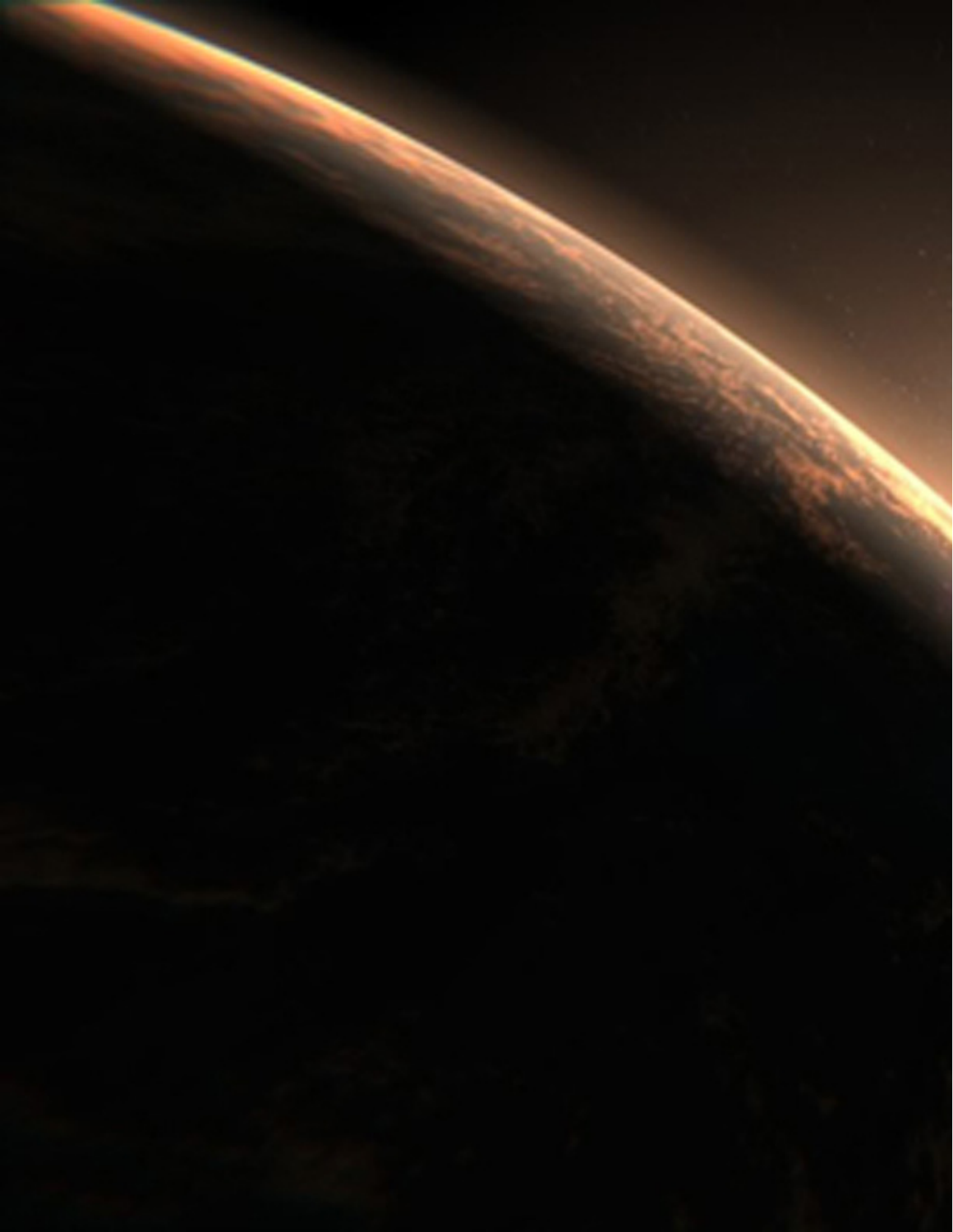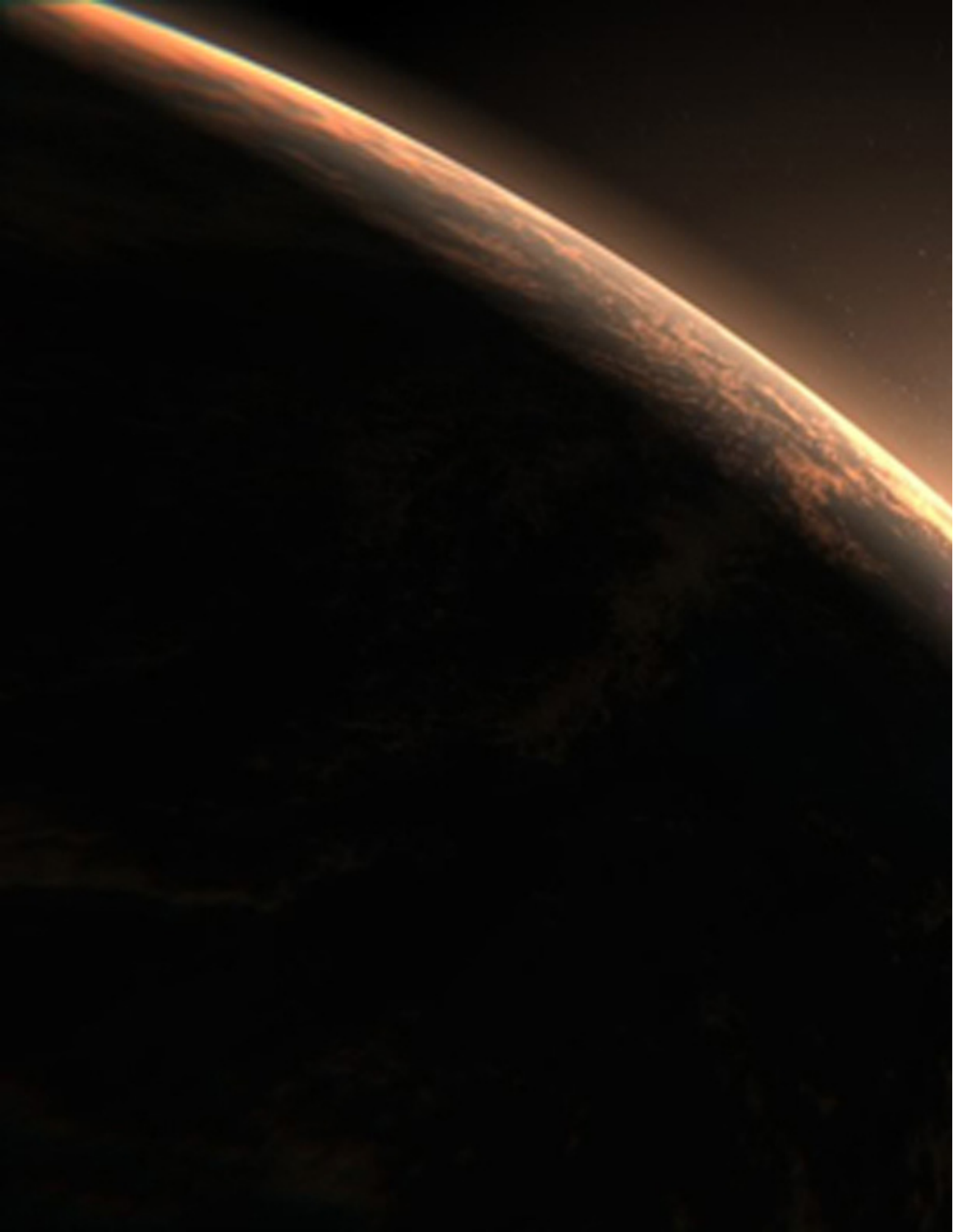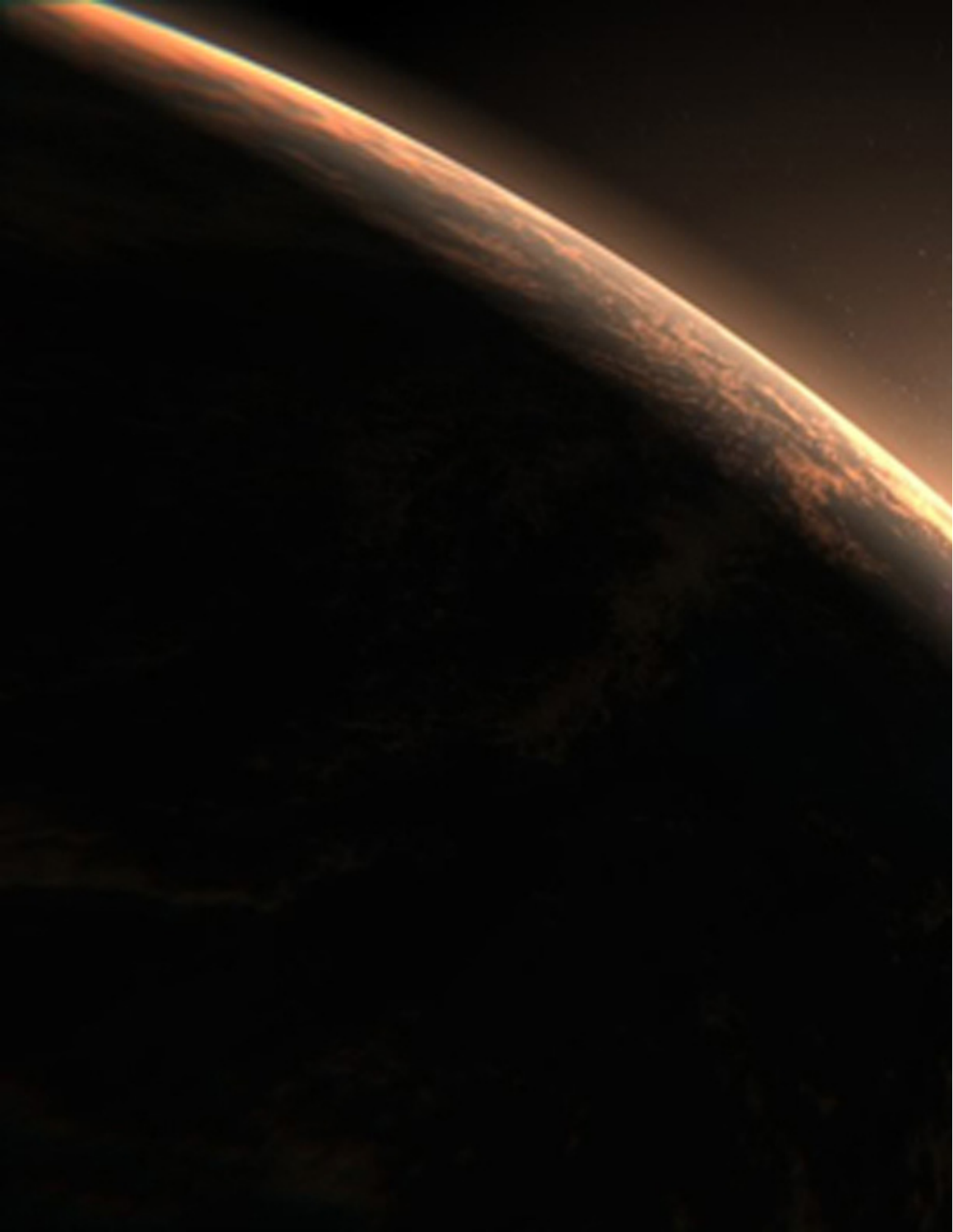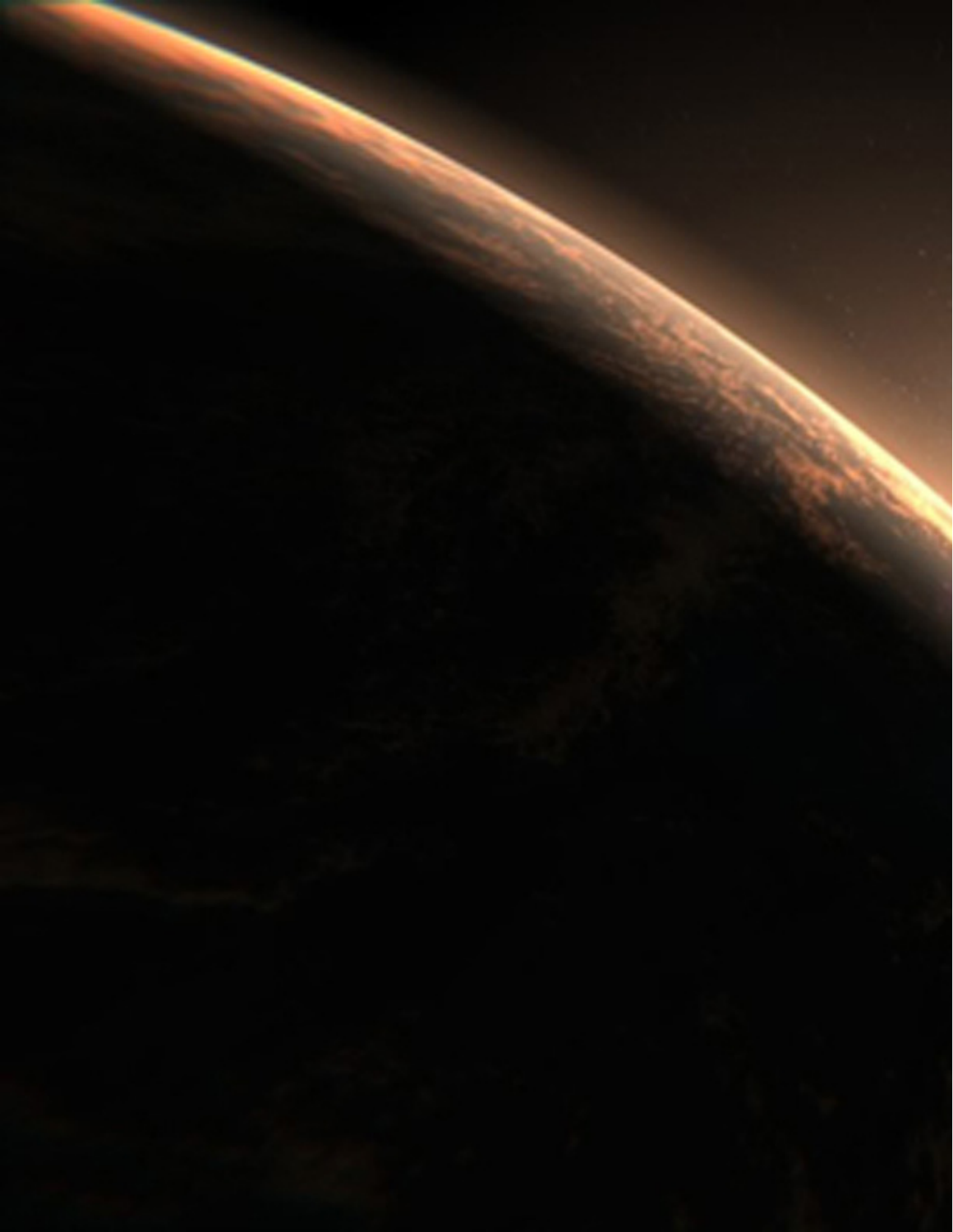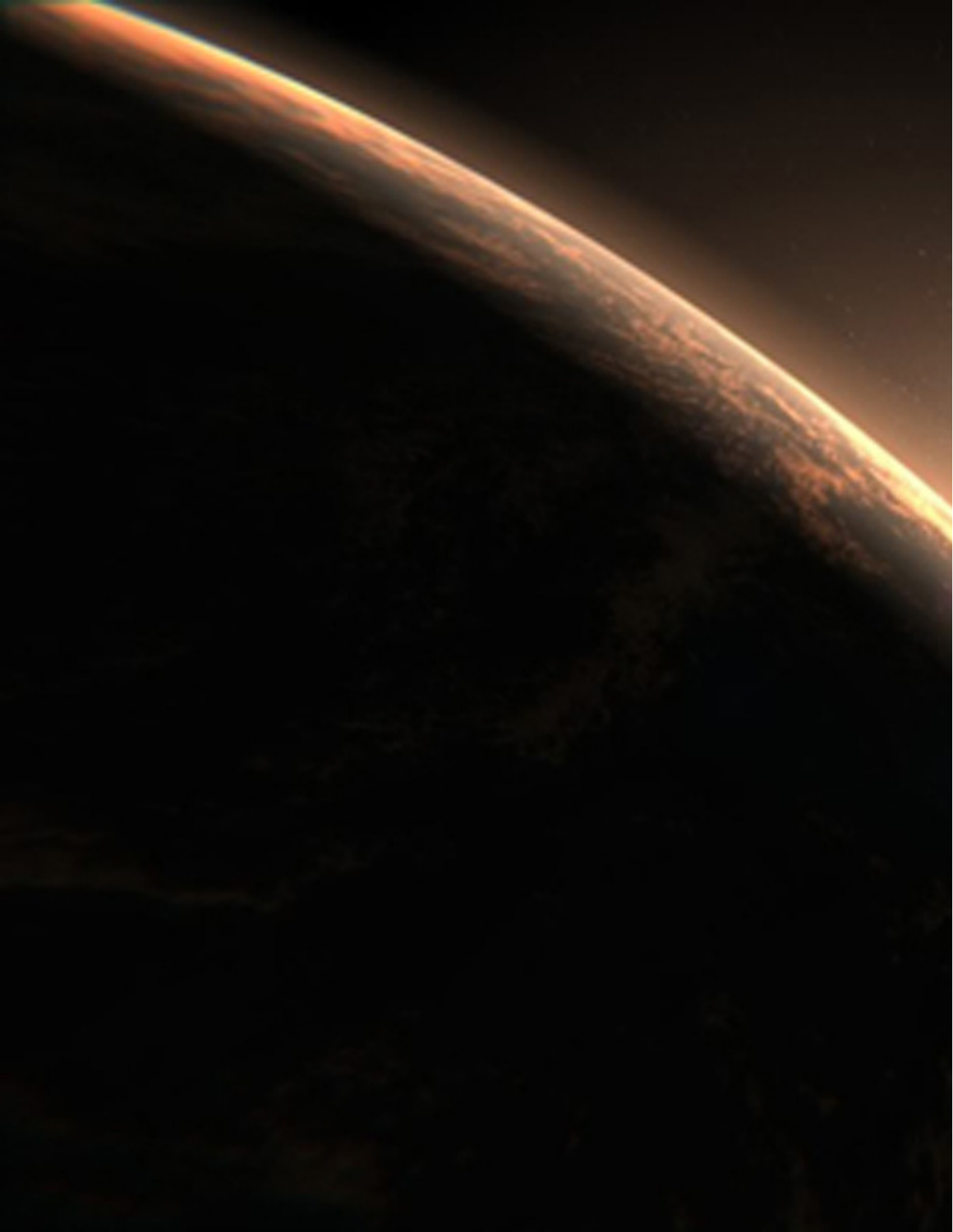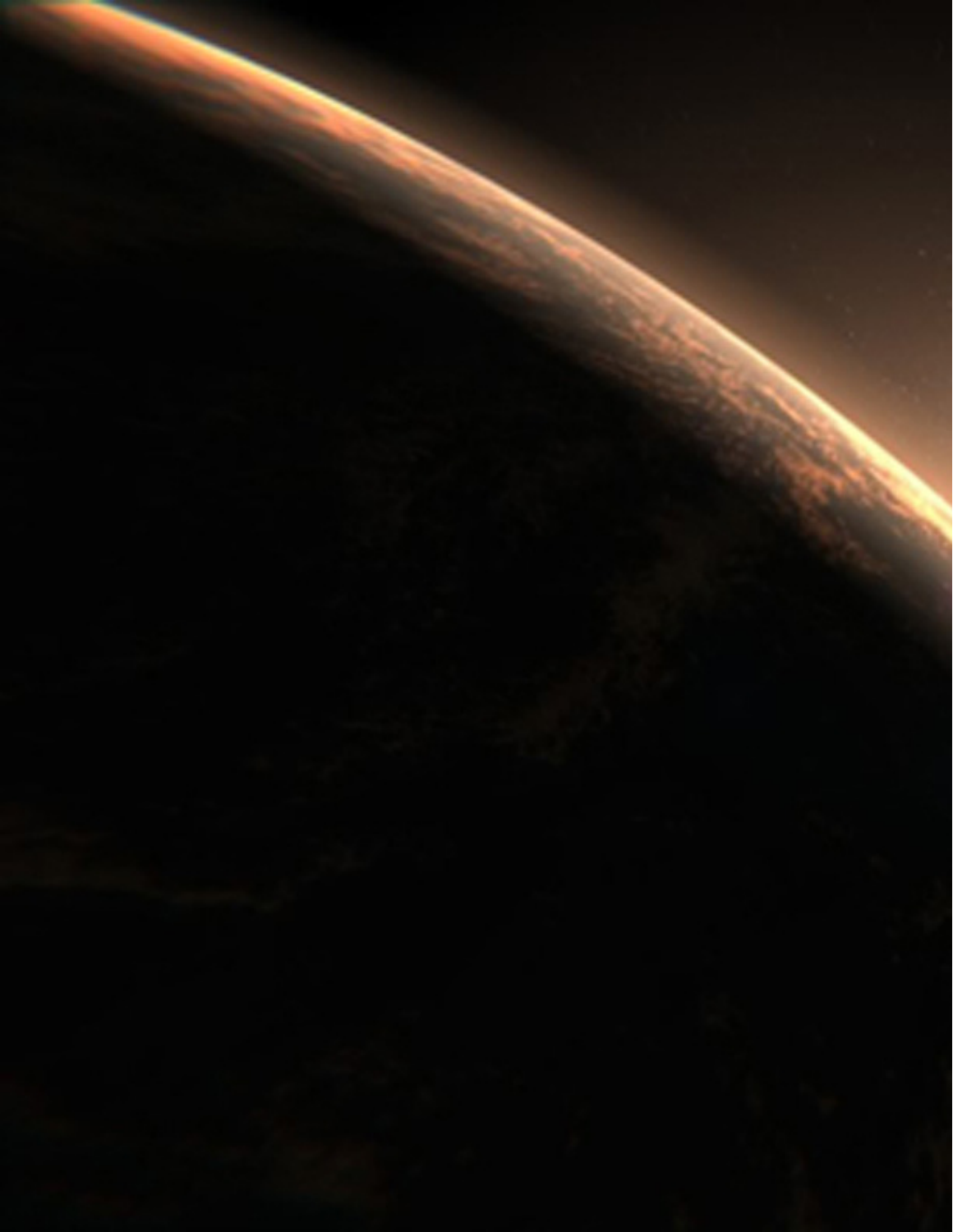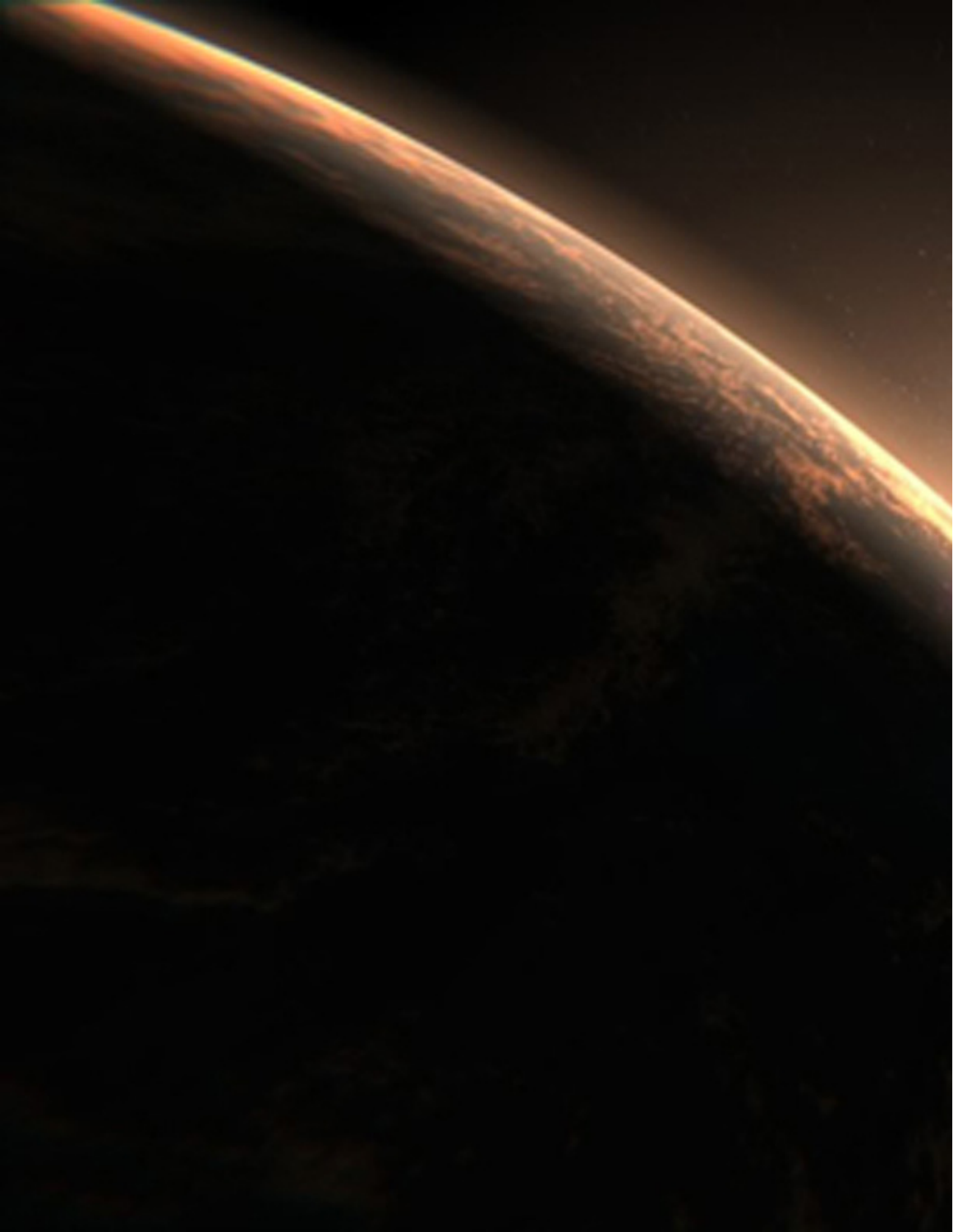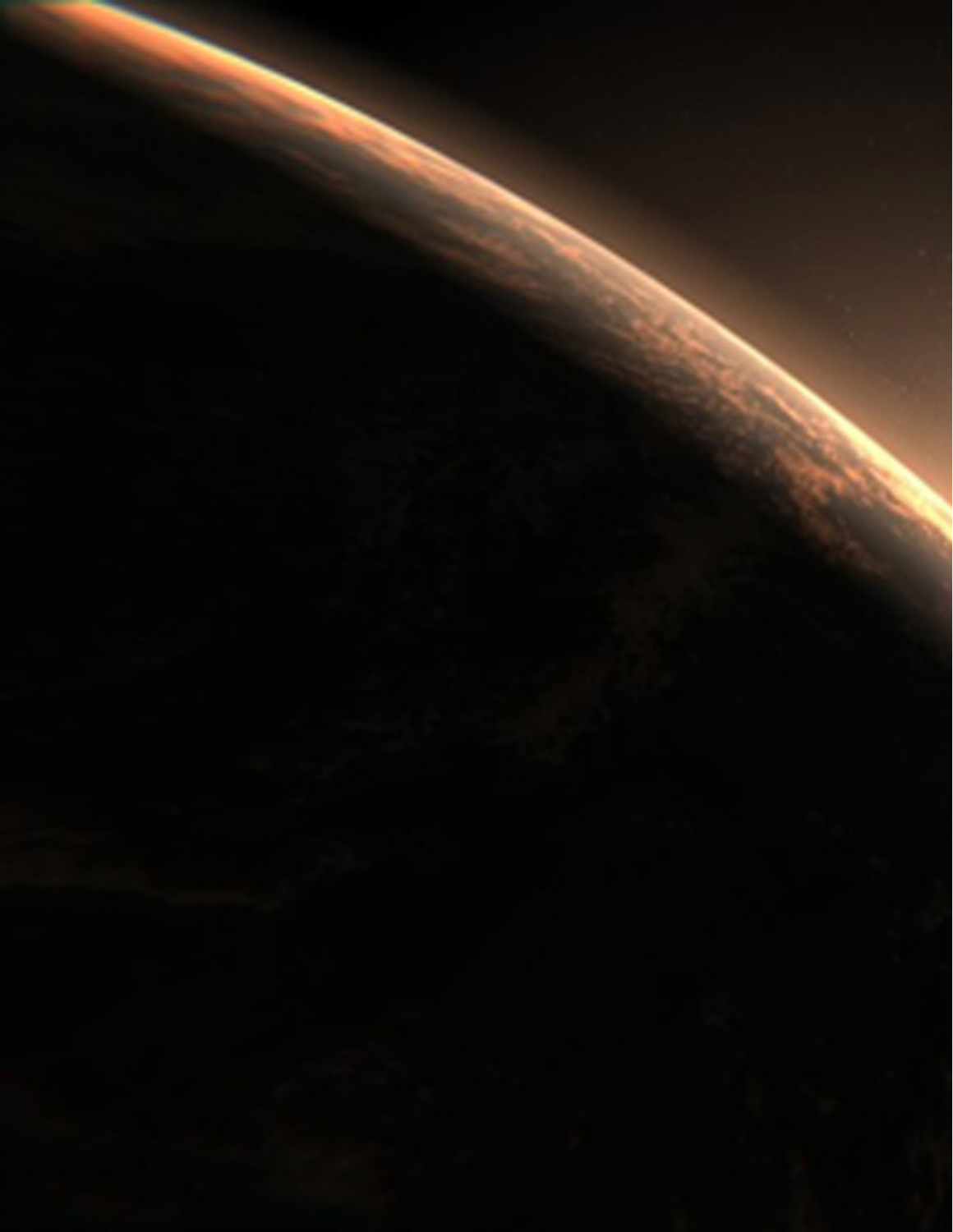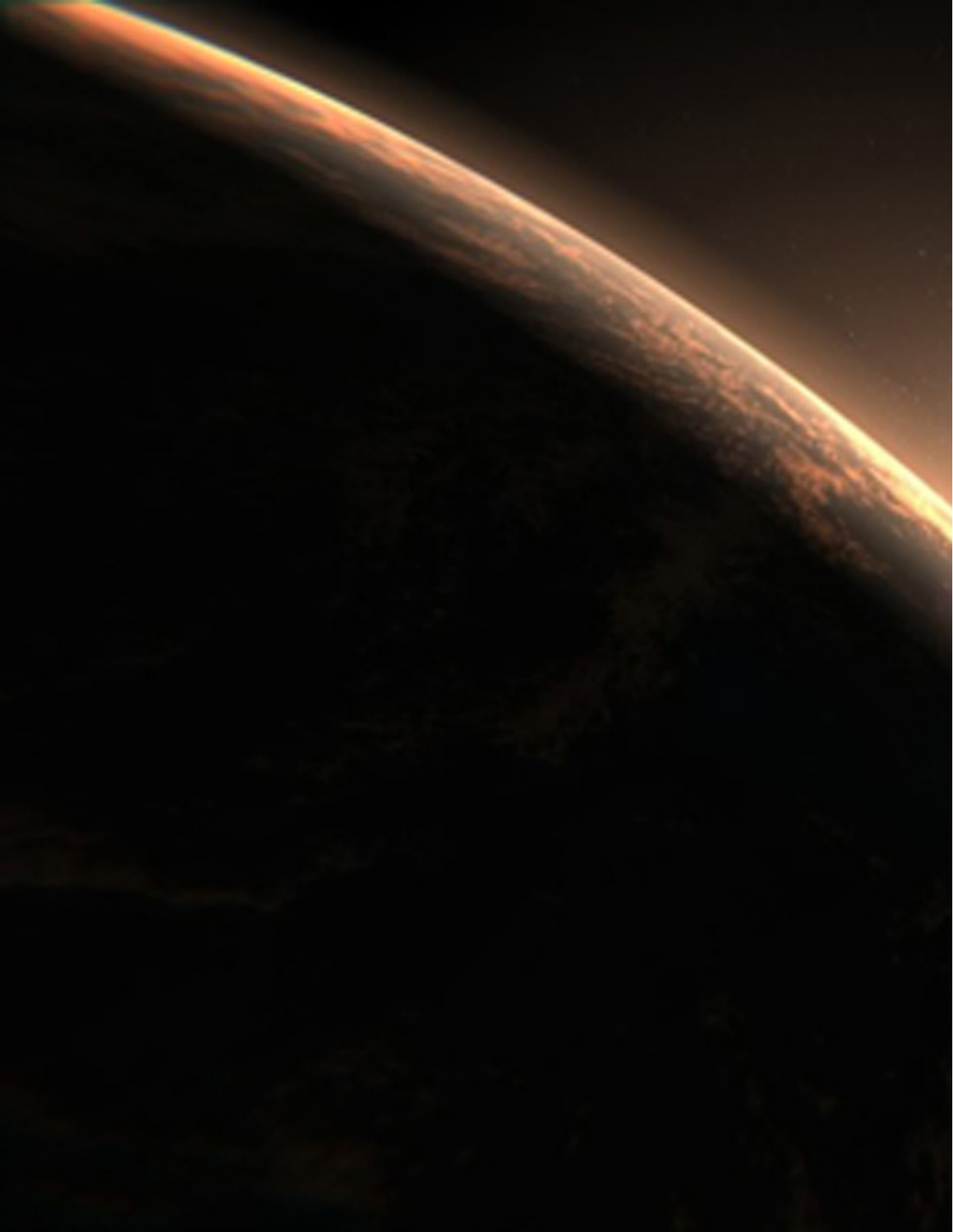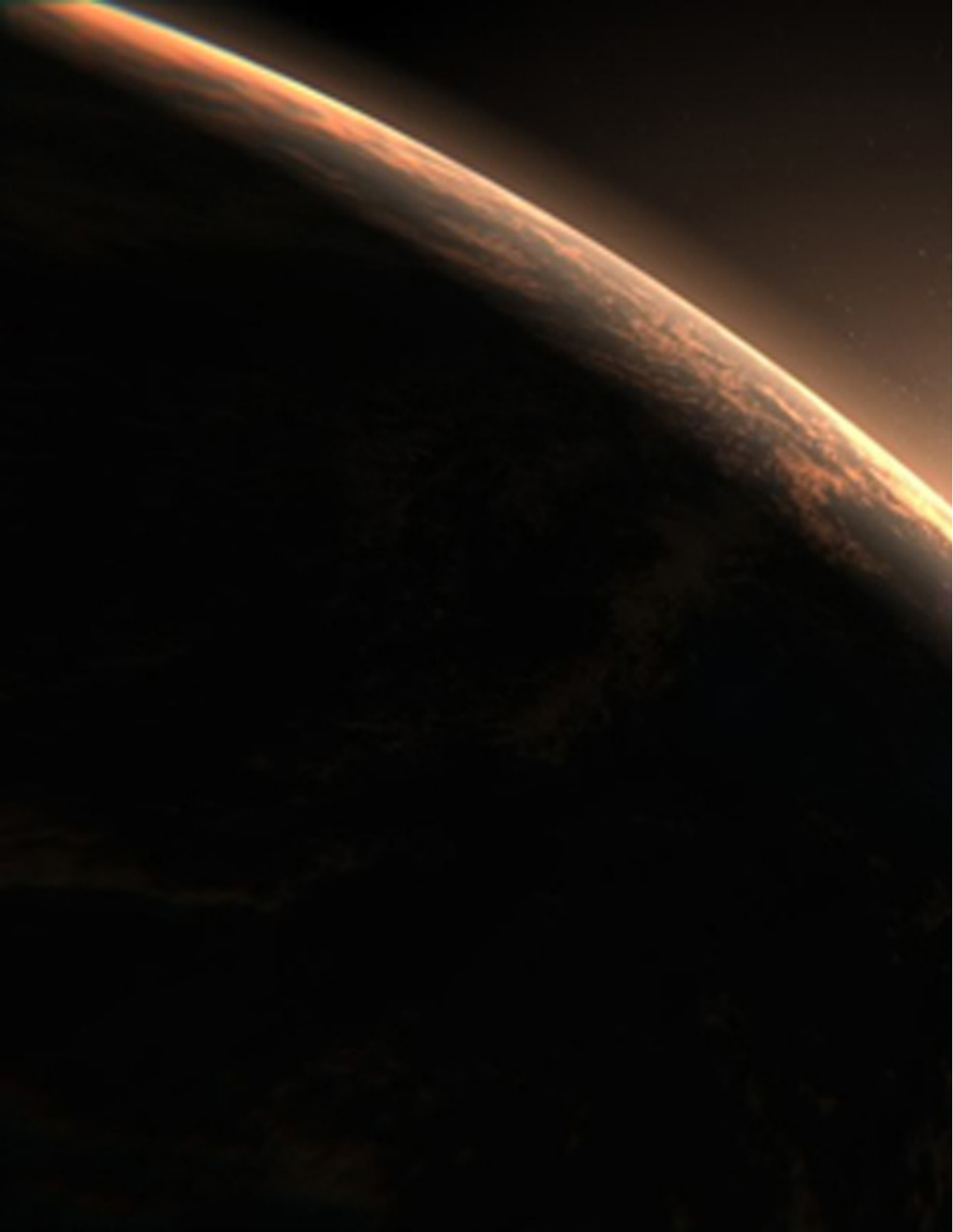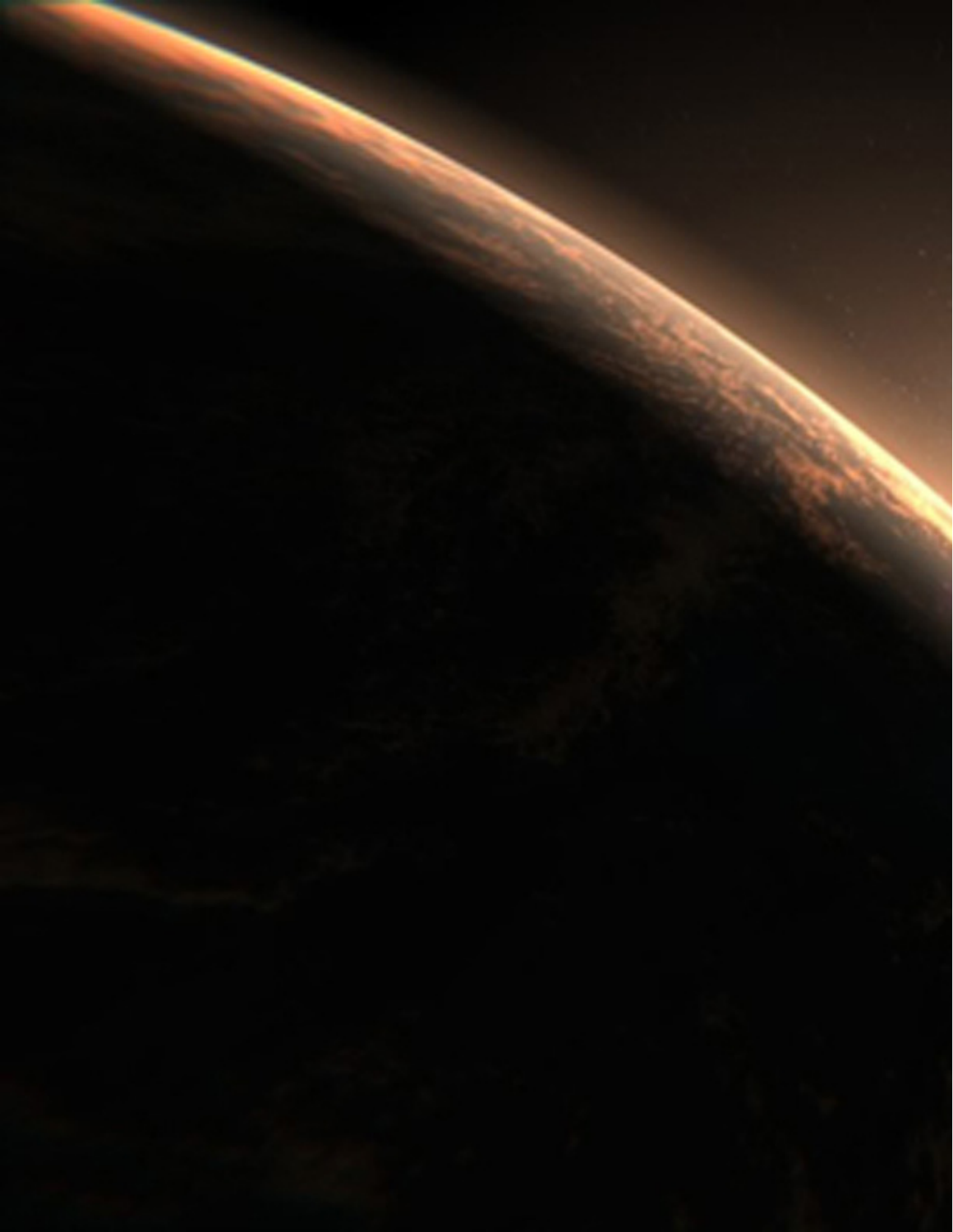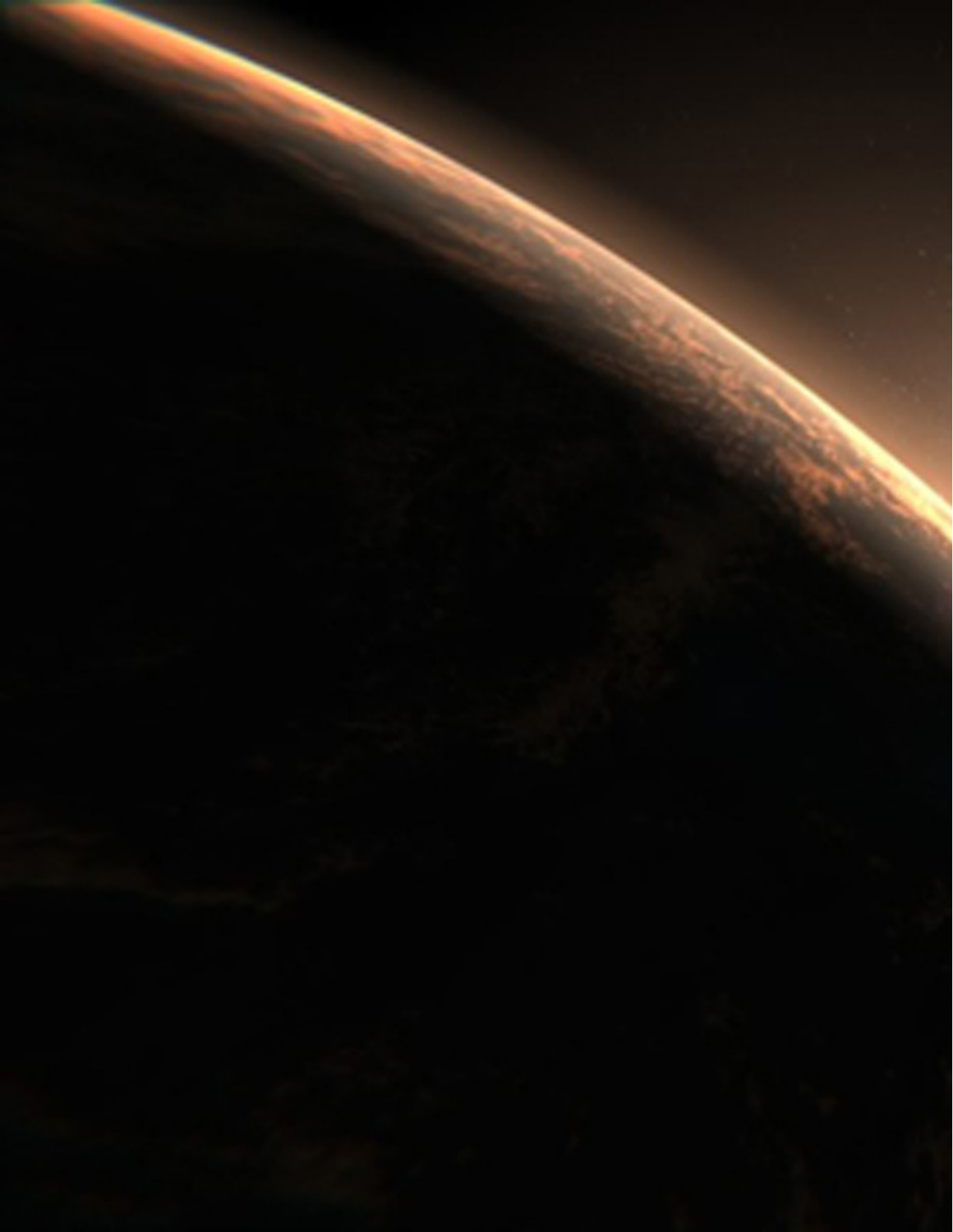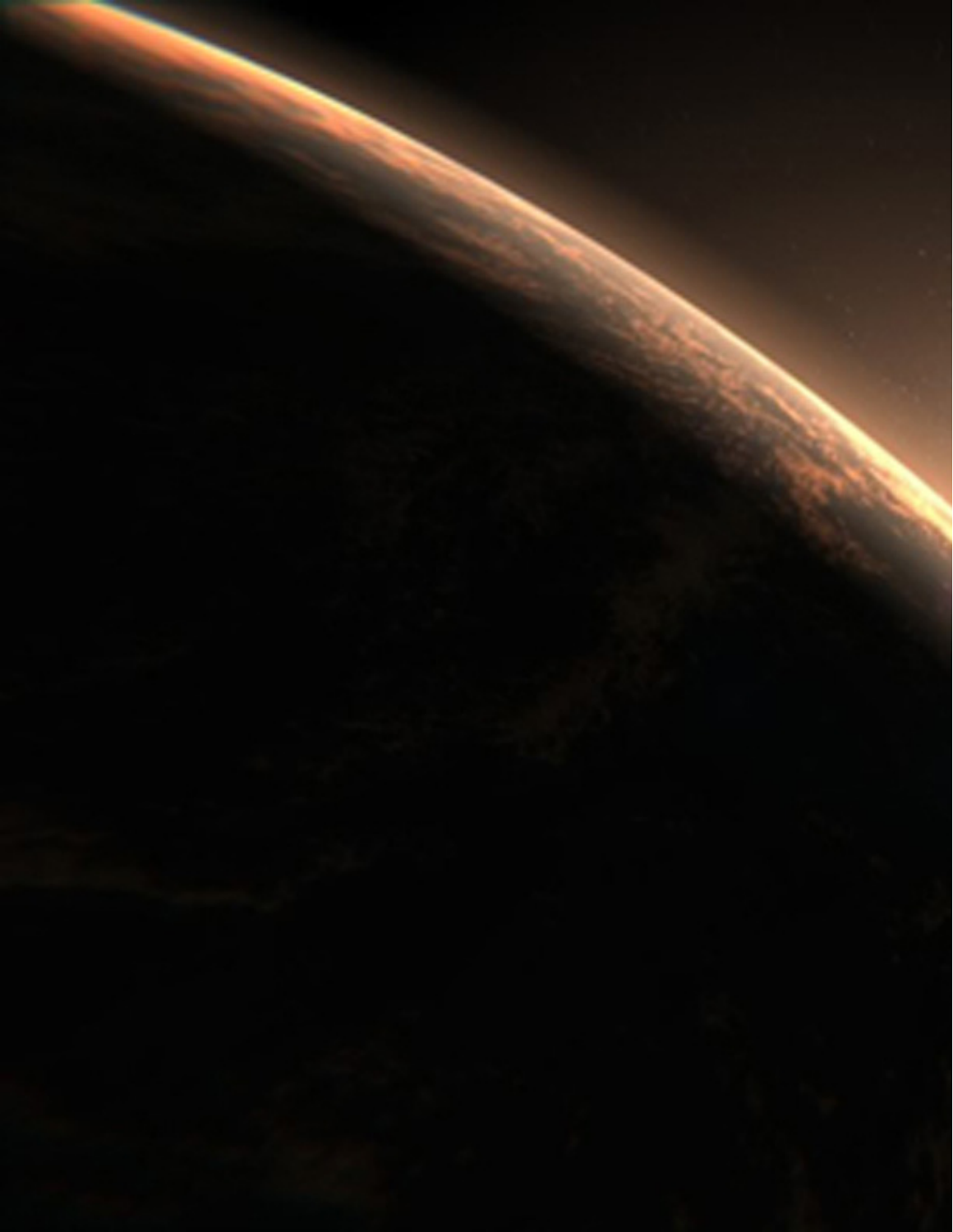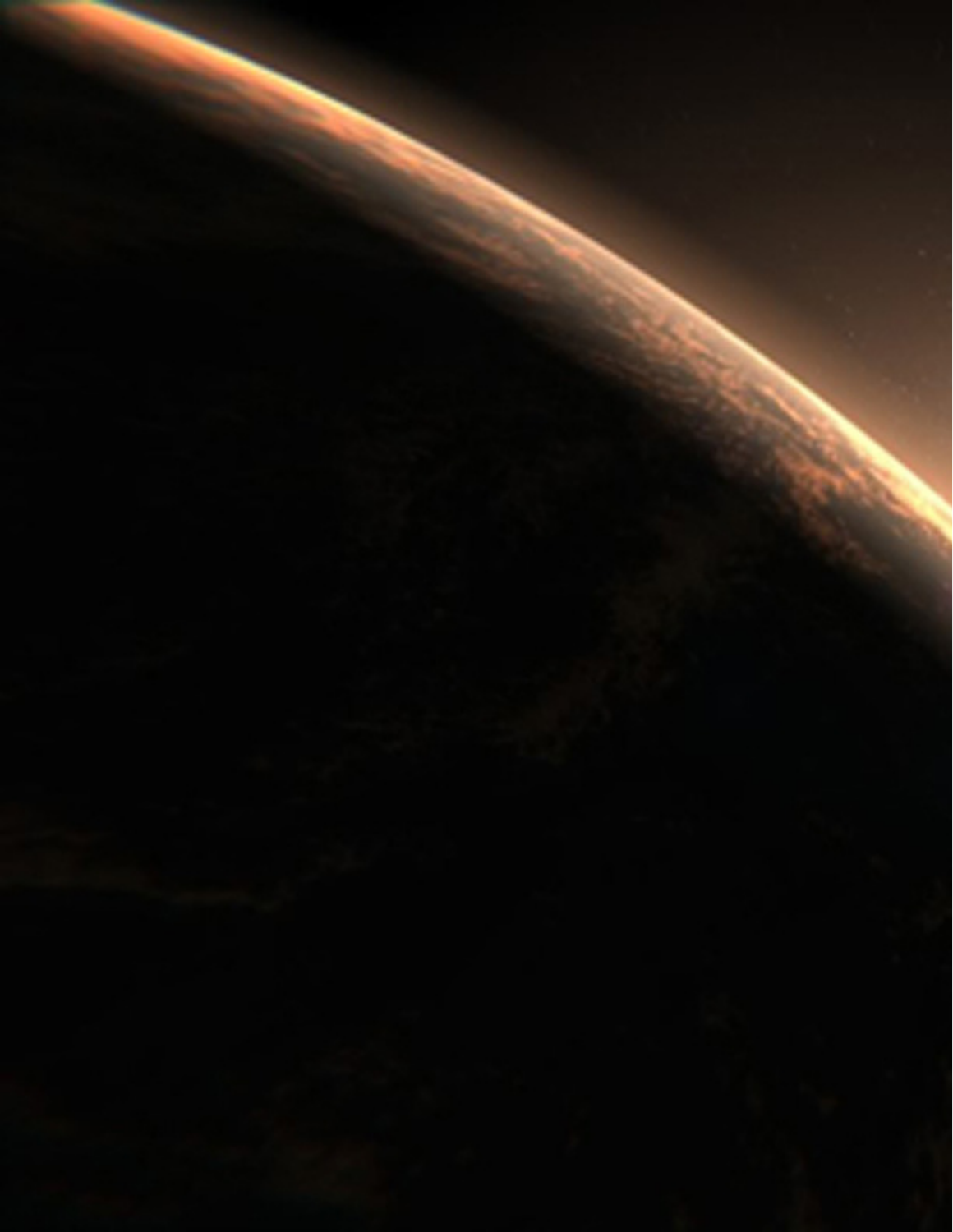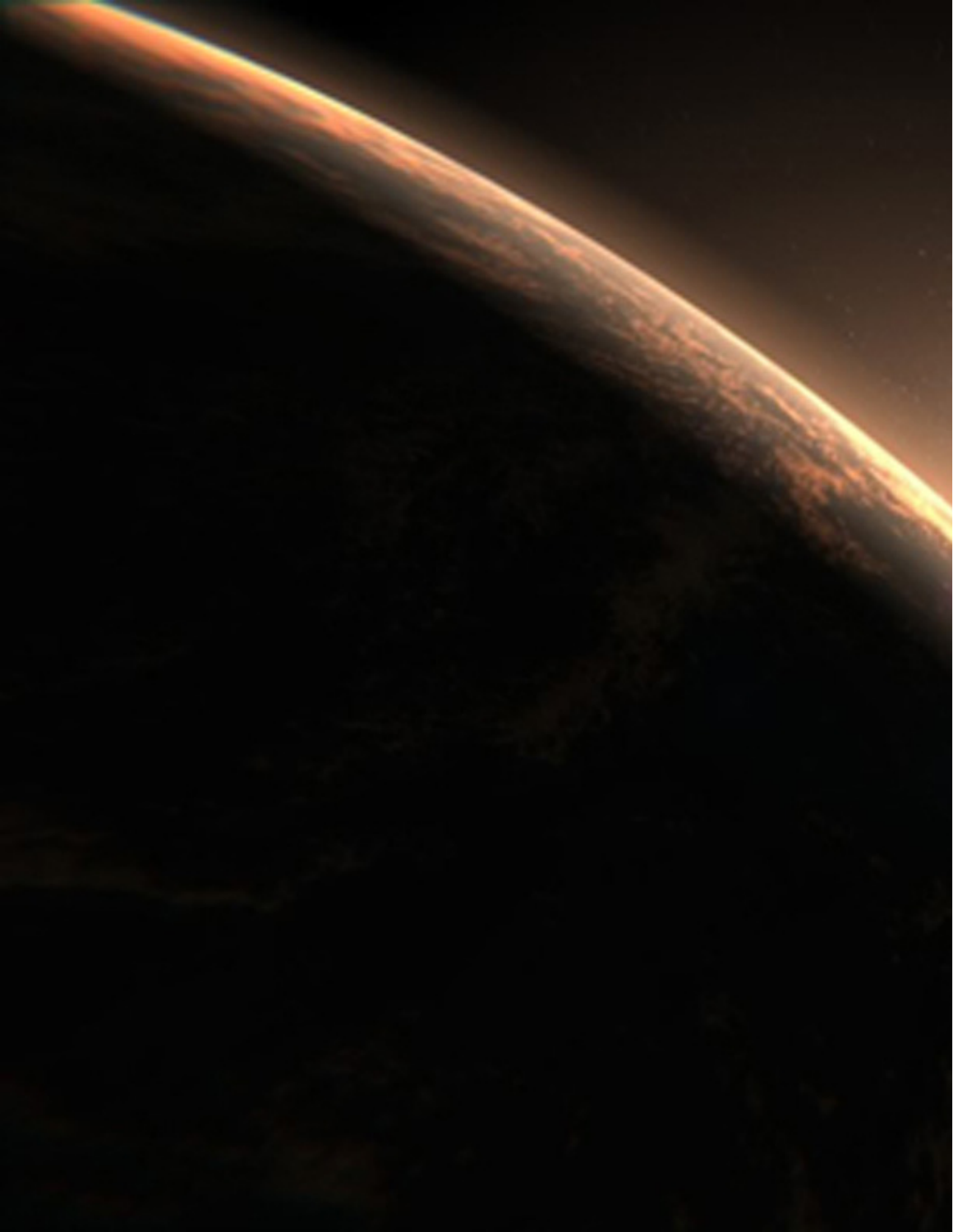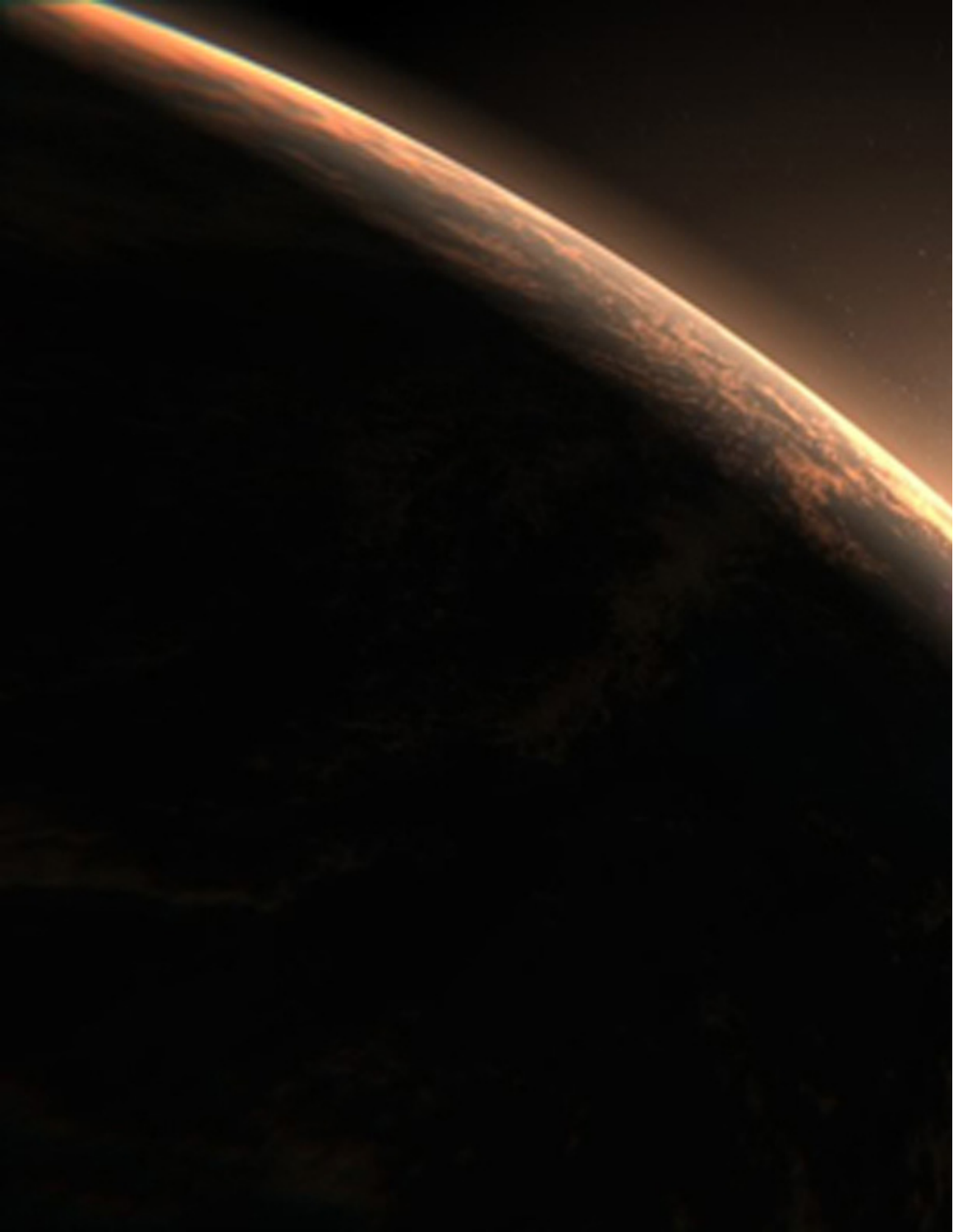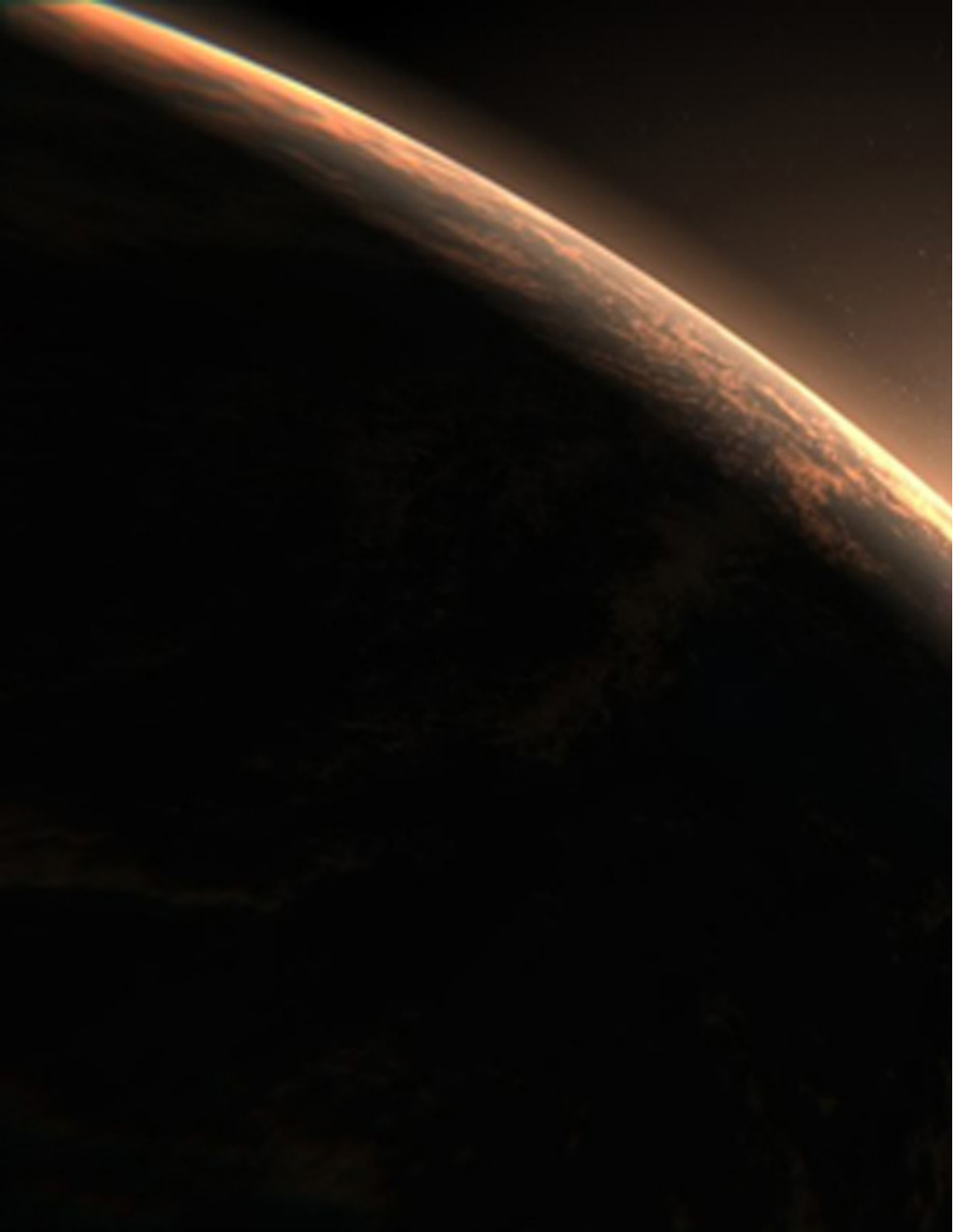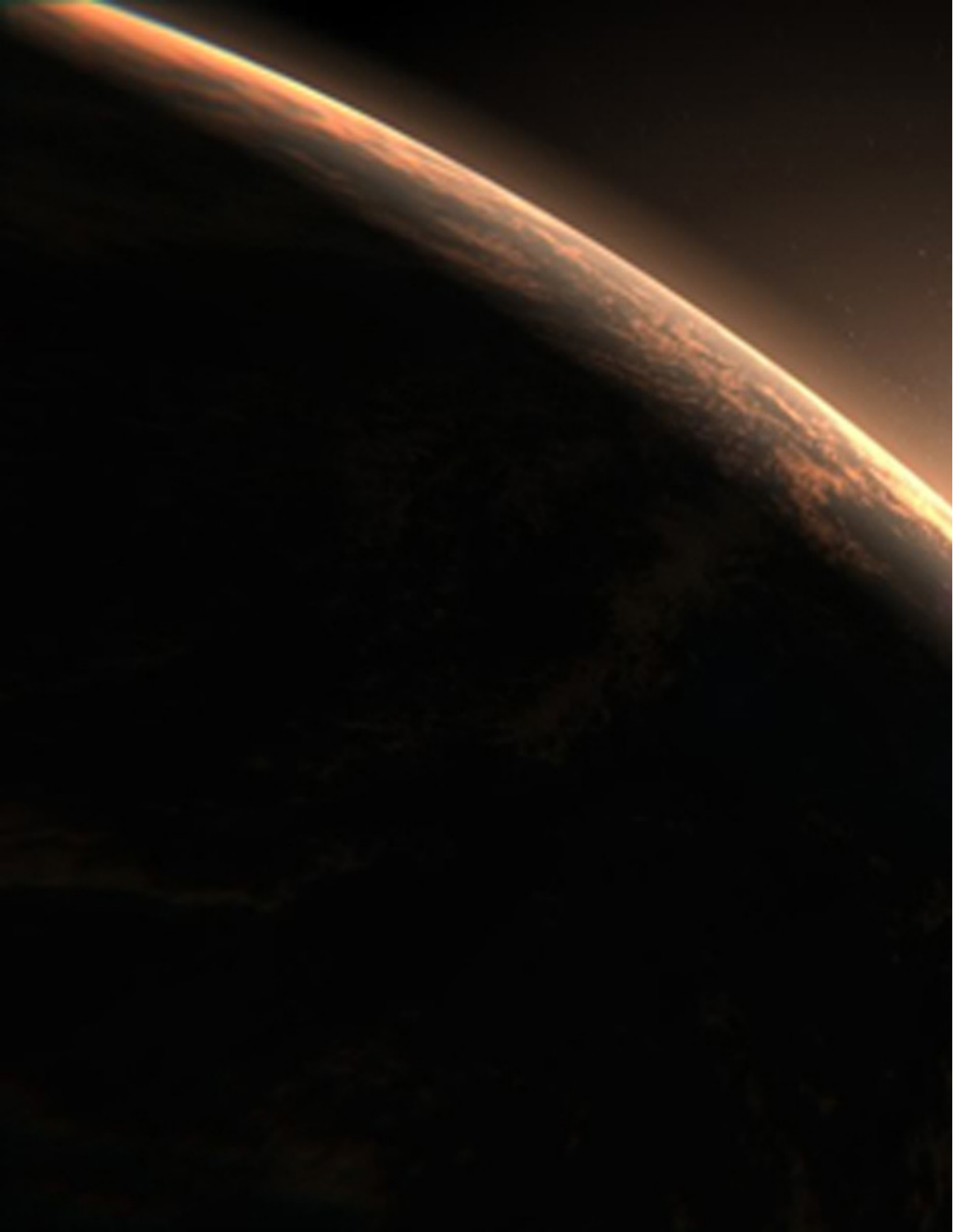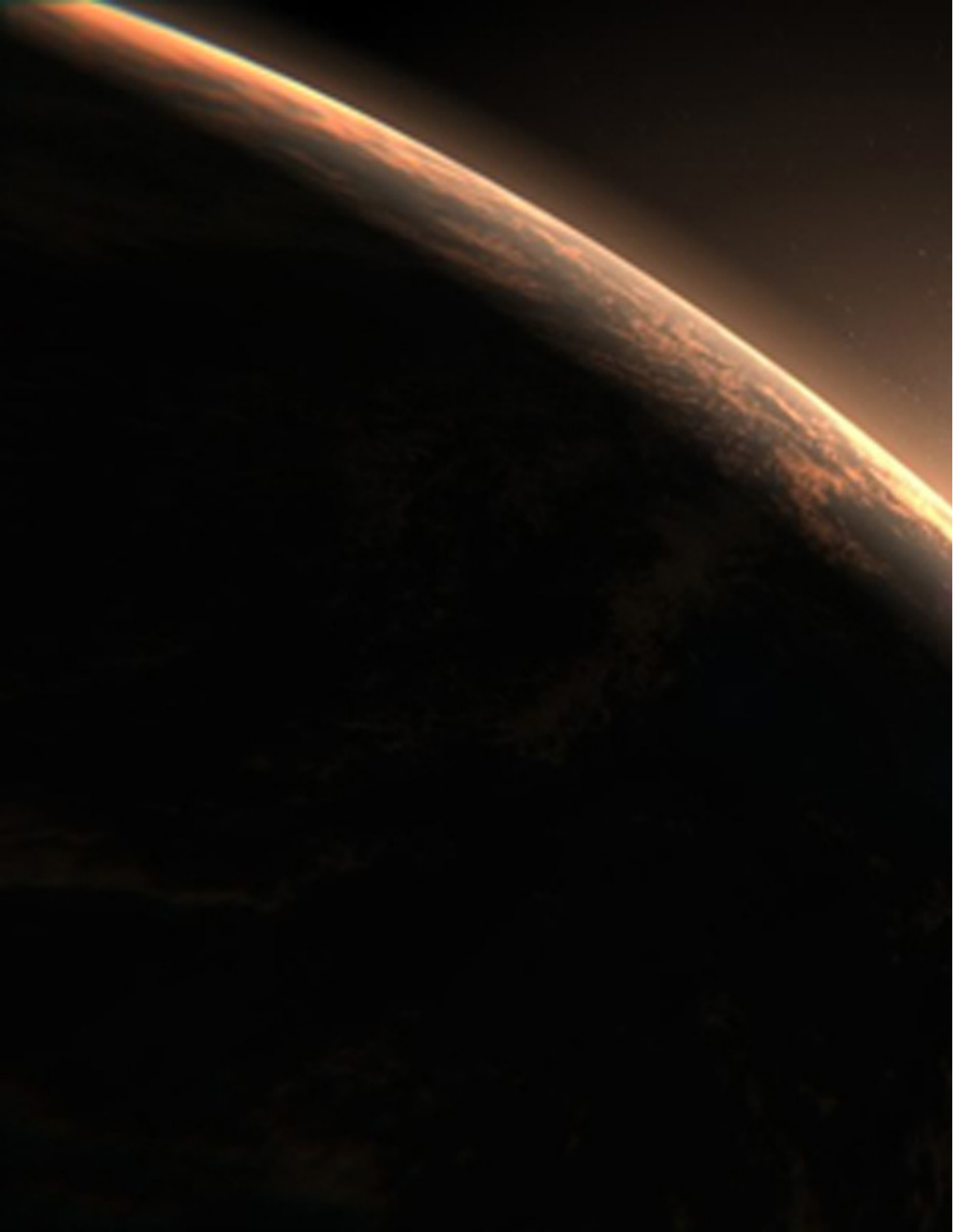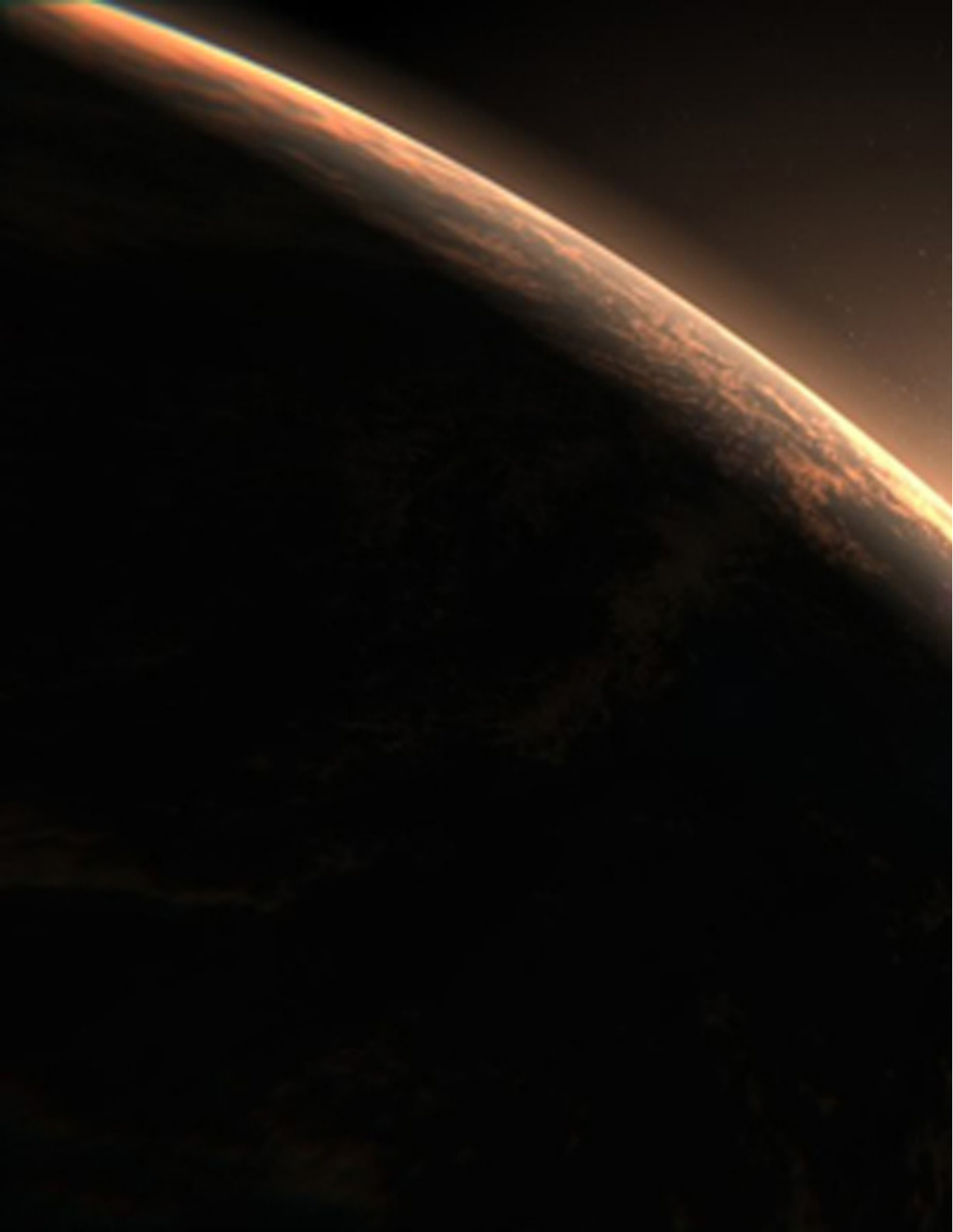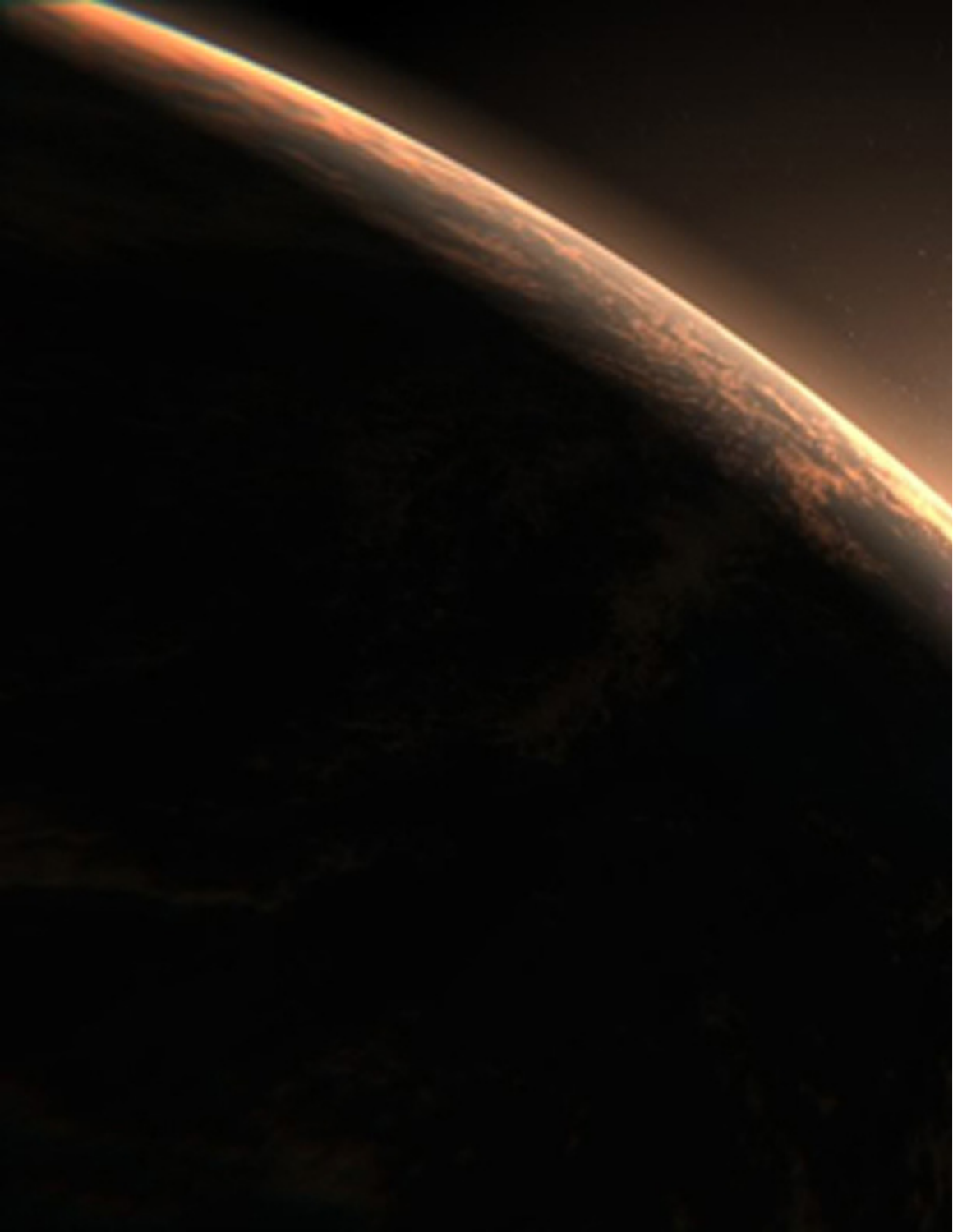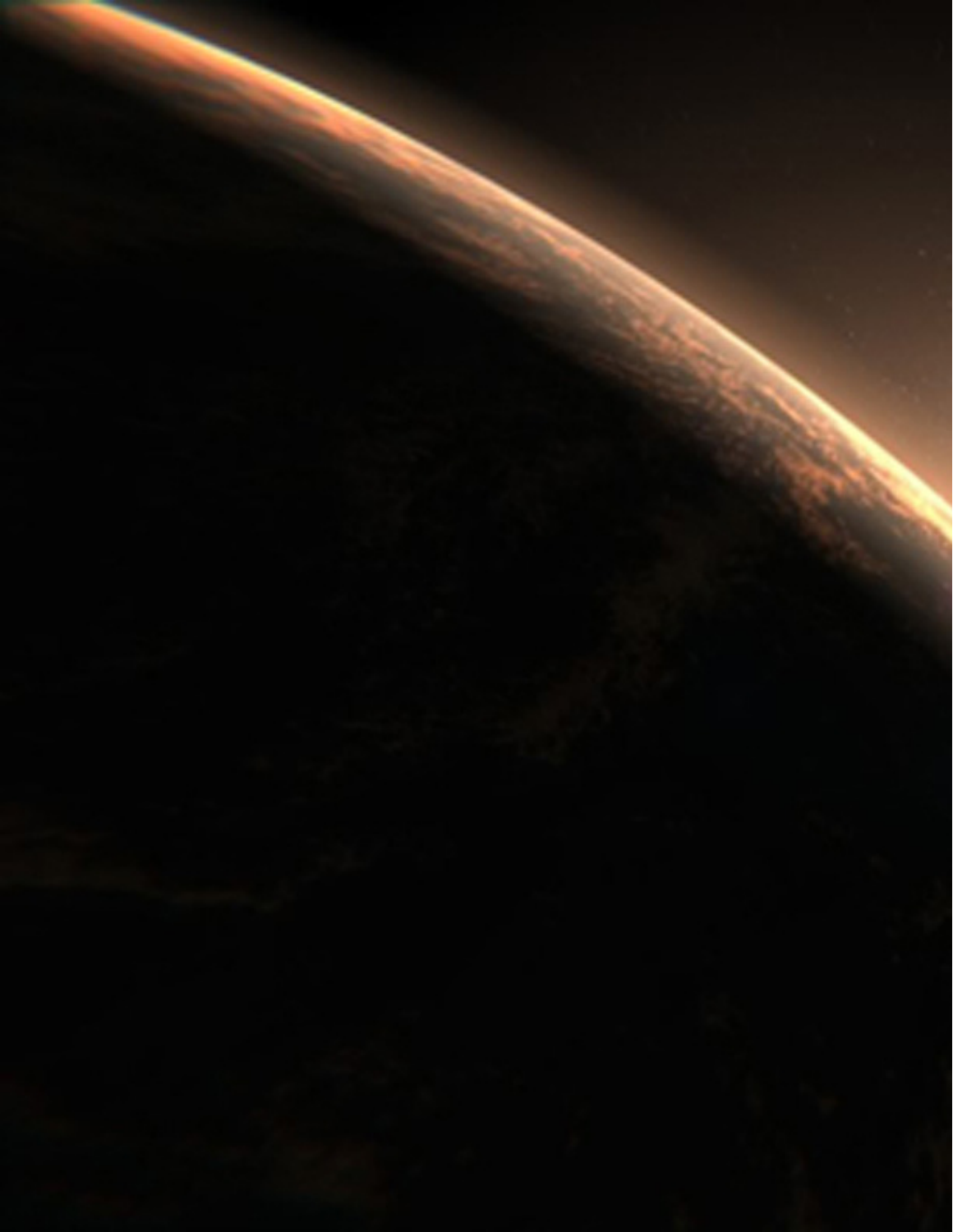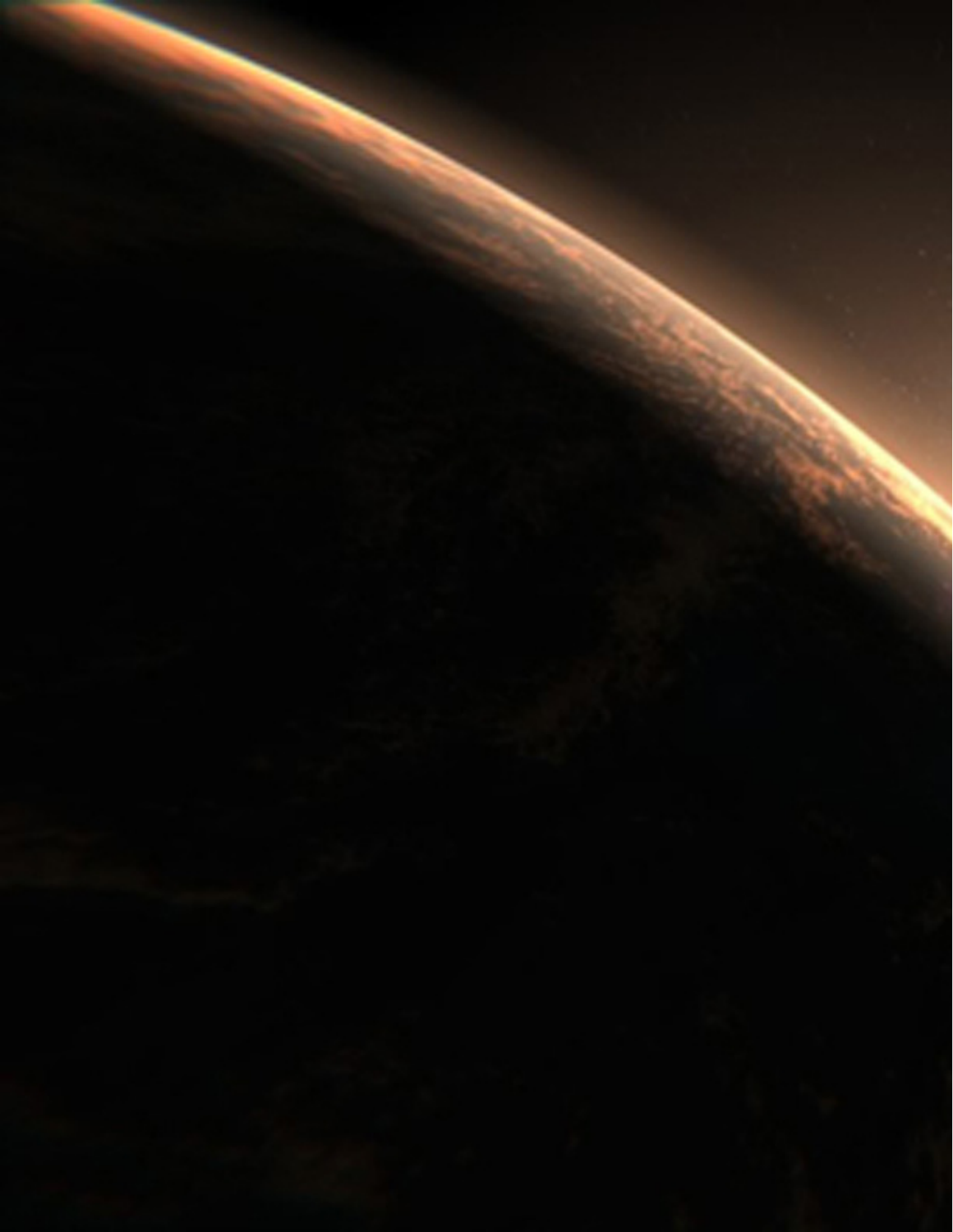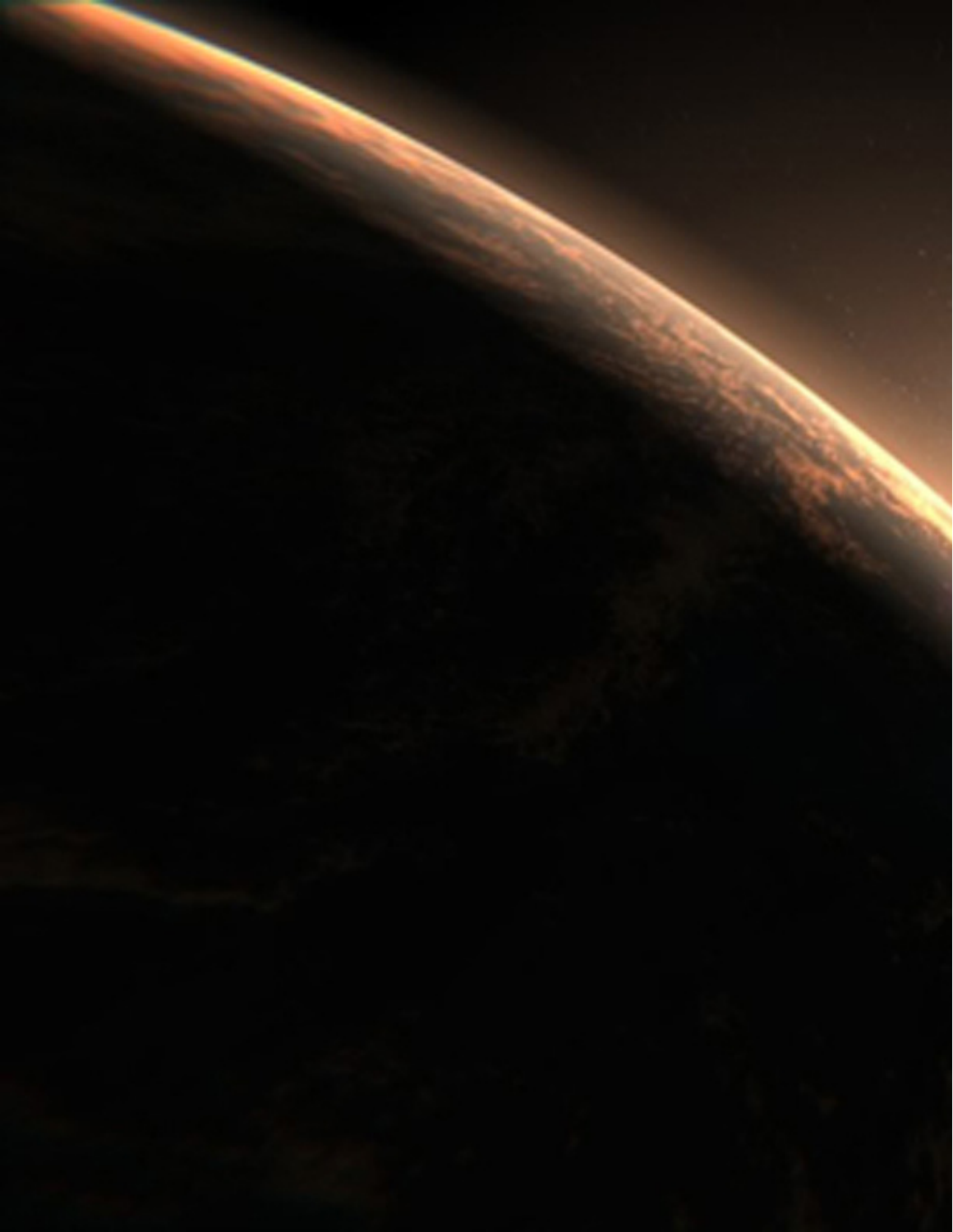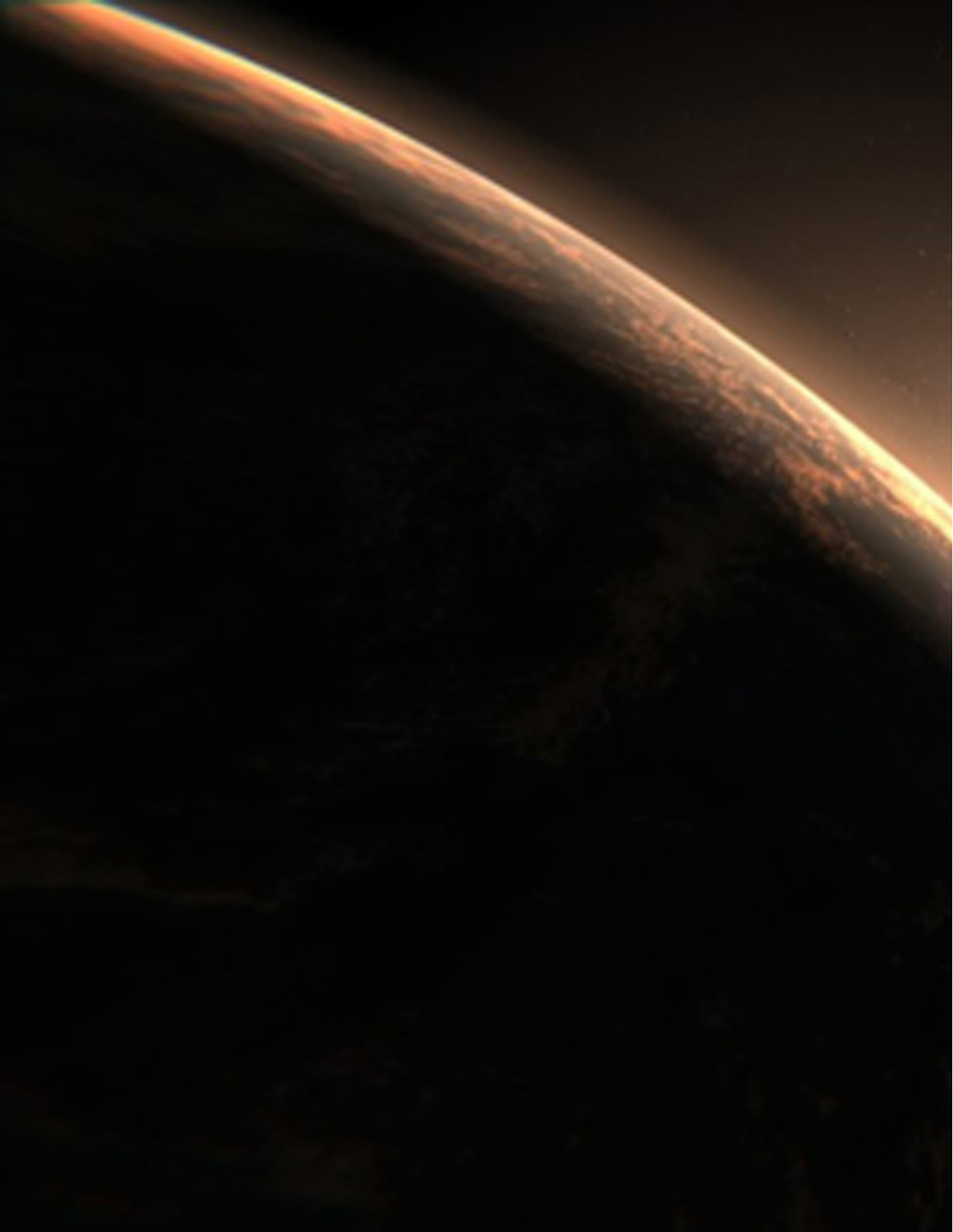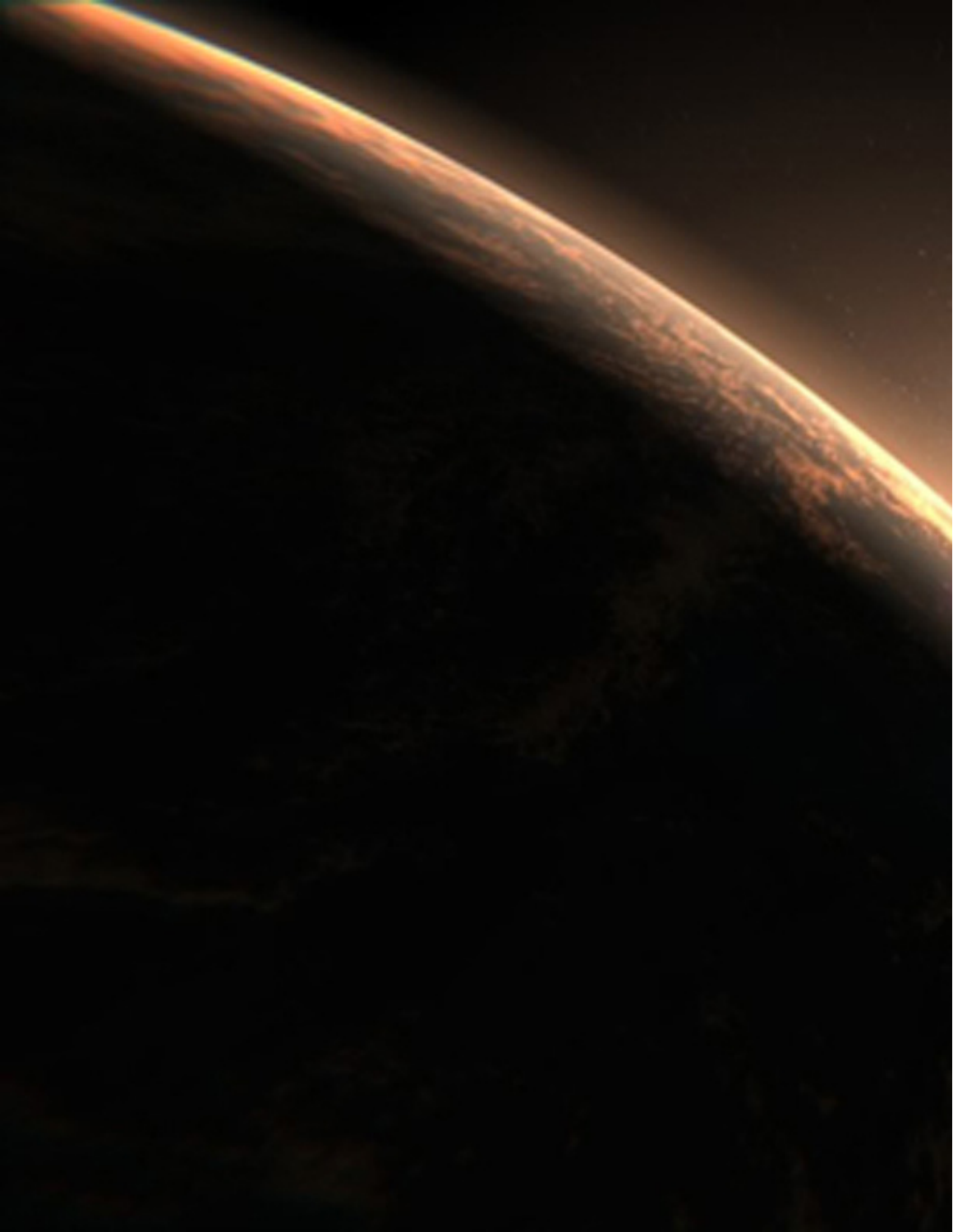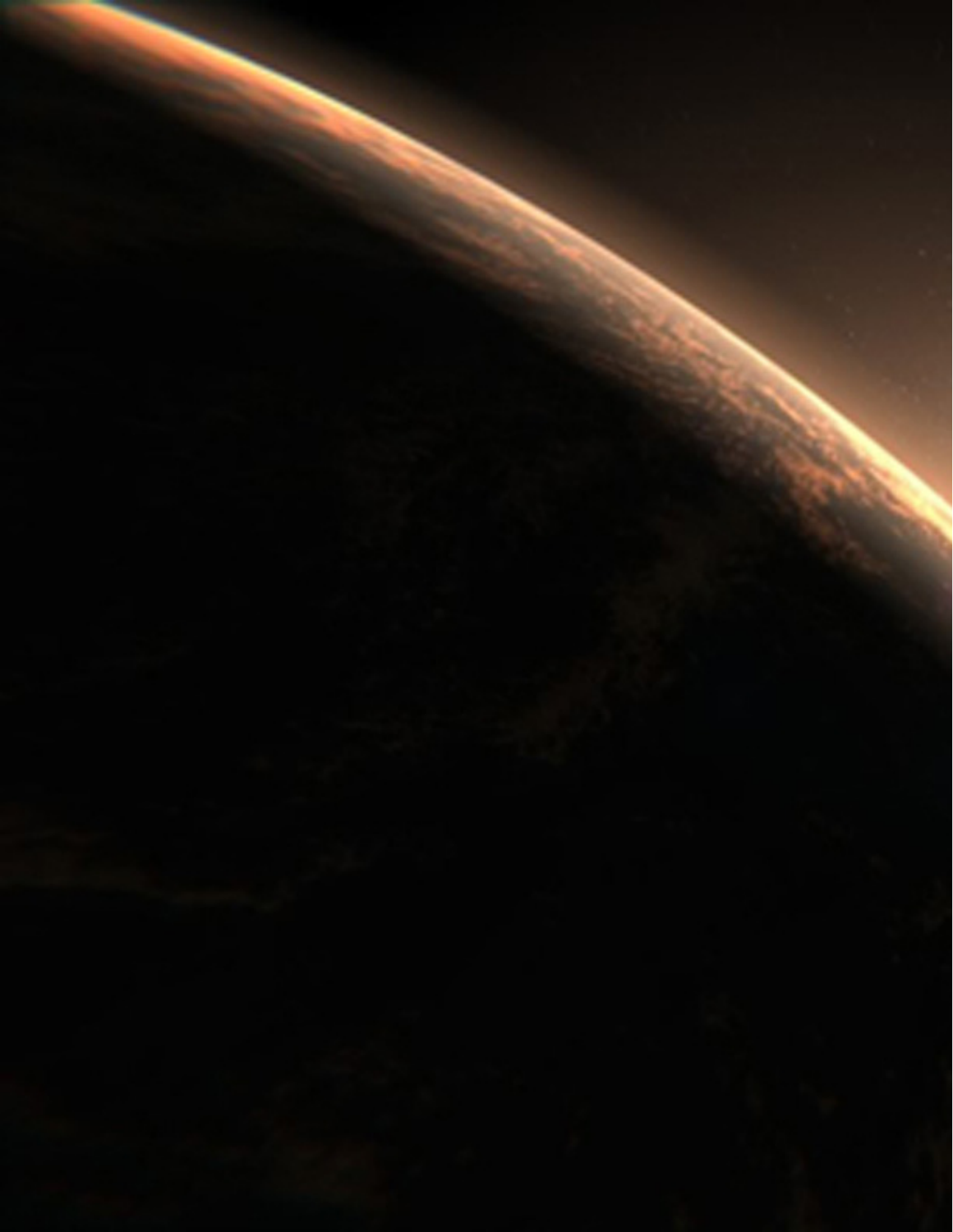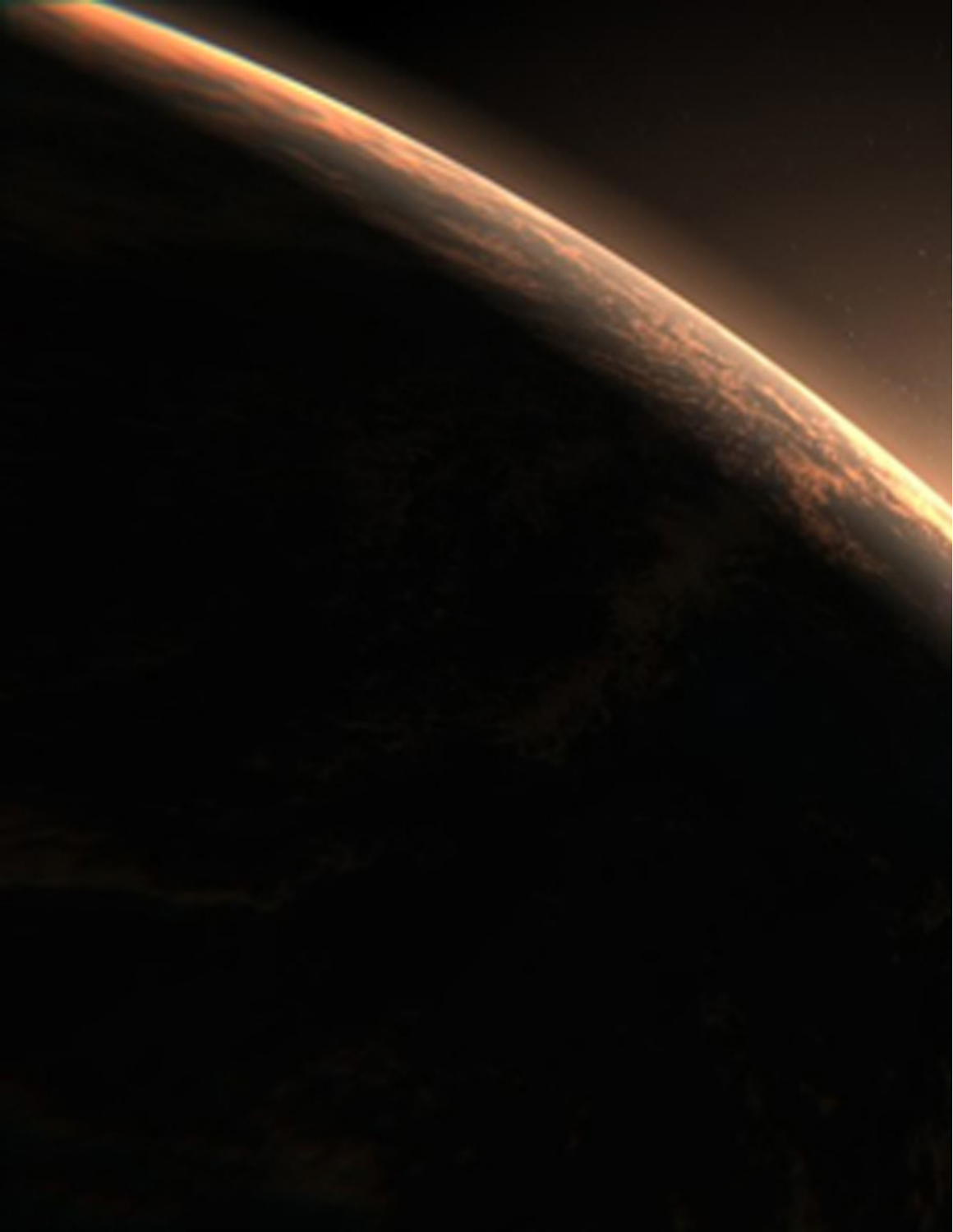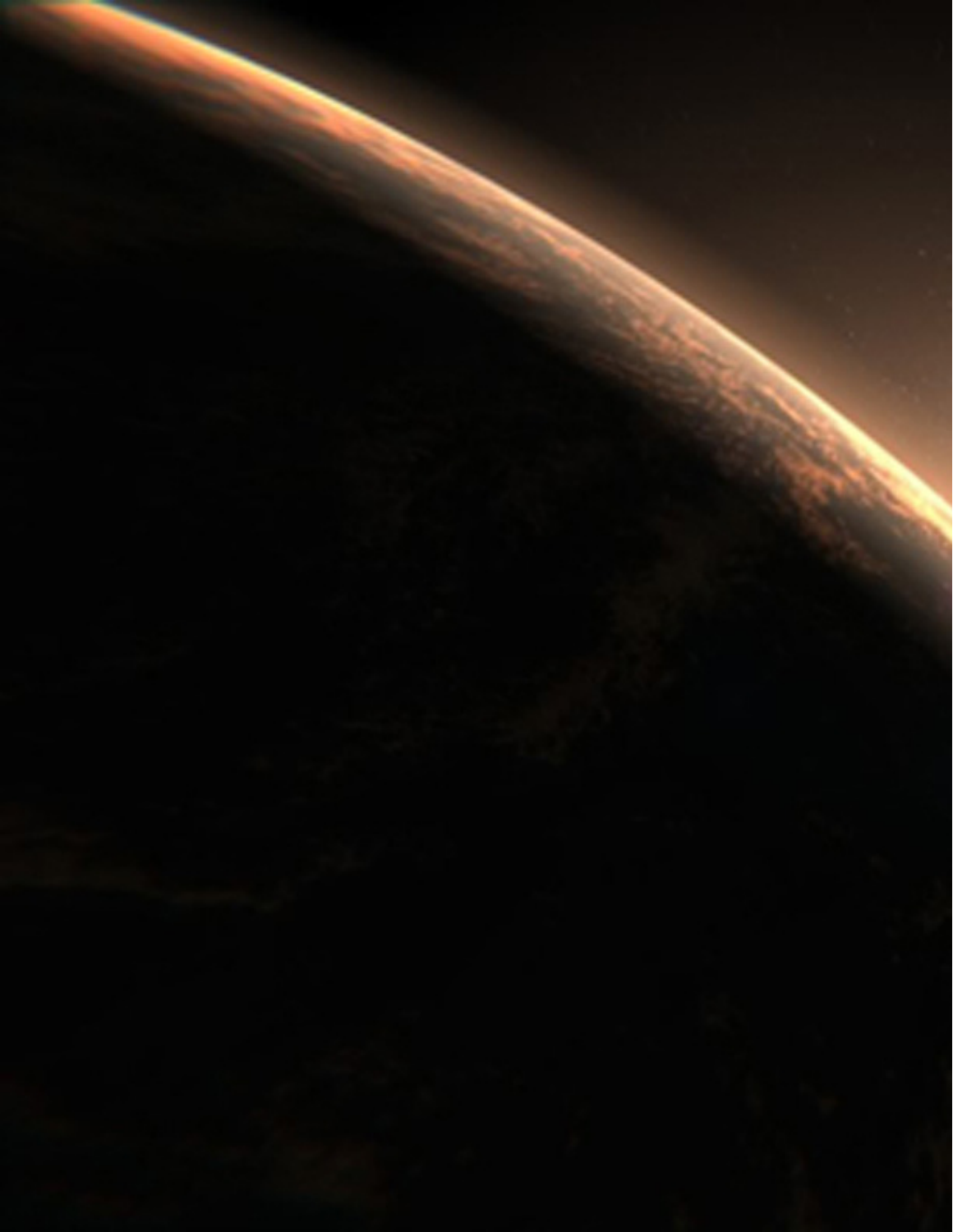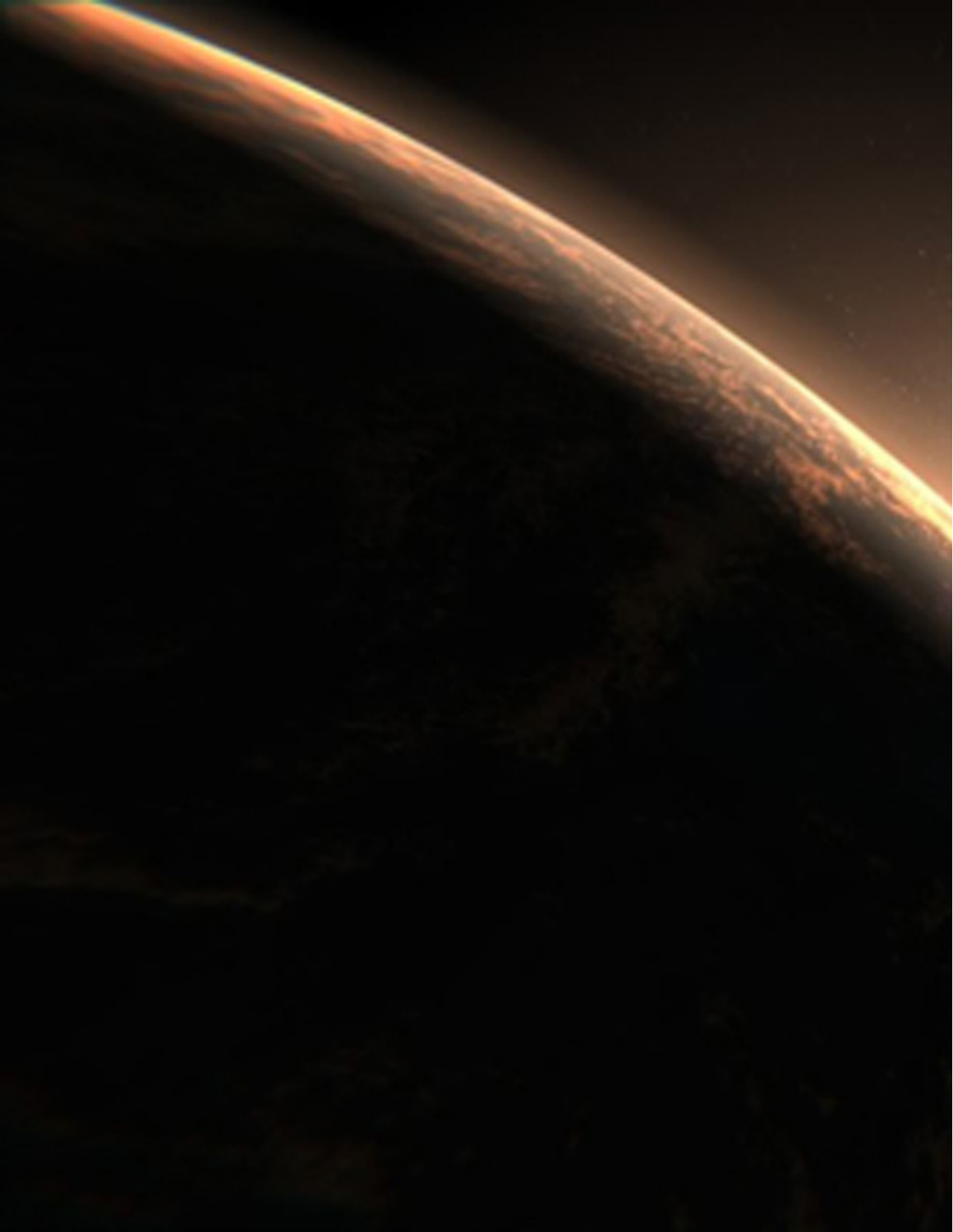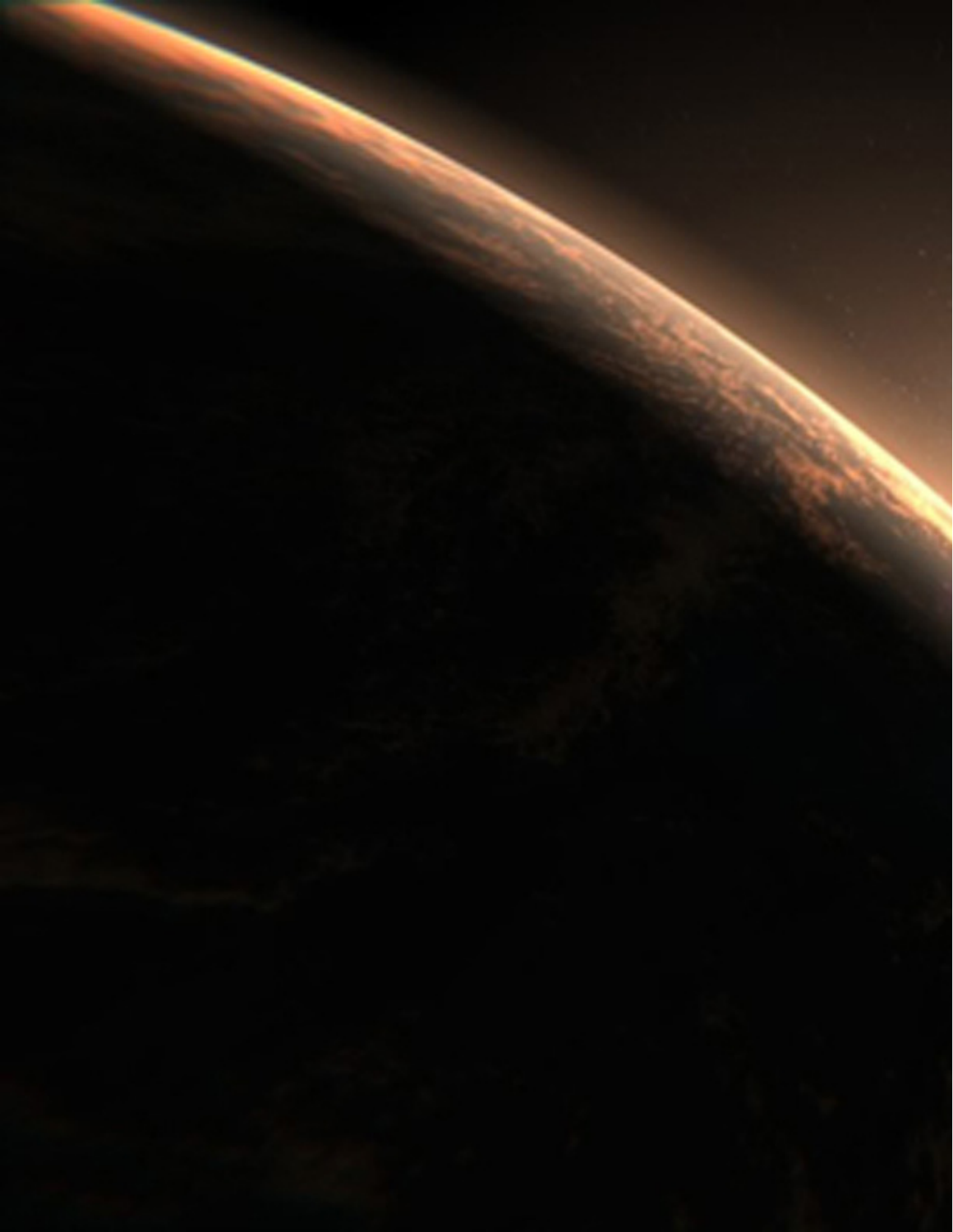moonless night the slow wing beats of a barn owl —Maureen Sexton

early spring walk a blue fairywren hops through the grass —Maureen Sexton \*

\*

mauled lamb the distant harshness of a crow's caw —Maureen Sexton

sea froth white cockatoos flying in a cloudless sky —Maureen Sexton

lighthouse climb a seagull struggles against the windCreatrix Haiku Journal #27 —Maureen Sexton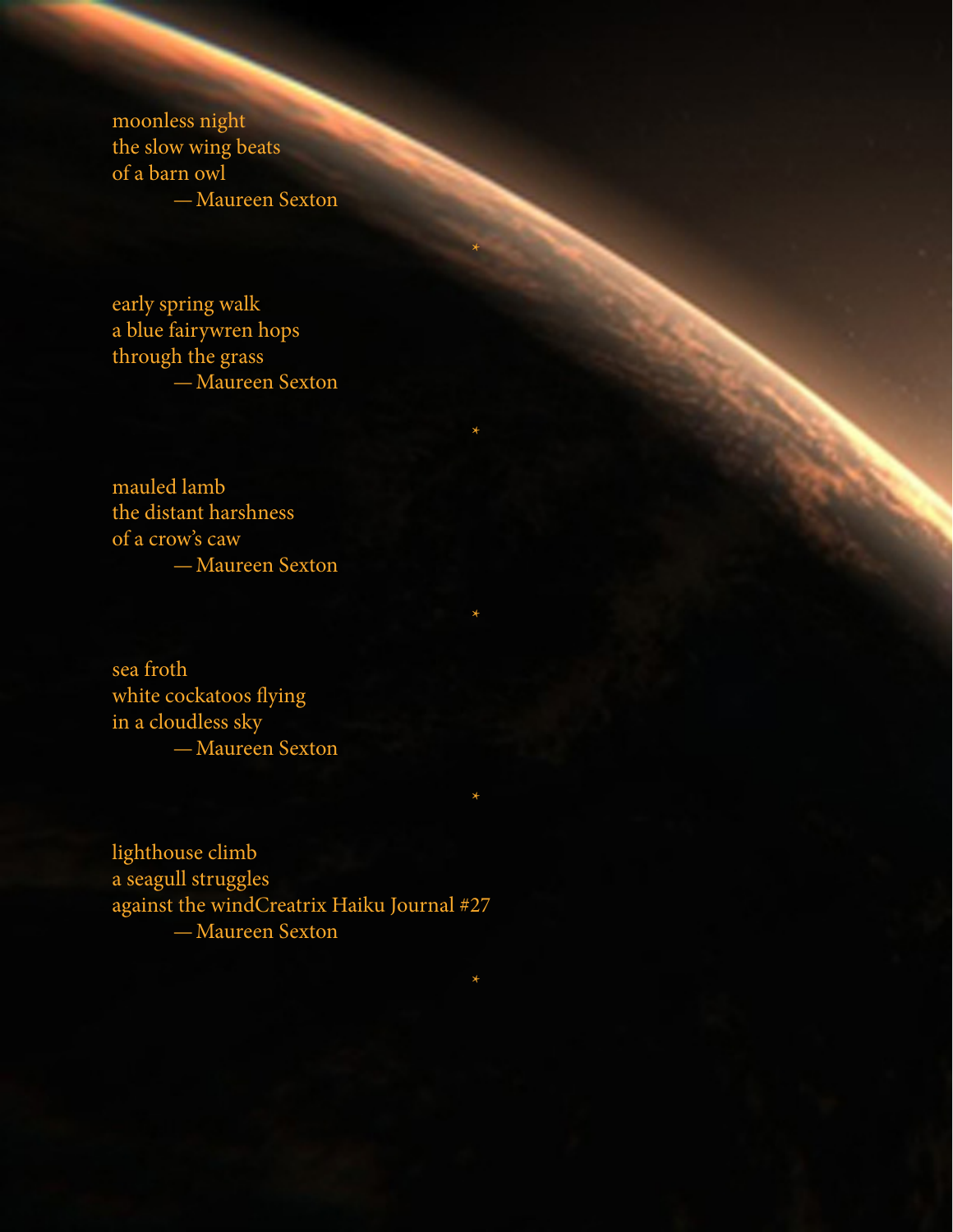birdsong the comfort in caws

—Shrikaanth Krishnamurthy *Blithe Spirit* 26.3

spring drumming the sparrows out of this world —Shrikaanth Krishnamurthy *https://en.m.wikipedia.org/wiki/Four\_Pests\_Campaign*

\*

\*

\*

\*

\*

gold rush . . . sparrows tumble out of our eaves —Shrikaanth Krishnamurthy

shining cuckoo in transparent absence — Hansha Teki

a tui chimes descant to its shadow — Hansha Teki

a twitter of insignificance from the cygnet — Hansha Teki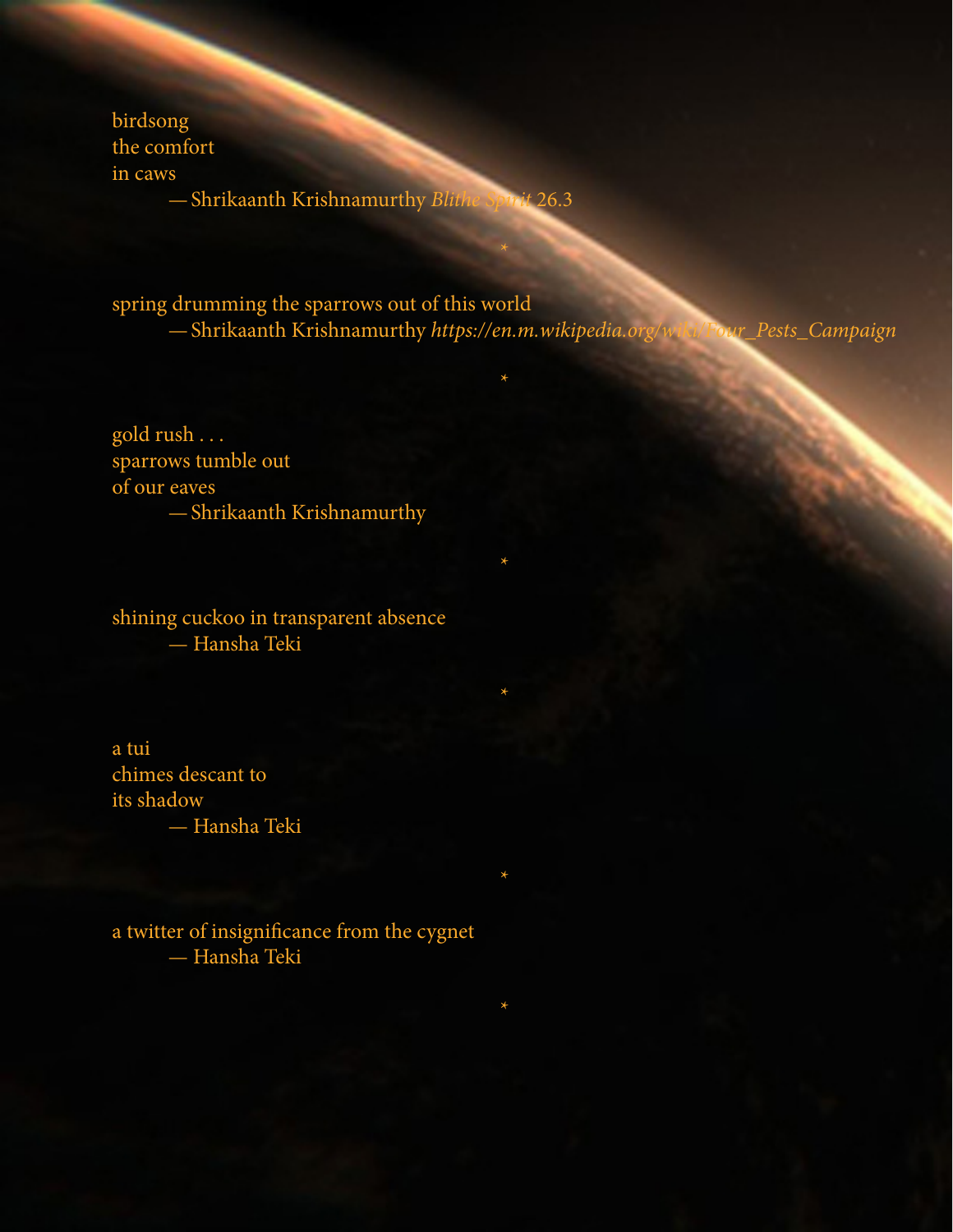cold moon a crow shifts into its shadow

—Brendon Kent *Blithe Spirit* 26.1

rooftop pecking order shuffling apostrophes —Brendon Kent *Under the Basho* 2015, *Yanty's Butterfly Anthology* 2016

\*

turning crows the distance smokes a yellow tractor —Brendon Kent *Sonic Boom* 3, *Yanty's Butterfly Anthology* 2016, *Re*:Virals 2018

\*

\*

\*

our argument… a robin in the birdbath breaking ice —Brendon Kent *Blithe Spirit* 27.1, Under the Basho 2017

darkening the crow's weight… winter deepens —Brendon Kent European Quarterly Kukai 2017

colouring a leafless bough… robinsong —Brendon Kent *Blithe Spirit* 26.1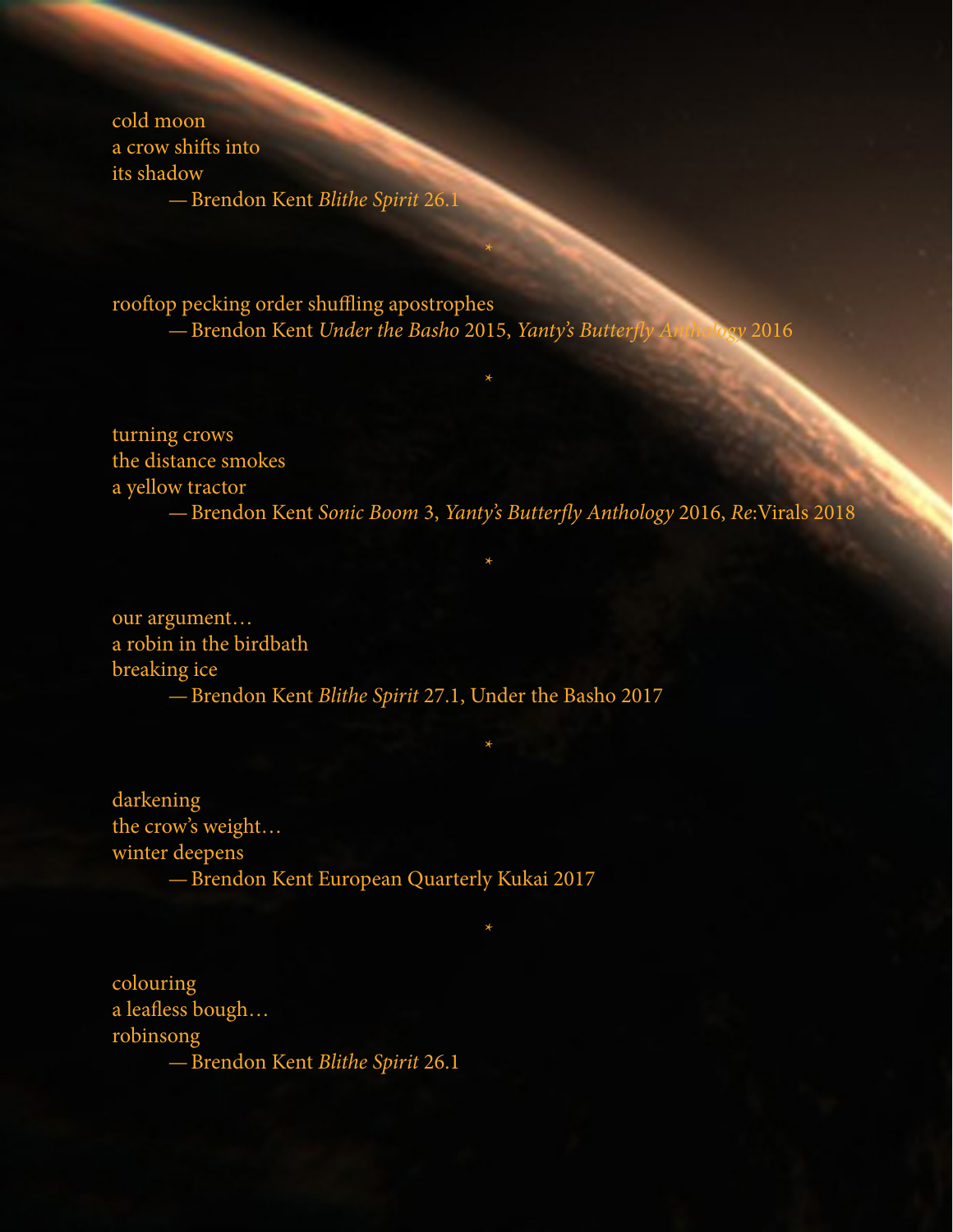origami sky how you fold clouds into starlings

—Brendon Kent *Haiku Vol.2* anthology 2017, Haiku University (Tokyo)

\*

\*

banditry of titmice the longtails fleeting through the air —Alan Summers

"banditry" is a collective noun for titmice http://www.moorhen.me.uk/iodsubject/birds\_-\_other\_tits\_02.htm

backroom chatter… hedge sparrows voicing the world's concerns —Alan Summers

backroom banter… house sparrows solving our world's problems —Alan Summers

hotel coffee room–– starlings sounding out the partitions —Alan Summers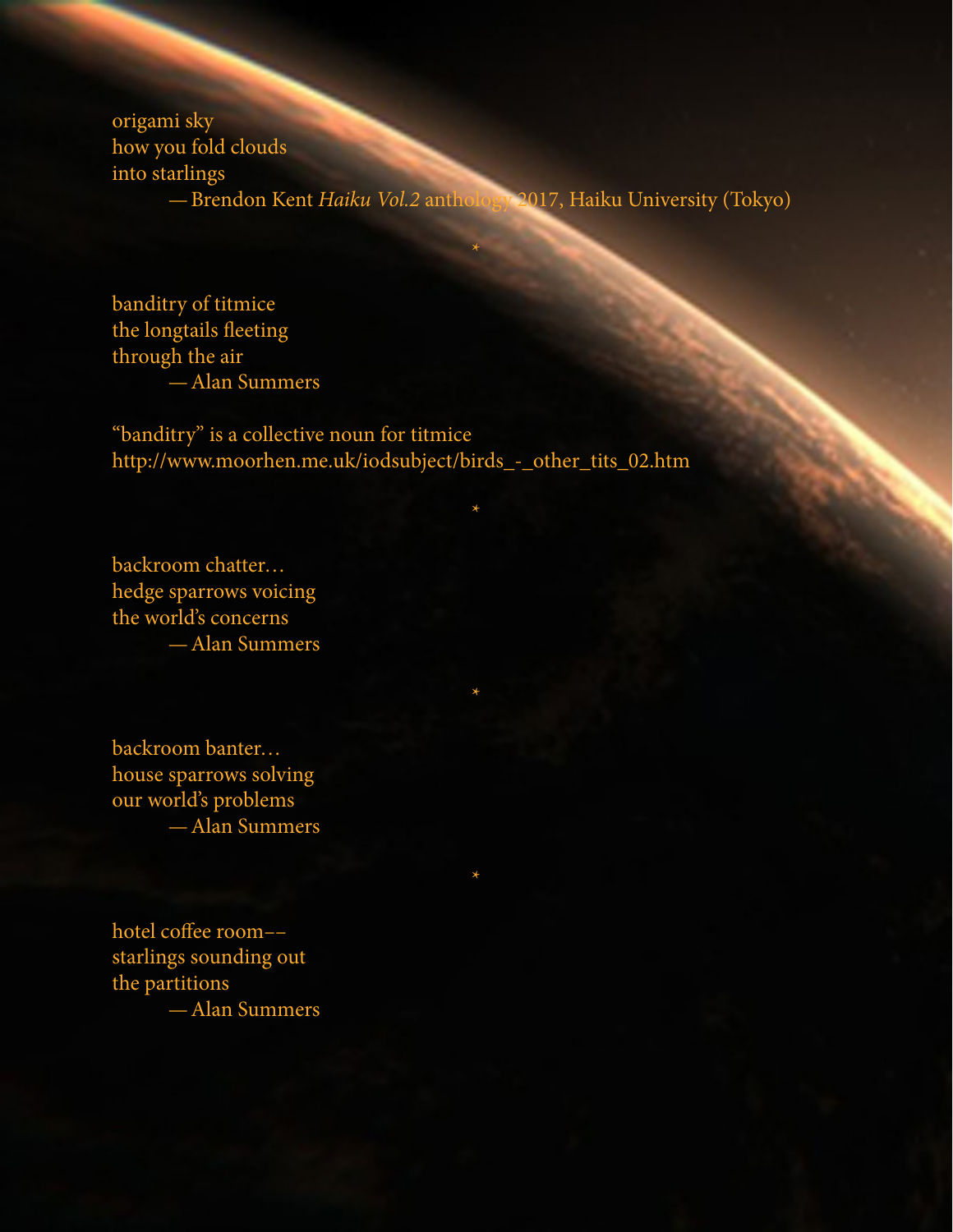dark news the comfort of crows

—Alan Summers *tinywords* 15.1

\*

\*

\*

hard frostthe snail-hammerings of a song thrush —Alan Summers *Muttering Thunder* 1

dark fields tightly the vee of birds into pockets of forest —Alan Summers *otata* 11

cool morning birdsong light on a distant cloud —Alan Summers *Modern Haiku* 1999

thirteen ways to wear a pencil skirt . . . the blackbird's outline —Alan Summers *Brass Bell* August 2014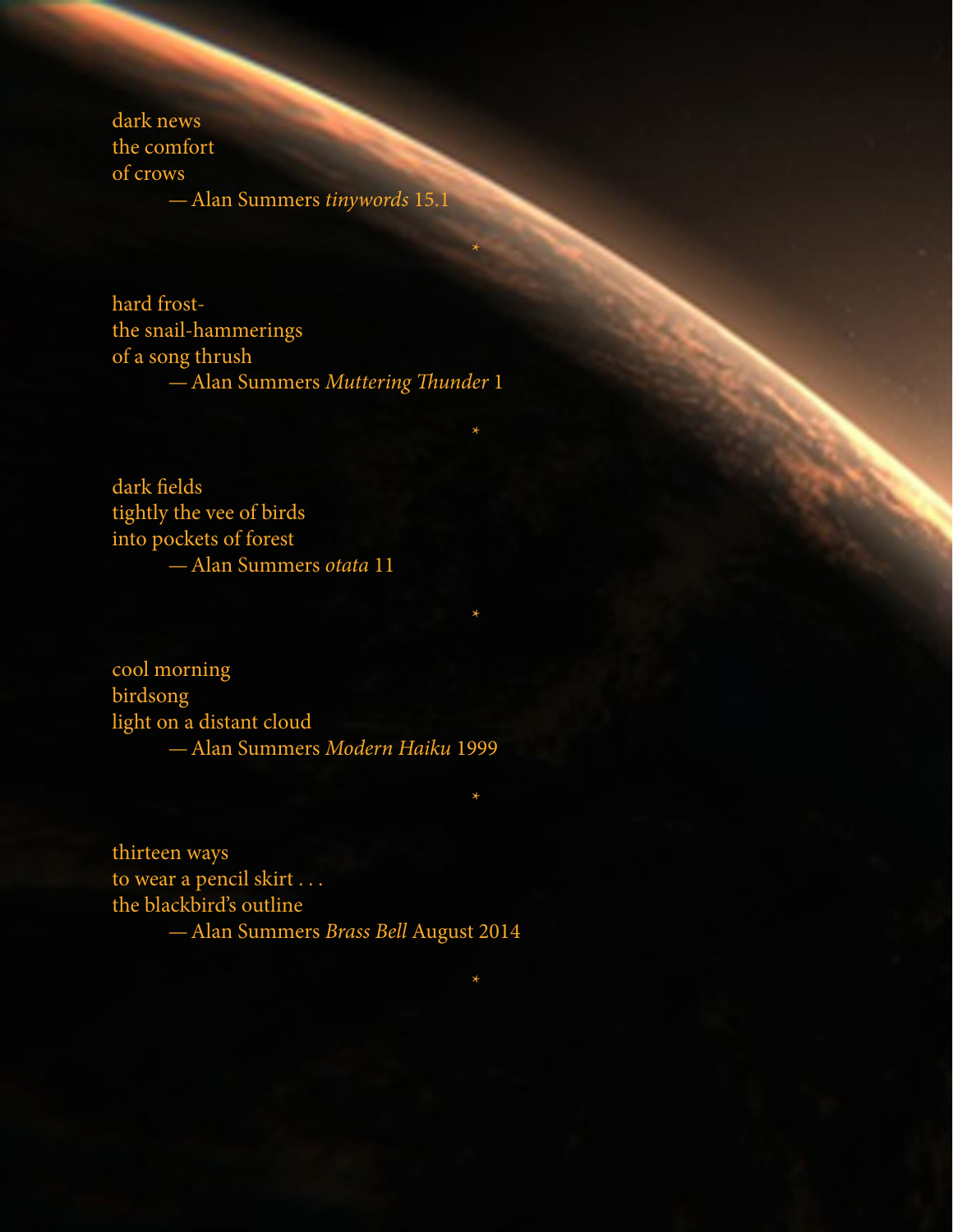train whistle

a blackbird hops

along its notes

—Alan Summers *Presence* 47, THF Per Diem (September 2012): The Elements

\*

## powdered snow – a crow's eyes above the no parking sign —Alan Summers Haiku International Association Haiku Contest 1999

a teaspoon of spice crows bottle the wind in caws and then release it —Alan Summers Yamadera Bashō Memorial Museum English Haiku Contest 2016

\*

\*

\*

\*

Invisible crow the lebanon tree utters a call of three caws —Alan Summers Only One Kagoshima Tree Haiku Contest 2015

night crows the haystacks lose their moonlight —Alan Summers *Haiku 2016*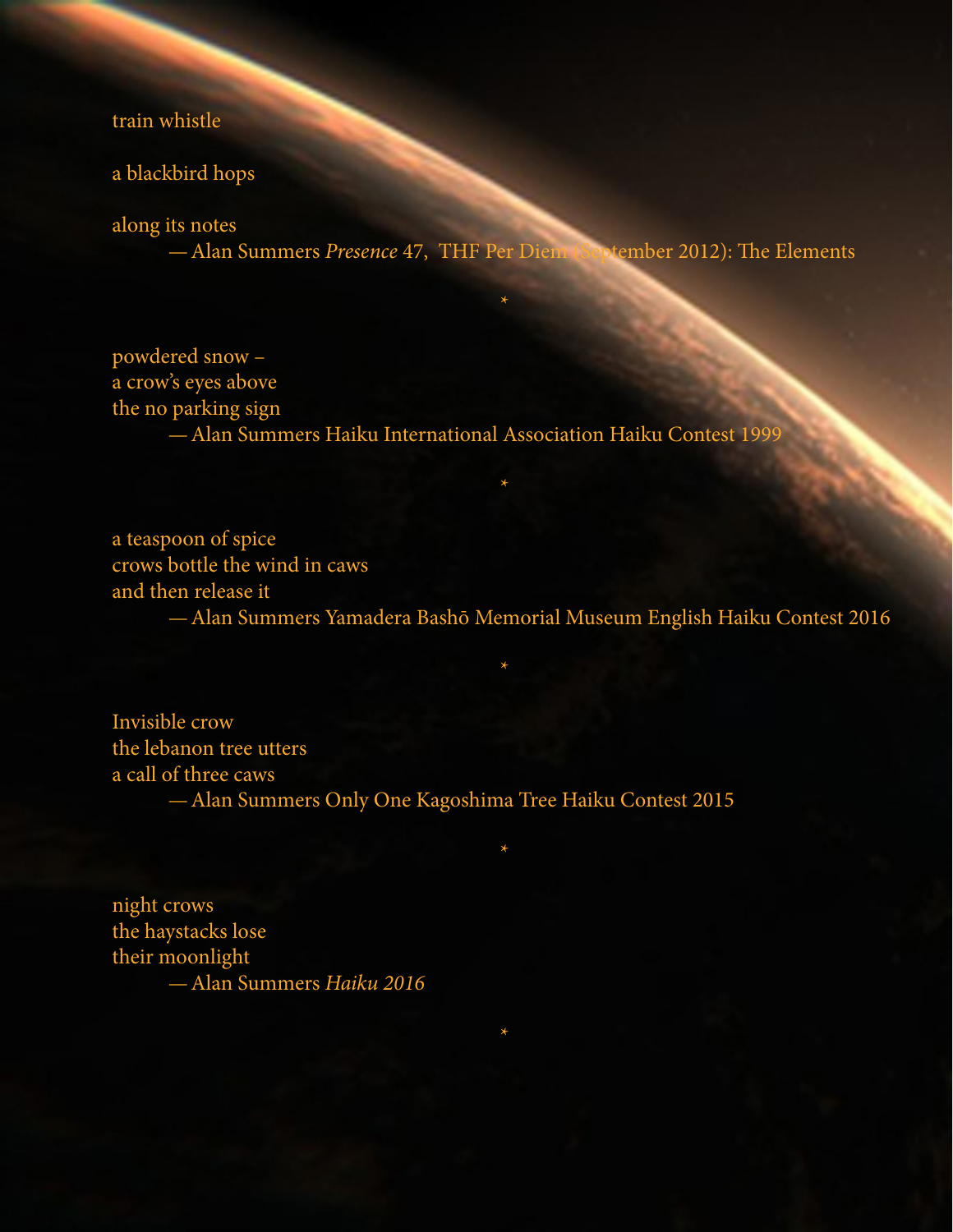corn moon the jackdaw shifts its iris

—Alan Summersb*Asahi Shimbun* (International Haiku Day 2015)

царевична луна чавката помръдва ирис

Bulgarian translation Maya Lyubenova, Tzetzka Ilieva, Vessislava Savo

in and out of lavatera gang of hedge sparrows to the birdfeeder —Alan Summers *Blithe Spirit* 7.3

little sparrow I regret nothing flowers in the wind —Alan Summers *haijinx* IV.1

summer wind a sparrow re-rights itself at the peanut cage —Alan Summers *Wing Beats: British Birds in Haiku*; *Haiku Friends* Vol. 3; *Inking Bitterns http://area17.blogspot.co.uk/2010/03/summer-wind-sparrow-haiku-artwork-haiku.html*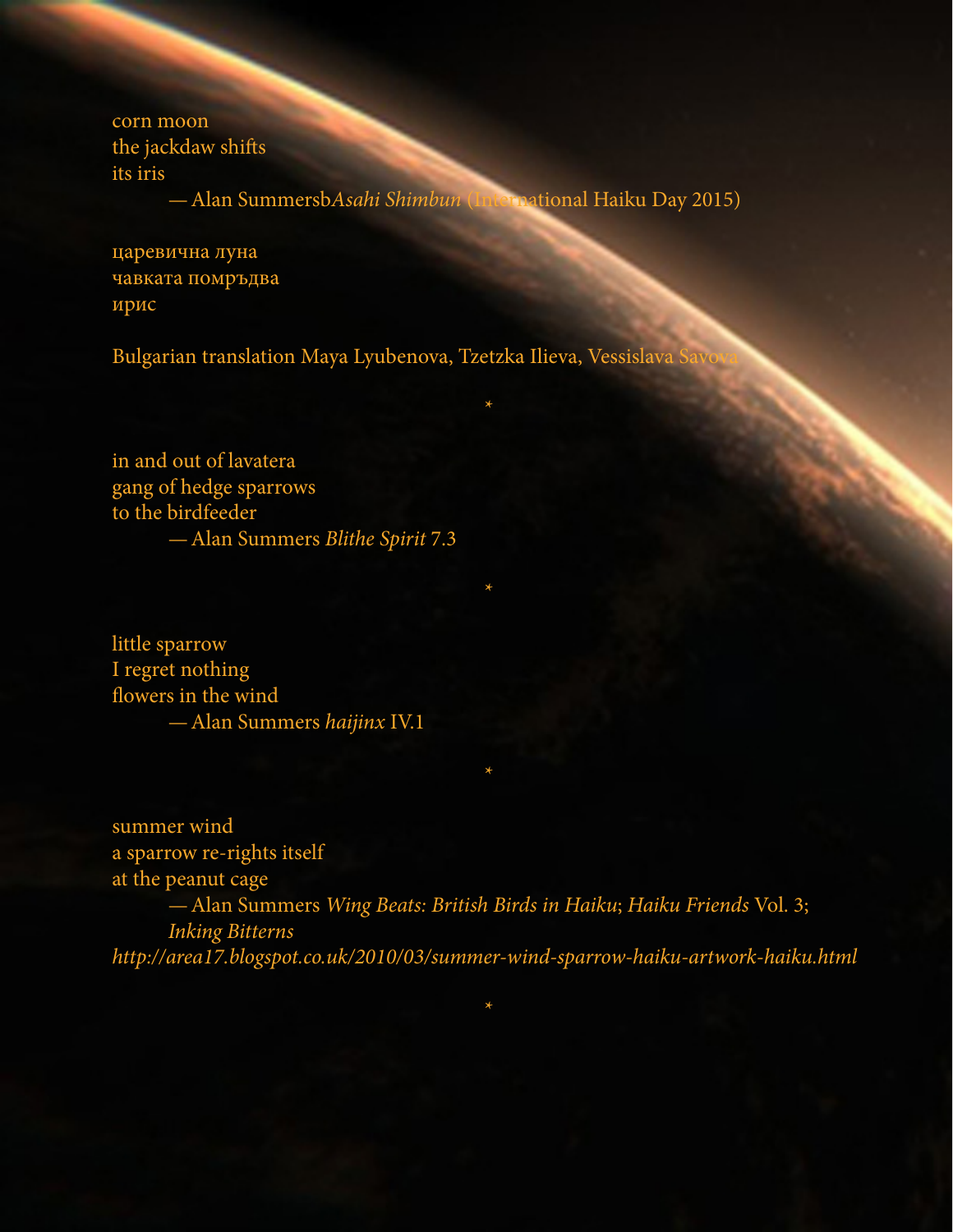all the demons are in mourning sparrowsong —Alan Summers

turn in the weather . . . a house sparrow sings like buddha —Alan Summers *Amaravati Poetic Prism* 2016

\*

\*

steamy windows the spiral of sparrows across our shadows —Alan Summers *hedgerow* 111

dead sparrow how light the evening comes to a close —Alan Summers *Haiku Canada Review* 11.2

fading photos a goldfinch tugs again at the spiderweb —Alan Summers *Blithe Spirit*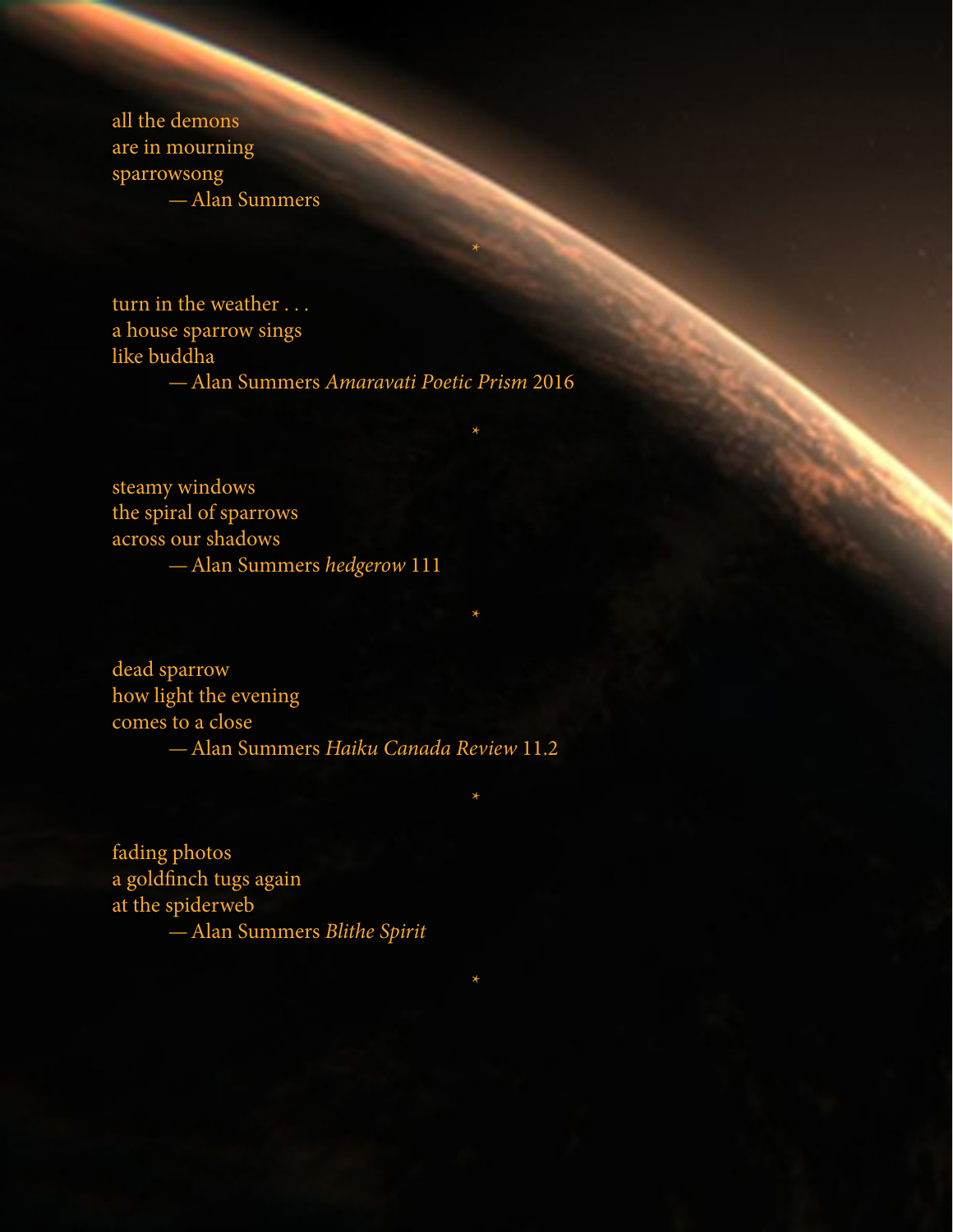lapwings rounding up clouds left in the water —Alan Summers *A Splash of Water*

\*

\*

Easter Sunday a For Sale sign leans into birdsong —Alan Summers *tinywords* 16.1

zigzagging… the meadow buttercups into a robin's song —Alan Summers *Blithe Spirit*

skittish clouds the lightning tree grows a crow —Alan Summers *Presence* 56

The Thoughtful Raven after Ted Hughes, and Kurt Jackson

The raven grows out of swift strokes in a moment of midnight:

Corvid, sublingual, in sixty-five vocalisations of its kind,

from worms to whales; battlefield and gibbet;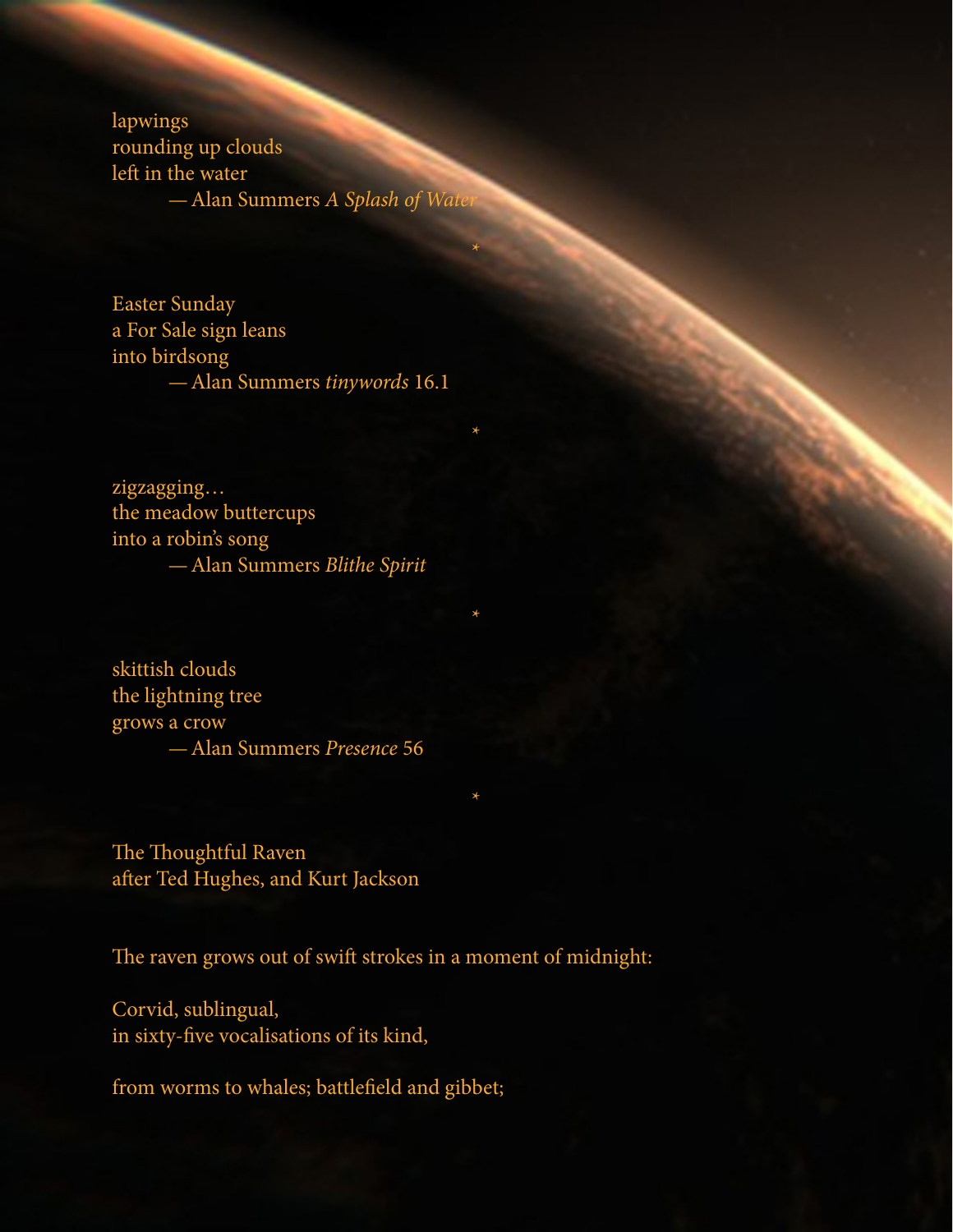to an excarnation platform the raven's thought of food is for

The requiem bird is a shark of the wind.

the fox's bark for a moment after echoes

There are stars and stars and stars and the raven thoughtful in its field.

The bird is glossed in purple, green and blue, its call blunt with primary colour; wind and rain; and hourglass grains

## escaping

cemetary stone digger bees emerge from letters

as stars lose focus in morning light God is in the detail of ripples of silence inside the caw

a knuckle in blue jeans ripped while a smell of white forms out of granular dark

the writer is chugging ink from a forearm to fingers to nib, the raven is done for the night.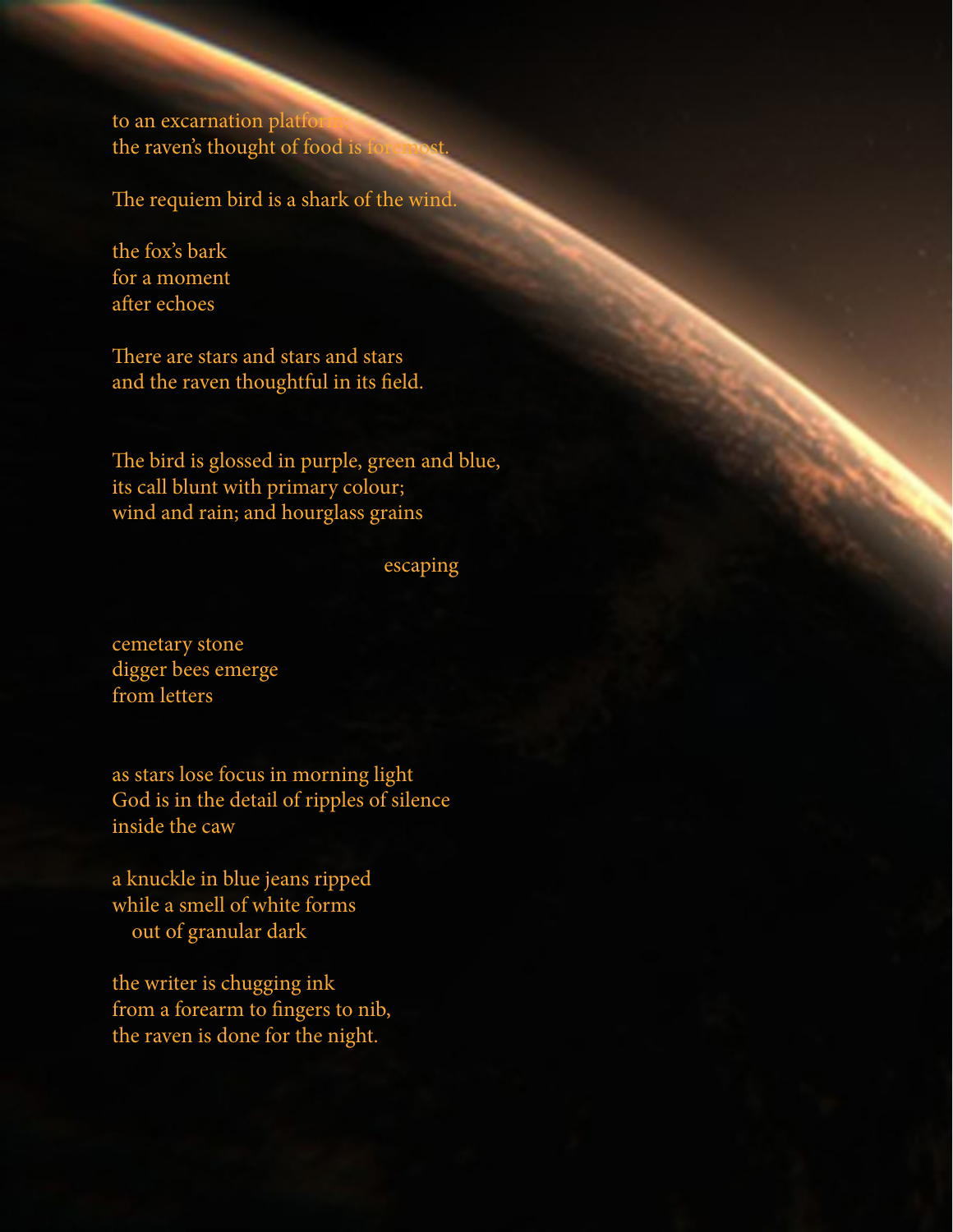rabbit dusk goldfinches vibrate across teasels

> —Alan Summers *Blithe Spirit* 26.4 *The New English Verse: An International Anthology of Poetry* (2017)

> > \*

an owl's empire the flecks of light in snow —Alan Summers *Presence* 59

broken boats the coastline tagged with shearwaters —Alan Summers Presence 56

this small ache and all the rain too robinsong —Alan Summers *Modern Haiku* 44.1 *naad anunaad: an anthology of contemporary international haiku*, 2016

\*

Westie, all snow-peak Ears and tail, the beat of Swan's wings on water —Peter Cox